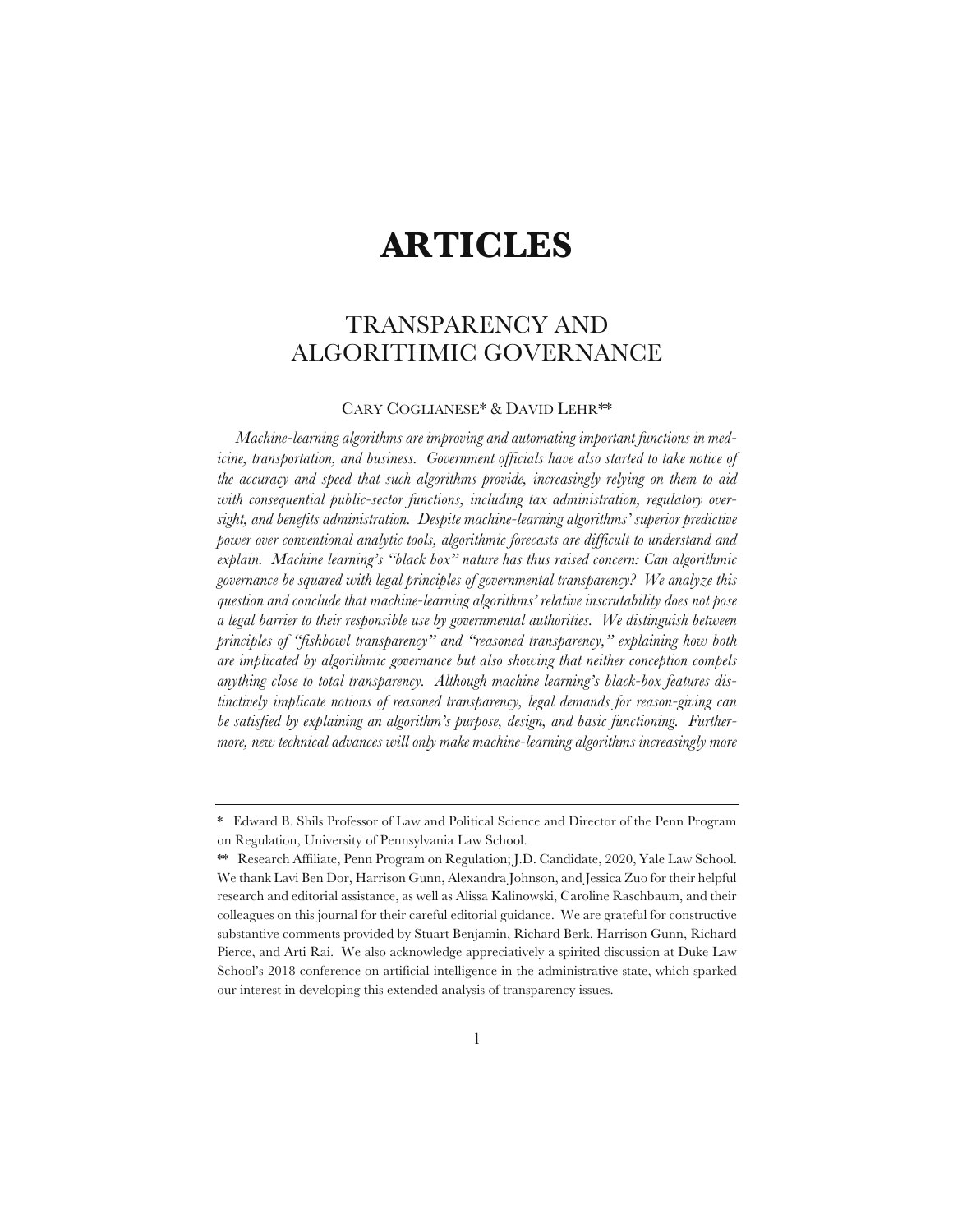*explainable. Algorithmic governance can meet both legal and public demands for transparency while still enhancing accuracy, efficiency, and even potentially legitimacy in government.* 

|  | B. What Makes Machine Learning Distinctive? 14                |  |
|--|---------------------------------------------------------------|--|
|  |                                                               |  |
|  |                                                               |  |
|  |                                                               |  |
|  |                                                               |  |
|  |                                                               |  |
|  | A. Situating Fishbowl and Reasoned Transparency33             |  |
|  | B. The Adequacy of Reason-Giving in Algorithmic Governance 38 |  |
|  |                                                               |  |
|  |                                                               |  |
|  | 3.                                                            |  |
|  | 4. Reasoned Transparency Under Conditions of Limited          |  |
|  |                                                               |  |
|  | C. Technical Advances in Algorithmic Transparency  50         |  |
|  |                                                               |  |
|  |                                                               |  |

# **INTRODUCTION**

When Abraham Lincoln declared in 1863 that government "of the people, by the people, for the people, shall not perish from the earth,"1 he spoke to enduring values of liberty and democracy. Today, these values appear to face an emerging threat from technology. Specifically, advances in machinelearning technology—or artificial intelligence2—portend a future in which

<sup>1.</sup> President Abraham Lincoln, Gettysburg Address (Nov. 19, 1863).

<sup>2.</sup> By "artificial intelligence" and "machine learning," we refer in this Article to a broad approach to predictive analytics captured under various umbrella terms, including "big data analytics," "deep learning," "reinforcement learning," "smart machines," "neural networks," "natural language processing," and "learning algorithms." For our purposes, we need not parse differences in the meaning of these terms, nor will we delve deeply into specific techniques within machine learning. It is sufficient to note that "[m]achine learning is not a monolith." David Lehr & Paul Ohm, Playing with the Data: What Legal Scholars Should Learn About *Machine Learning*, 51 U.C. DAVIS L. REV. 653, 669 (2017). Part I of the present Article provides a brief discussion of the basic properties of the computational tools we have in mind.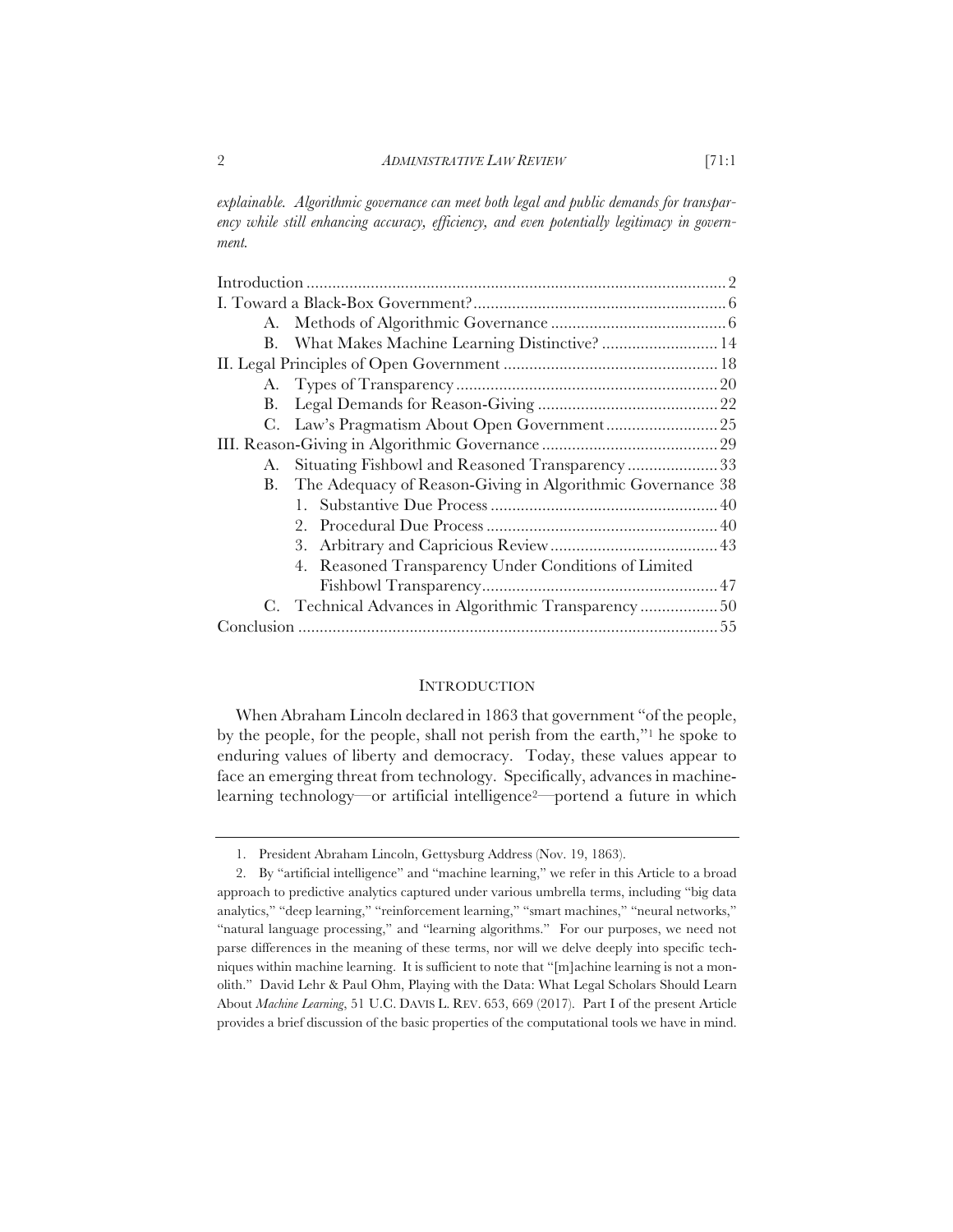many governmental decisions will no longer be made by people, but by computer-processed algorithms. What such a future will mean for liberty and democracy will depend to a significant degree on the extent to which these algorithms and their functioning can be made transparent to the public.

The government's use of machine-learning algorithms will follow from the great strides these algorithms have made in the private sector, where they are improving and automating important decisions, such as those in diagnosing medical conditions, operating motor vehicles, and detecting credit card fraud.3 Public-sector institutions have started to take note. At both local and national levels, governments are beginning to rely on machine-learning algorithms to aid consequential decisionmaking.4 Scholars and policy officials alike see increasing promise for the use of machine-learning algorithms by administrative agencies in a range of domestic policy areas.5 Indeed, loom-

4. *See, e.g.*, EXEC. OFFICE OF THE PRESIDENT NAT'L SCI.&TECH. COUNCIL COMM. ON TECH., PREPARING FOR THE FUTURE OF ARTIFICIAL INTELLIGENCE (2016), https://obama whitehouse.archives.gov/sites/default/files/whitehouse\_files/microsites/ostp/NSTC/pre paring\_for\_the\_future\_of\_ai.pdf (describing opportunities and challenges associated with the use of artificial intelligence in the private and public sectors); P'SHIP FOR PUB. SERV. & IBM CTR. FOR THE BUS. OF GOV'T, THE FUTURE HAS BEGUN: USING ARTIFICIAL INTELLIGENCE TO TRANSFORM GOVERNMENT (2018), http://www.businessofgovernment.org/report/using-artificial-intelligence-transform-government [hereinafter IBM CTR., THE FUTURE HAS BEGUN] (presenting case studies of government agencies' use of artificial intelligence).

5. See, e.g., EXEC. OFFICE OF THE PRESIDENT NAT'L SCI. & TECH. COUNCIL COMM. ON TECH., *supra* note 4, at 1 (observing that "[t]he effectiveness of government itself is being increased as agencies build their capacity to use AI to carry out their missions more quickly, responsively, and efficiently"); STEPHEN GOLDSMITH & SUSAN CRAWFORD, THE RESPONSIVE CITY: ENGAGING COMMUNITIES THROUGH DATA-SMART GOVERNANCE 107–08 (2014) (discussing the use of machine learning and other data intensive strategies at the local level of government); Joel Tito, *Destination Unknown: Exploring the Impact of Artificial Intelligence on Government* 6 (Sept. 2017) (unpublished working paper) (on file with the Centre for Public Impact),

<sup>3.</sup> *See, e.g.*, CHRISTOPHER STEINER, AUTOMATE THIS: HOW ALGORITHMS CAME TO RULE OUR WORLD 4–7 (2012) (providing examples of how algorithms have "displaced humans in a growing number of industries"); Darrell M. West & John R. Allen, *How Artificial Intelligence Is Transforming the World*, BROOKINGS INSTITUTION (Apr. 24, 2018), https://www.brookings.edu/research/how-artificial-intelligence-is-transforming-the-world/ ("There are numerous examples where [artificial intelligence (AI)] already is making an impact on the world and augmenting human capabilities in significant ways."). *See generally* EXEC. OFFICE OF THE PRESIDENT, ARTIFICIAL INTELLIGENCE, AUTOMATION, AND THE ECONOMY (2016), https://obamawhitehouse.archives.gov/sites/whitehouse.gov/files/documents/Artificial-Intelligence-Automation-Economy.PDF (discussing implications of artificial intelligence for the economy).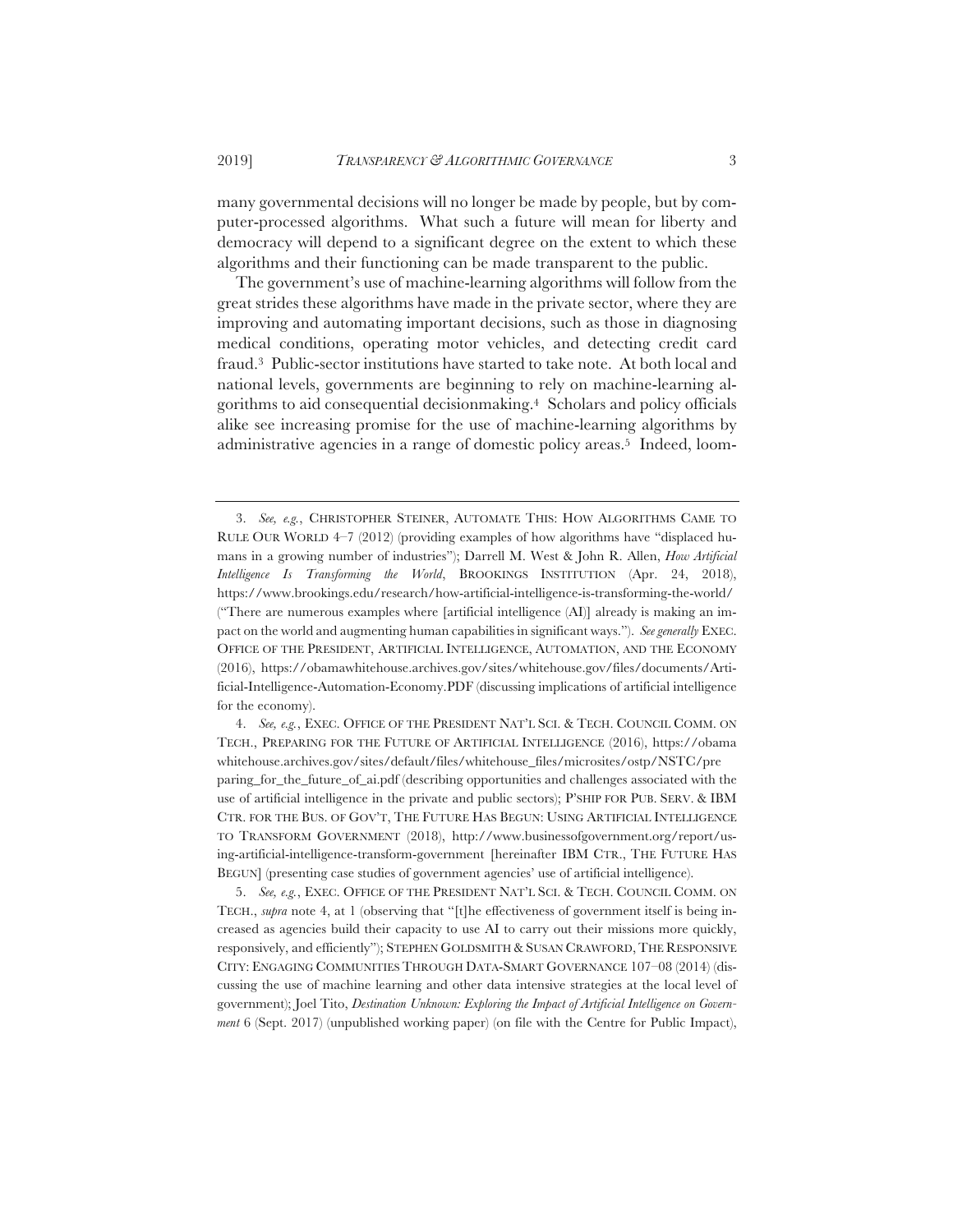rithms to make key decisions automatically, raising the increasingly realistic prospect of robotically created regulations and algorithmically resolved adjudications.

Existing and future applications of machine learning in governmental settings present important new questions about the proper scope for and design of algorithmic governance. One of the most salient questions centers on transparency and arises from the relatively inscrutable nature of these new techniques.6 Unlike the traditional statistical analysis on which governmental decisionmakers have long relied—an analysis in which humans specify models relating input variables to output variables—machine-learning techniques have a decidedly "black box" character to them.7 This makes it difficult to understand and put into intuitive prose how learning algorithms reach the results they do.8 It may be one thing for private-sector organizations to

8. *See, e.g.*, JUDEA PEARL & DANA MACKENZIE, THE BOOK OF WHY: THE NEW SCIENCE

https://publicimpact.blob.core.windows.net/production/2017/09/Destination-Unknown-AI-and-government.pdf (noting that "the impact on governments of AI adoption will be enormous").

<sup>6.</sup> *See, e.g.*, VIKTOR MAYER-SHÖNBERGER & KENNETH CUKIER, BIG DATA: A REVOLUTION THAT WILLTRANSFORM HOW WE LIVE, WORK, AND THINK 179 (2013) (pointing to "the risk that big-data predictions, and the algorithms and datasets behind them, will become black boxes that offer us no accountability, traceability, or confidence"); FRANK PASQUALE, THE BLACK BOX SOCIETY: THE SECRET ALGORITHMS THAT CONTROL MONEY AND INFORMATION 8 (2015) (raising alarm over "authority increasingly expressed algorithmically" because "[t]he values and prerogatives that the encoded rules enact are hidden within black boxes"); Danielle Keats Citron, *Technological Due Process*, 85 WASH. U. L. REV. 1249, 1254 n.23 (2008) (decrying the "opacity of automated systems" and recommending steps for agencies to take to ensure they provide "meaningful notice"); Karen Yeung, *Algorithmic Regulation: A Critical Interrogation*, REG.&GOVERNANCE 12–13 (2017), https://onlinelibrary.wiley.com/doi/pdf/10.1111/rego.12158 (arguing that, because they are "opaque, inscrutable 'black boxes,'" algorithms present a fundamental challenge to the aspiration of a "liberal society . . . to be a *transparent order*") (emphasis in original) (internal quotation marks omitted).

<sup>7.</sup> Michael Luca, Jon Kleinberg & Sendhil Mullainathan, *Algorithms Need Managers, Too*, HARV. BUS. REV. (2016) ("Algorithms are black boxes . . . . [They] often can predict the future with great accuracy but tell you neither what will cause an event nor why."). Moreover, a government official relying on these advanced analytic techniques to address a public problem will not obtain from them any clear understanding of what is *causing* the problem the official seeks to solve. This is because machine-learning algorithms are predictive tools that do not directly support the drawing of causal inferences, which means, for the purpose of governmental transparency, that a government official will not find from the use of these algorithms a causal reason for adopting a particular policy. *See infra* Section I.B.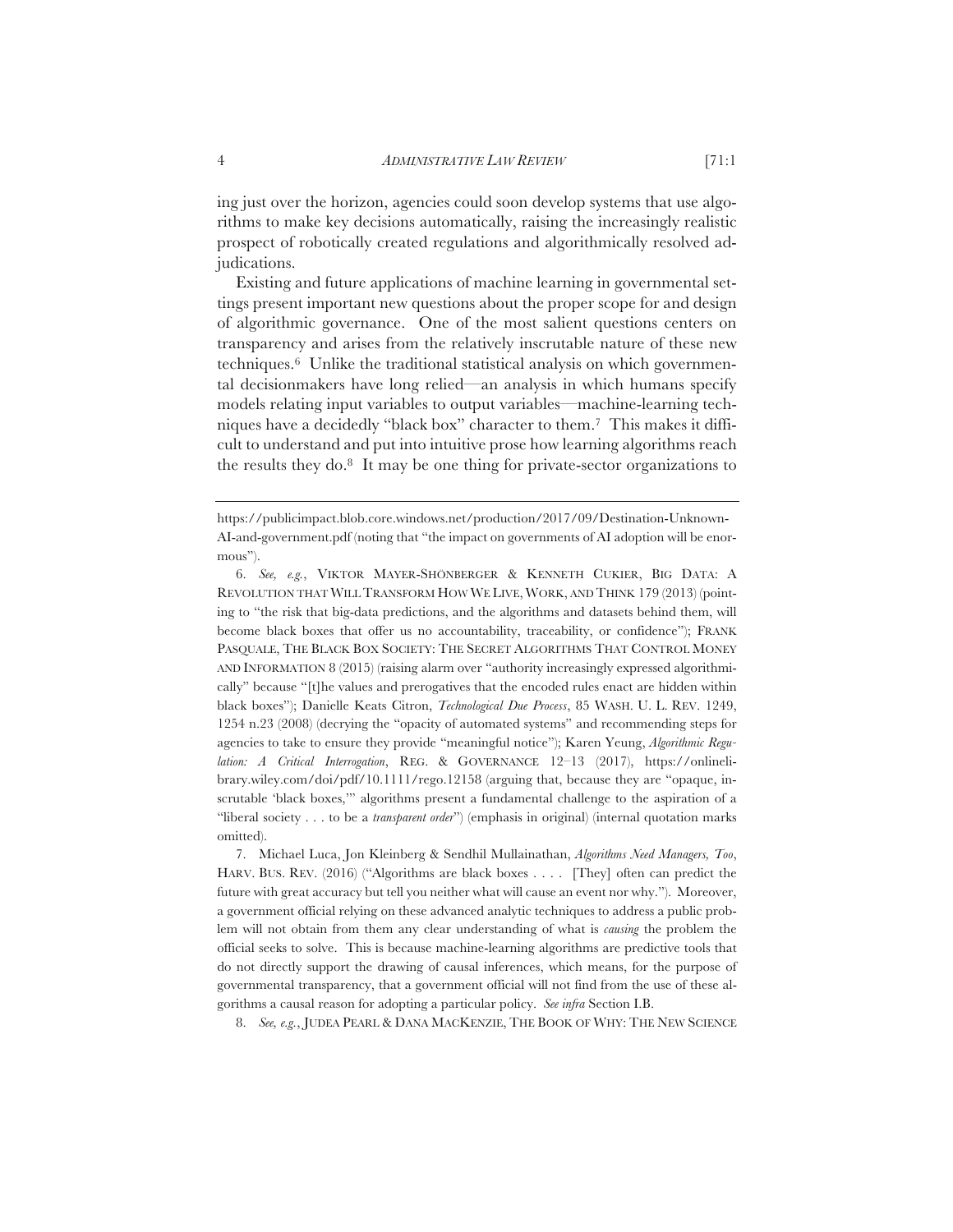rely on inscrutable algorithms, but governmental decisionmakers have long been bound by principles of transparency.9

Can algorithmic governance be squared with legal demands for transparency? In this Article, we consider this question in depth and offer a comprehensive assessment of issues of transparency implicated by methods of algorithmic governance.10 We begin in Part I by highlighting current and prospective uses for machine learning by governmental entities, explaining what makes machine learning different from other types of analysis, and drawing a key distinction between machine-learning applications that support human decisions versus those that substitute for human decisions. In Part II, we articulate the principles of transparency applicable to government in the United States to show what current legal standards demand. We distinguish between "fishbowl transparency" and "reasoned transparency,"11 explaining that both are implicated by, and relevant to, algorithmic govern-

10. In an earlier article, we raised transparency as one of several issues implicated by governmental use of machine learning, but we could only provide a brief sketch there of the open-government legal issues presented by algorithmic governance. *See* Cary Coglianese & David Lehr, *Regulating by Robot: Administrative Decision Making in the Machine-Learning Era*, 105 GEO. L.J. 1147, 1205–13 (2017). Our present Article tackles the important issue of transparency head on, providing the comprehensive legal analysis that our earlier work lacked.

OF CAUSE AND EFFECT 359 (2018) (noting that, with machine-learning techniques, "the programmer has no idea what computations [the algorithm] is performing or why they work"); Cliff Kuang, *Can AI Be Taught to Explain Itself?*, N.Y. TIMES MAG. (Nov. 21, 2017), https://www.nytimes.com/2017/11/21/magazine/can-ai-be-taught-to-explain-itself.html (observing "that artificial intelligences often excel by developing whole new ways of seeing, or even thinking, that are inscrutable to us").

<sup>9.</sup> On the rationale for and principles of transparency as applied to governmental entities, see Cary Coglianese et al., *Transparency and Public Participation in the Federal Rulemaking Process: Recommendations for the New Administration*, 77 GEO. WASH. L. REV. 924, 926, 961 (2009), and Seth F. Kreimer, *The Freedom of Information Act and the Ecology of Transparency*, 10 U. PA. J. CONST. L. 1011 (2008). With respect to private uses of machine learning, it should be noted that the European Union (EU) has imposed transparency-related regulatory obligations on private use of personalized data, with liability extending to private entities beyond Europe. Regulation 2016/679 of the European Parliament and of the Council of 27 April 2016 on the Protection of Natural Persons with Regard to the Processing of Personal Data and on the Free Movement of Such Data, and Repealing Directive 95/46/EC (General Data Protection Regulation), 2016 O.J. (L 119) 1 [hereinafter EU General Data Protection Regulation]. Although our analysis here focuses on the transparency of governmental uses of machine-learning algorithms in the United States, the EU's so-called right to explanation does bear affinities with parts of American administrative law applicable to federal agencies.

<sup>11.</sup> *See infra* Section II.A (defining and discussing these terms).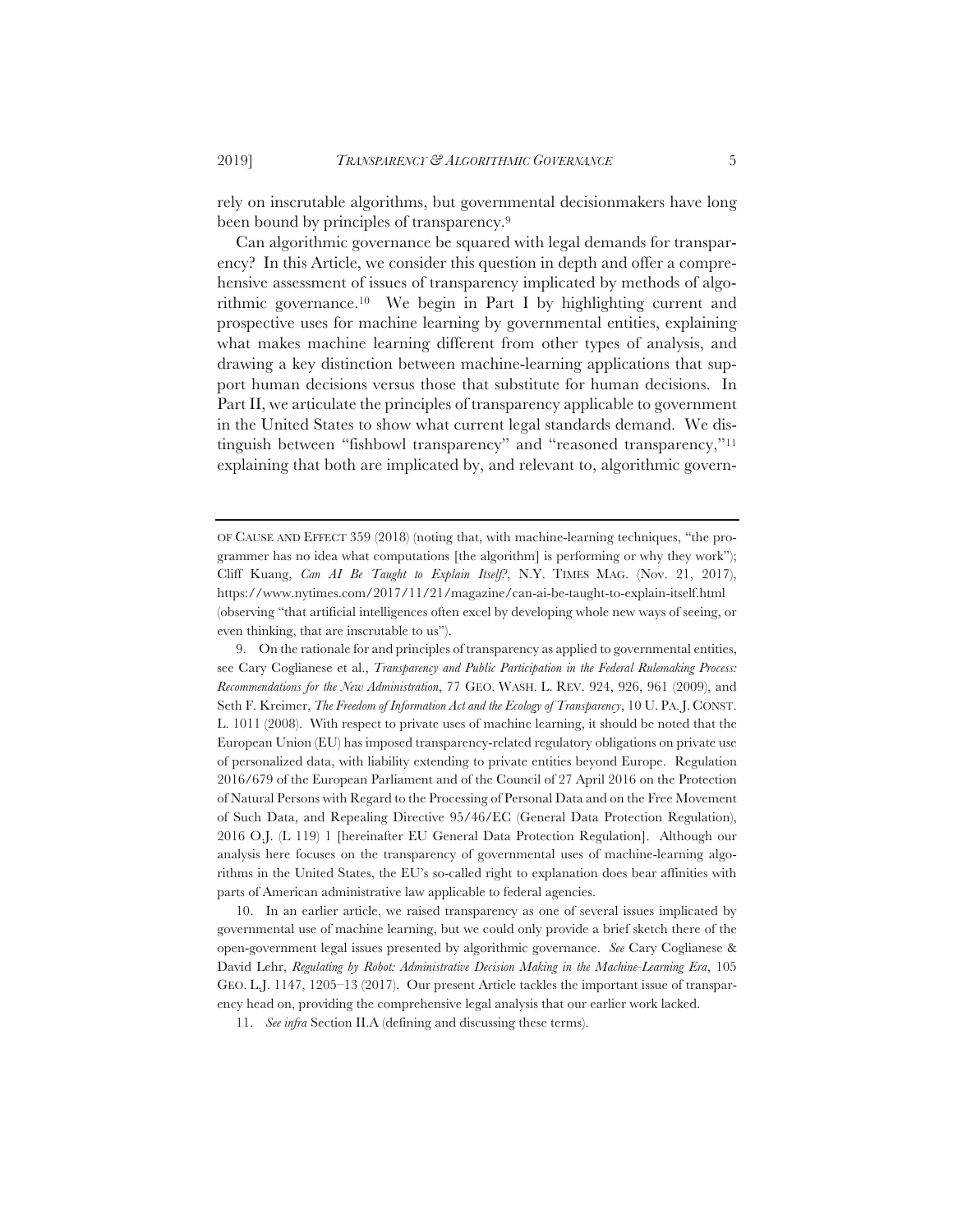ance—but also noting that under neither conception do current legal standards demand anything close to total transparency. In Part III, we assess whether machine learning's ostensibly black-box features will prevent governments that use this technology from meeting legal standards of transparency. We conclude that, when governments use algorithms responsibly, machine learning can pass muster under prevailing norms. Moreover, we point to a widening panoply of techniques that data scientists are developing to make learning algorithms more explainable. Overall, we find reason to be optimistic that, notwithstanding machine learning's black-box qualities, responsible governments can provide sufficient transparency about their use of algorithms to supplement, and possibly even replace, human judgments.

#### I. TOWARD A BLACK-BOX GOVERNMENT?

Private industry has turned to machine learning because it offers unparalleled accuracy, surpassing not only other statistical methods but also human judgment.12 Today, uses of machine learning abound in the private sector, where its ability to make extraordinarily accurate predictions in complex decision spaces has made it integral to consumer recommendation systems, marketing campaigns, supply chain optimization, self-driving cars, and much more.13 Machine learning's value derives from its ability to learn for itself how to detect useful patterns in massive data sets and put together information in ways that yield remarkably accurate predictions or estimations. Given these algorithms' advantages, governmental authorities have many opportunities to take advantage of them as well. In this Part, we survey several existing governmental applications and, more strikingly, sketch some possibilities for how governmental use of machine learning could develop in the future. We then turn to what makes machine learning distinctive, explaining briefly how it works and showing why, despite its advantages in delivering accuracy, its results can be harder to explain.

#### *A. Methods of Algorithmic Governance*

When considering governmental use of machine learning, applications can be distinguished by the extent to which they are outcome determinative. By this we mean the extent to which the output of an algorithm corresponds

<sup>12.</sup> *See* Coglianese & Lehr, *supra* note 10, at 1158 n.40 and accompanying text.

<sup>13.</sup> *See, e.g.*, West & Allen, *supra* note 3.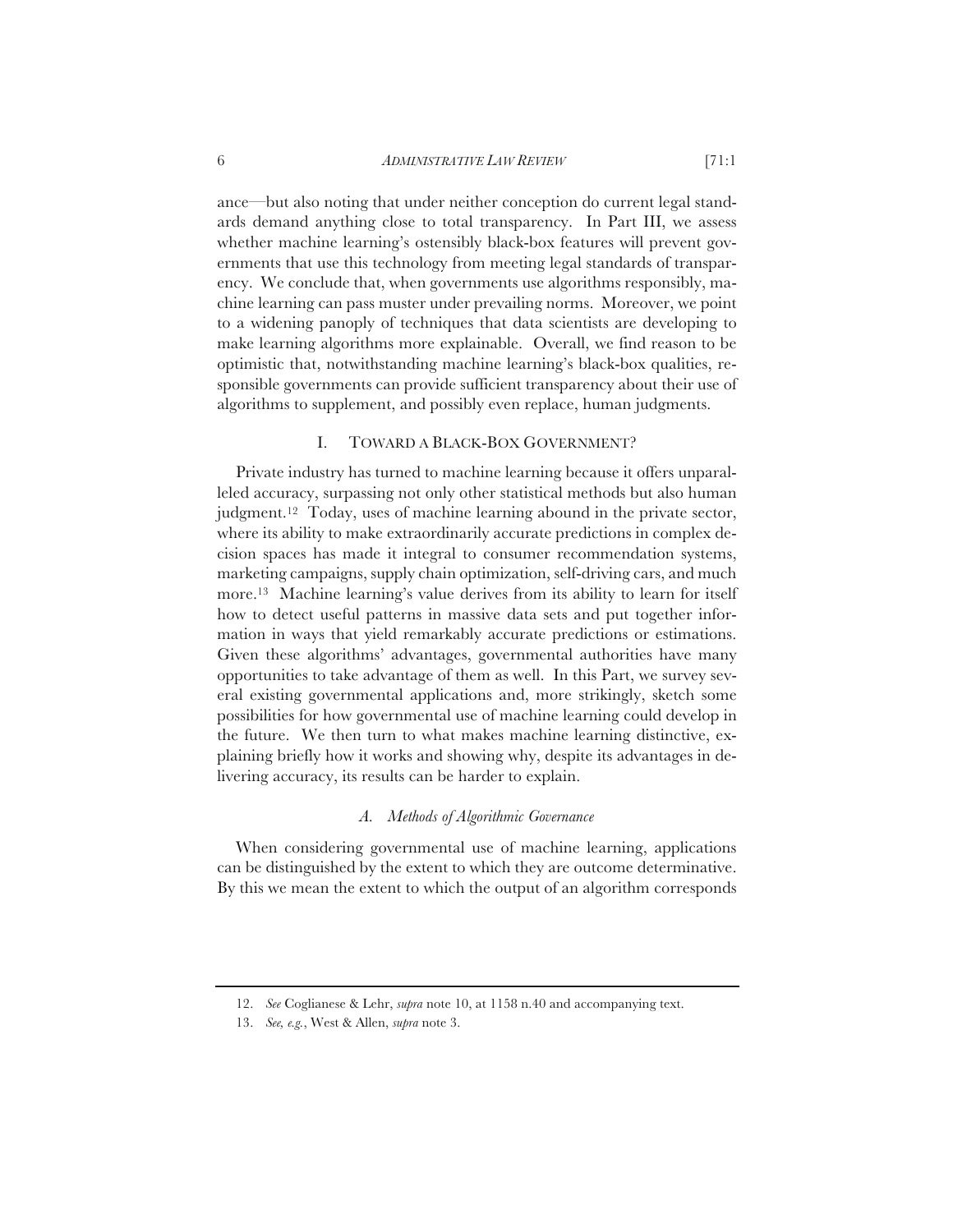directly to governmental action eventually taken: Does the output of an algorithm directly determine what governmental action is taken?14 An algorithm could be outcome determinative if, either by the design of a governmental procedure or in conjunction with other computer programs, it directly initiates an action or makes a decision in a way that effectively leaves humans "out of the loop."<sup>15</sup> Alternatively, an algorithm's output could merely be passed along as one factor for consideration by a human official who possesses complete control over what action is ultimately taken.

Today, most governmental applications of machine learning are not determinative of final actions. For instance, machine-learning algorithms have been applied to direct police officers toward potentially high-crime areas, but not to determine by themselves whom to arrest. They have been used by local officials to direct restaurant inspectors toward establishments that are likely violating food safety standards, but not to impose penalties.16 They have been used in similar ways by federal agencies to identify individual tax returns for auditing,17 predict toxicities of chemicals that could potentially be regulated,18 identify fishing boats to inspect for compliance with by-catch

16. *See* Mohana Ravindranath, *In Chicago, Food Inspectors Are Guided by Big Data*, WASH. POST (Sept. 28, 2014), https://www.washingtonpost.com/business/on-it/in-chicago-food-inspectors-are-guided-by-big-data/2014/09/27/96be8c68-44e0-11e4-b47c-f5889e061e5f\_ story.html.

<sup>14.</sup> *See* Coglianese & Lehr, *supra* note 10, at 1167–76 (discussing how machine learning might be used in determining government actions).

<sup>15.</sup> *See* Stuart Minor Benjamin, *Algorithms and Speech*, 161 U. PA. L. REV. 1445, 1450–52 (2013) (applying the related concept of an "algorithm-based decision"). In using the term "out of the loop," we do not mean to suggest that humans are not involved in the process at all. Even with an outcome-determinative system, humans design the system and make the decision to use it—and can make the decision to discontinue its use. In other words, machinelearning algorithms do not possess lives of their own. *See* PAUL SCHARRE, ARMY OF NONE: AUTONOMOUS WEAPONS AND THE FUTURE OF WAR 30, 32 (2018) ("Fully autonomous systems sense, decide, and act entirely without human intervention" but "[a]utonomy doesn't mean the system is exhibiting free will or disobeying its programming"). For an accessible discussion of "loop-related" terminology, see *id.* at 28–32.

<sup>17.</sup> *See* JANE MARTIN & RICK STEPHENSON, INTERNAL REVENUE SERV., RISK-BASED COLLECTION MODEL DEVELOPMENT AND TESTING 142–58 (2005), http://www.irs.gov/ pub/irs-soi/05stephenson.pdf.

<sup>18.</sup> *See* U.S. ENVTL. PROT. AGENCY OFFICE OF RESEARCH & DEV., TOXICITY FORECASTER (TOXCAST™) (2016), https://www.epa.gov/sites/production/files/2016-12/ documents/tox\_cast\_fact\_sheet\_dec2016.pdf; Robert Kavlock et al., *Update on EPA's ToxCast Program: Providing High Throughput Decision Support Tools for Chemical Risk Management*, 25 CHEMICAL RES. TOXICOLOGY 1287, 1295 (2012).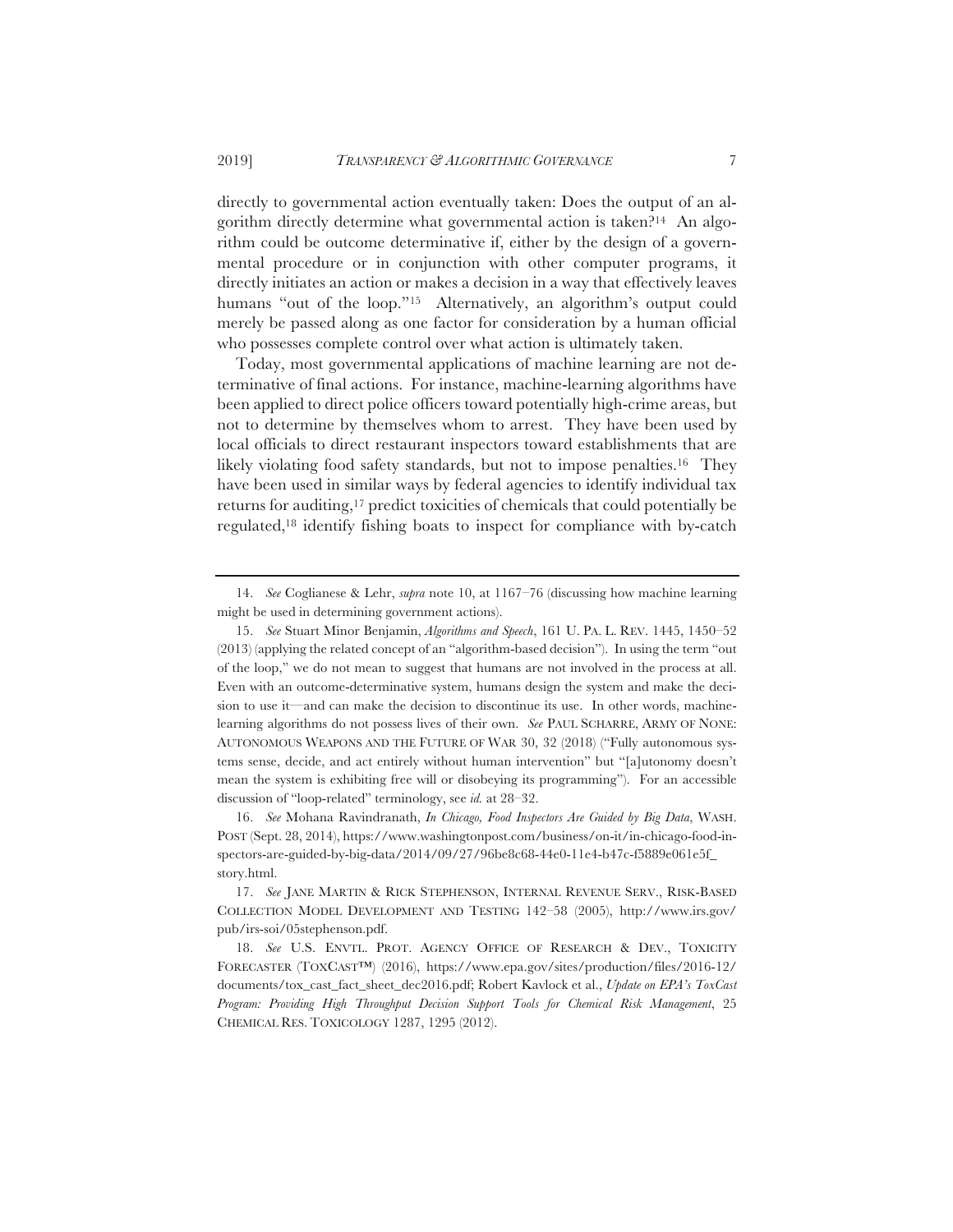rules,19 discern patterns in vaccine adverse-event reports,20 and assist in conducting quality control reviews of Social Security disability claims processing.21 In all of these instances, humans retain complete say over any final governmental action taken. Furthermore, although these examples involve rather consequential decisions and policies, machine learning has also been applied to automate a host of more routine tasks that are less salient, such as sorting mail<sup>22</sup> and sifting through survey responses about workplace injuries.23

But this currently limited nature of machine learning will not last long. With the advancement of machine-learning techniques and the proliferation of supporting back-end data infrastructures,24 the role for algorithms in government is likely to expand.25 Not only could machine learning soon be employed in more determinative ways, but it could do so, broadly speaking, to yield two different kinds of determinations: adjudications and regulations.

For adjudication by algorithm, no longer might algorithms merely *inform* adjudicatory decisions, such as by targeting inspectors to certain facilities or flagging tax returns for a full review by human auditors. Rather, machine learning, in conjunction with other computer systems, might directly and automatically conduct an audit or inspection, deem a tax return fraudulent,

21. FELIX F. BAJANDAS & GERALD K. RAY, IMPLEMENTATION AND USE OF ELECTRONIC CASE MANAGEMENT SYSTEMS IN FEDERAL AGENCY ADJUDICATION 49–51 (May 23, 2018), https://www.acus.gov/sites/default/files/documents/2018.05.23%20eCMS%20Final%20 report\_2.pdf.

22. *See* Ofer Matan et al., Handwritten Character Recognition Using Neural Network Architectures (Nov. 1990) (unpublished paper presented at Proceedings of the 4th USPS Advanced Technology Conference), http://yann.lecun.com/exdb/publis/pdf/matan-90.pdf.

<sup>19.</sup> Richard Berk, *Forecasting Consumer Safety Violations and Violators*, *in* IMPORT SAFETY: REGULATORY GOVERNANCE IN THE GLOBAL ECONOMY 131, 136 (Cary Coglianese et al. eds., 2009)

<sup>20.</sup> *See* HESHA J. DUGGIRALA ET AL., DATA MINING AT FDA (2015), https://www.fda.gov/downloads/ScienceResearch/DataMiningatFDA/UCM443675.pdf; Taxiarchis Botsis et al., *Novel Algorithms for Improved Pattern Recognition Using the US FDA Adverse Event Network Analyzer*, 205 STUDENT HEALTH TECH. INFO. 1178–82 (2014).

<sup>23.</sup> *See* IBM CTR., THE FUTURE HAS BEGUN, *supra* note 4, at 17.

<sup>24.</sup> By "back-end infrastructures," we mean to refer to various computing capabilities often needed to make machine learning operational. This includes sufficient data storage needed to support the use of the large data sets on which machine learning operates best. Furthermore, the deployment of machine-learning algorithms—putting them into practice and allowing them to, say, dictate what adjudicatory action is taken—requires developing ancillary computer programs that turn a machine-learning prediction into an action. *See* Lehr & Ohm, *supra* note 2, at 701 n.173 and accompanying text.

<sup>25.</sup> *See* Coglianese & Lehr, *supra* note 10, at 1167–76.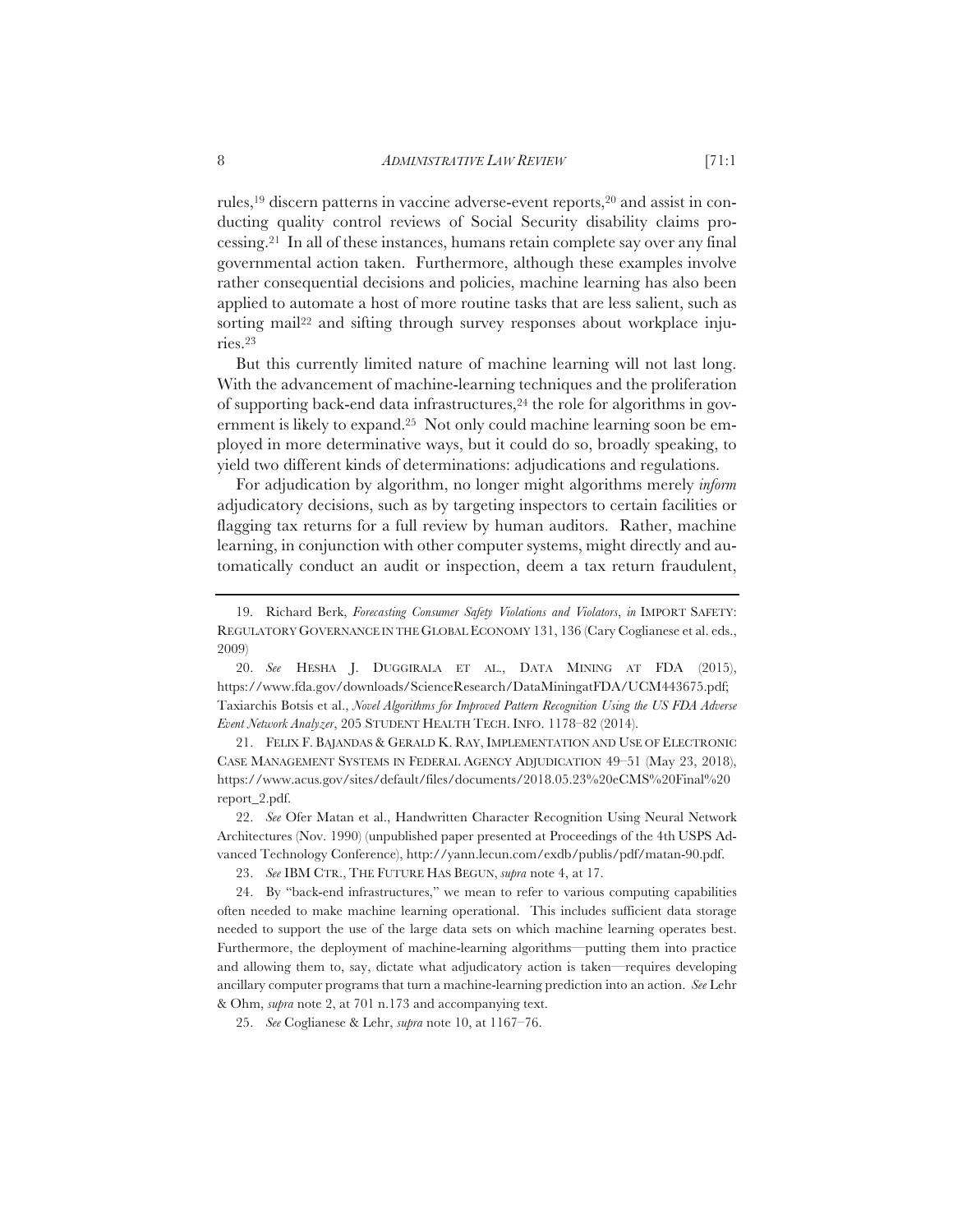decide whether an individual should receive an airplane pilot's license, award or withhold disability benefits, or assign prisoners to cells based on predictions of their propensity for future violence.26 It takes little technical imagination to see how these applications could materialize; they would be relatively straightforward applications of machine learning. As suggested by existing private-sector uses of machine learning, the quintessential tasks to which learning algorithms customarily apply are individual-level predictions—such as whether a consumer will buy a product, whether an email is spam, and so forth. Adjudicating by algorithm relies on the same kind of predictions—whether a worksite has a safety violation, whether a tax return is fraudulent, or whether an individual meets benefits eligibility criteria. To be sure, employing machine learning in a way that fully determines adjudicatory outcomes will require significant technical investments in back-end data infrastructures. But at base, the statistical tools that will facilitate adjudicating by algorithm already exist and are already being employed in analogous endeavors.27

A bit more technical imagination and advancement may be required for machine learning to usher in automatic regulation—that is, the making of rules by robot. In part this is because what automated rules mean might take several different forms. Perhaps the simplest form would be a regulatory authority mandating the use of a particular machine-learning system in lieu of stating a rule in canonical text.28 In other words, the regulator would mandate the use of algorithmic adjudication, with the algorithm constituting the

28. *Cf*. Cary Coglianese, *E-Rulemaking: Information Technology and the Regulatory Process*, 56 ADMIN. L. REV. 353, 370–71 (2004) (describing how information technology might "transform[] rules from text contained in the *Code of Federal Regulations* to software packages akin to

<sup>26.</sup> *See, e.g.*, BAJANDAS & RAY, *supra* note 21, at 7 (noting that although currently the Social Security Administration uses an algorithmic system to support quality checks on how disability claims are handled by humans, "eventually deep learning algorithms may be able to process some claims to final resolution").

<sup>27.</sup> For a discussion of a successful private-sector analogue—the fully automated dispute resolution system developed and already used by eBay to settle tens of millions of disputes each year—see Colin Rule, *Resolving Disputes in the World's Largest Marketplace*, ACRESOLUTION, Fall 2018, at 8–11 (2008) and BENJAMIN H. BARTON & STEPHANOS BIBAS, REBOOTING JUSTICE: MORE TECHNOLOGY, FEWER LAWYERS, AND THE FUTURE OF LAW 111–15 (2017). In June 2018, the Administrative Conference of the United States adopted a recommendation that agencies that have electronic case records "should consider how to analyze and leverage" these sources of data "to improve their adjudicative processes, including through the use of natural language processing, machine learning, and predictive algorithms." Admin. Conf. of the U.S., Recommendation 2018-3, *Electronic Case Management in Federal Administrative Adjudication*, 83 Fed. Reg. 30,686, 30,687 (June 29, 2018).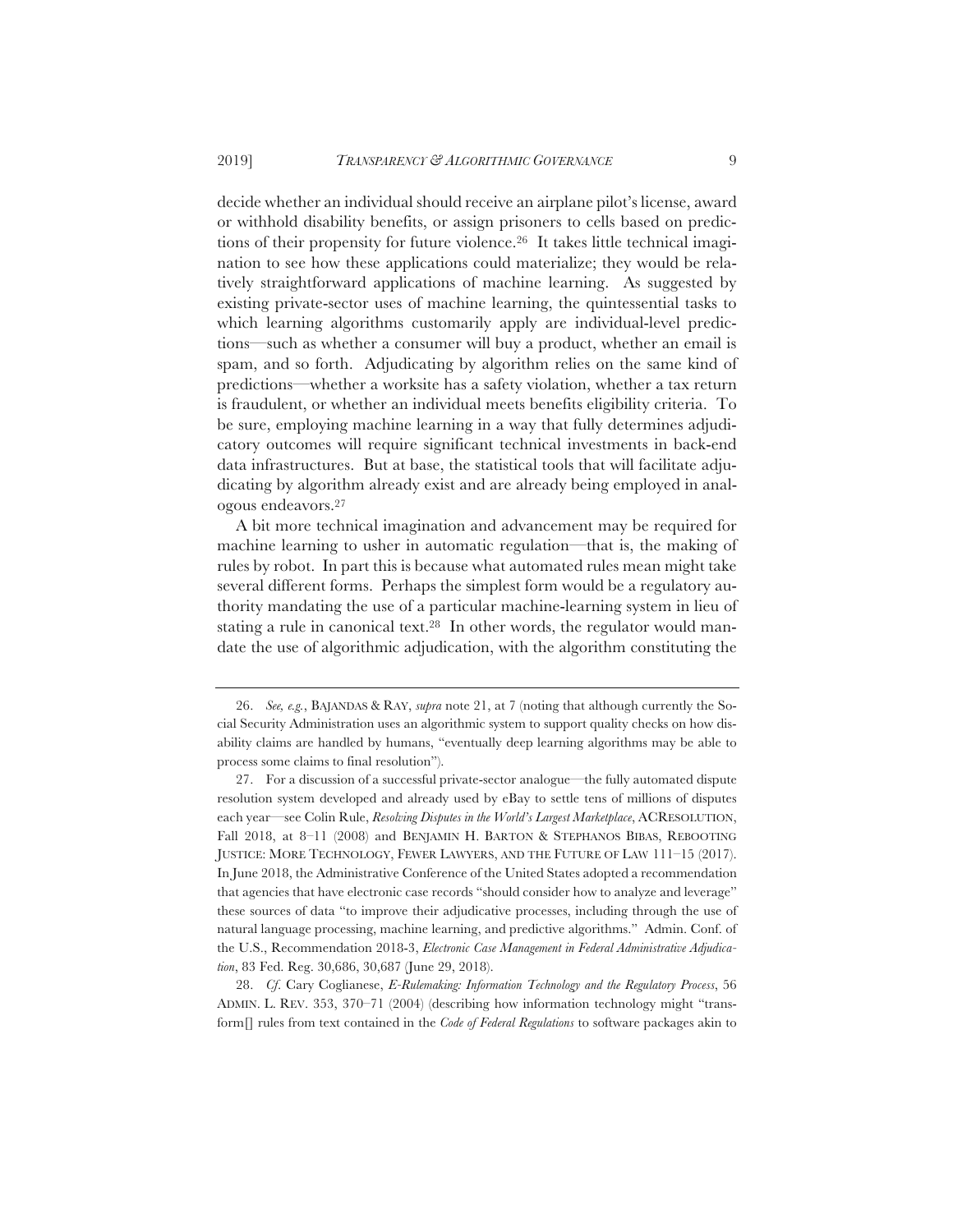applicable rule according to which adjudications should be made. For example, consider an illustrative case of an individual applying for a governmental license—say, a prospective pilot asking the Federal Aviation Administration (FAA) to grant her flight certification. Currently, the FAA has established a set of fixed rules for when a commercial pilot certificate can be awarded.29 The rules specify requirements for age, hours of flight training and experience, and performance on written and in-flight tests.30 These rules may work well, but it is not beyond the imagination to think that one day the FAA might instead rely on a machine-learning algorithm to improve the process of determining when a pilot's license should be granted. Under such an algorithmic government model, the "rule" would be the algorithm. The application for a license to be issued under the rule might comprise the signing of a consent form to allow the FAA to run its authorized algorithm through all of the available data about the applicant—say, school records, medical records, social media postings, and fine-grained data from the flight recorders from previous training flights flown by the applicant. The FAA could award a pilot's license when the machine-learning algorithm forecasts the applicant's risk to be below a specified threshold.

In such a case of mandatory algorithmic adjudication, with the algorithm substituting for the rule, humans would still be instrumental in designing that algorithm and specifying the level at which forecasted risk would deny a license to an applicant. Humans could also conceivably go further to design systems that would not merely substitute for rules but that could actually craft or select rules. Such fully automated rulemaking would contemplate removing humans from the selection of an administrative rule. Consider, for example, whether algorithms might eventually be able to replace the current process by which the Occupational Safety and Health Administration (OSHA) establishes permissible exposure limits (PELs) for chemicals in workplaces. The process today depends on research and analysis by humans—so much so that OSHA cannot realistically establish a PEL for every chemical to which workers might be exposed. If chemicals' health risks could be forecasted by the use of a machine-learning algorithm, perhaps OSHA in the future could create an algorithmic system that would automatically establish PELs.

Automated rulemaking will be a more challenging scenario to realize. As with an adjudication, the relevant questions to be answered in a rulemaking go beyond the information processing needed to make an individualized

the popular TurboTax® or other commercially available compliance software").

<sup>29.</sup> *See* Certification: Pilots, Flights Instructors, and Ground Instructors, 14 C.F.R. § 61 (2018).

<sup>30.</sup> *Id.*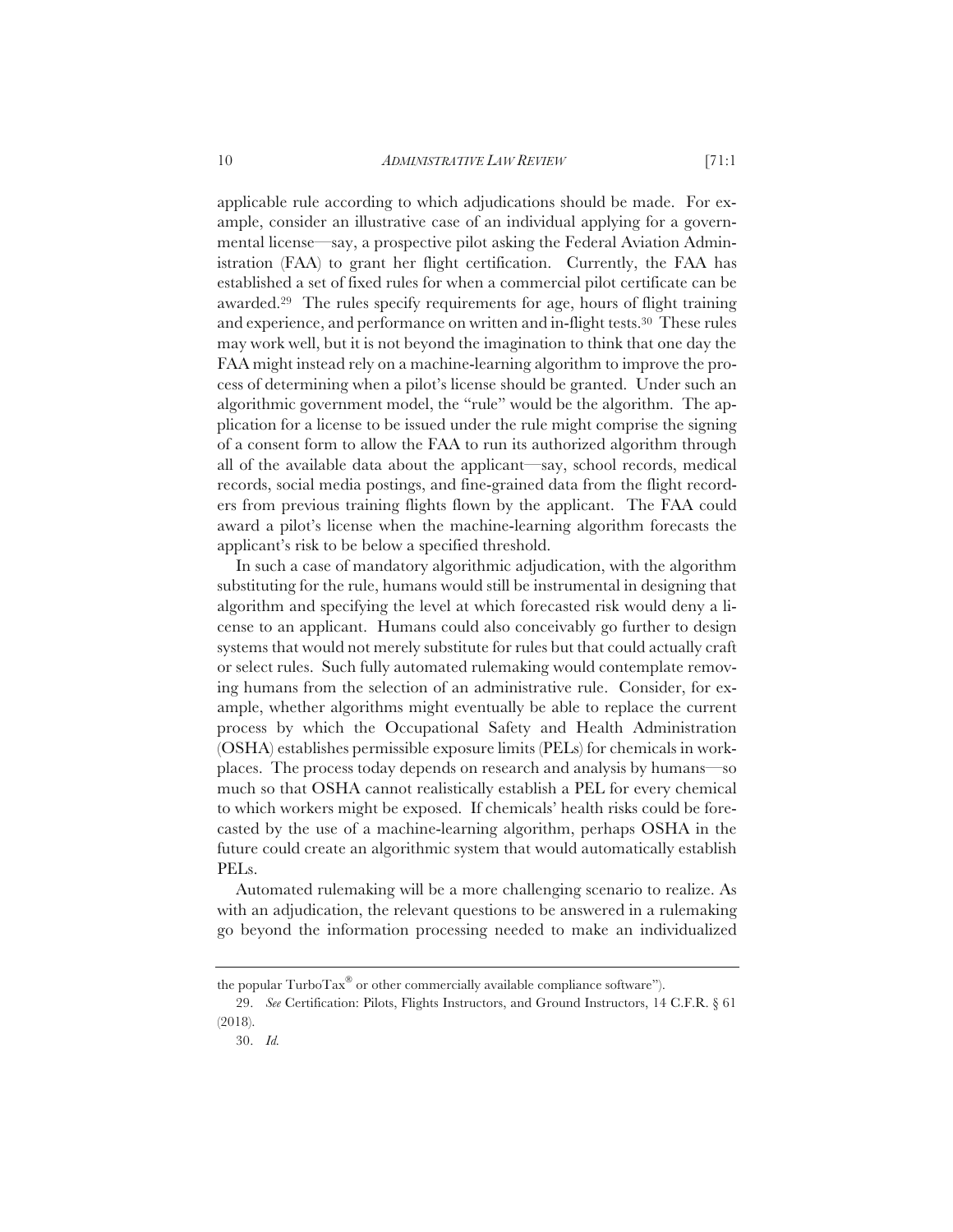forecast. Unlike adjudicating, however, regulating typically does not rely on simple factual predicates of the kind long predicted by machine learning. For one, making a rule fundamentally demands identifying relevant normative values or policy goals—e.g., how safe is safe enough?—and these value choices will be ones that humans must make and then use to inform the parameters specified in an algorithm's objective function.31 Even with respect to the factual forecasts that algorithms can make to inform rulemaking decisions, almost any major rulemaking will be multi-faceted, with tradeoffs to be made across multiple factual outcomes. Resolving such tradeoffs will be another choice calling for human judgment. For example, even a rule as seemingly straightforward as a PEL cannot be accomplished by a single algorithm predicting, say, how many cases of a specific disease would occur if a very specific amount of that pollutant were released. Setting a workplace chemical exposure standard demands understanding the effects that exposure to varying levels of a chemical will have on multiple diseases and other consequences, as well as attending to other factors such as the costs of emissions control or the likelihood that regulated entities would comply with different standards. A single machine-learning algorithm cannot by itself make multi-faceted tradeoffs.

But a machine-learning algorithm can be built into a larger automatic rulemaking system where normative choices and tradeoffs have been specified in advance. If the policy options can be clearly conceived in advance, and if the basis for choosing between them depends simply on a forecast that a machine-learning algorithm can make, a system could be designed in which the algorithm in essence automatically "chooses" the rule. Such a possibility already exists in an algorithmic system the city of Los Angeles has created to operate its traffic signals.32 For any given driver approaching an intersection at any given time, the machine-learning system automatically determines the "rule" confronting the driver about whether to stop or go. The rule choices in the system are exceedingly simple and well specified: the rule can be "red," "yellow," or "green." The value choice reflected in the algorithm's objective

<sup>31.</sup> For a discussion of the inherent normativity involved in setting regulatory standards, see Cary Coglianese & Gary E. Marchant, *Shifting Sands: The Limits of Science in Setting Risk Standards*, 152 U. PA. L. REV. 1255, 1262, 1277 (2004). In suggesting that normative choices necessarily underlie rulemaking, we certainly do not mean to suggest that such choices have no bearing on adjudication. With adjudication, however, a learning algorithm's objective function is based on underlying rules, while ultimately rules themselves must be based on normative or policy choices.

<sup>32.</sup> Ian Lovett, *To Fight Gridlock, Los Angeles Synchronizes Every Red Light*, N.Y. TIMES (Apr. 1, 2013), https://www.nytimes.com/2013/04/02/us/to-fight-gridlock-los-angeles-synchro nizes-every-red-light.html.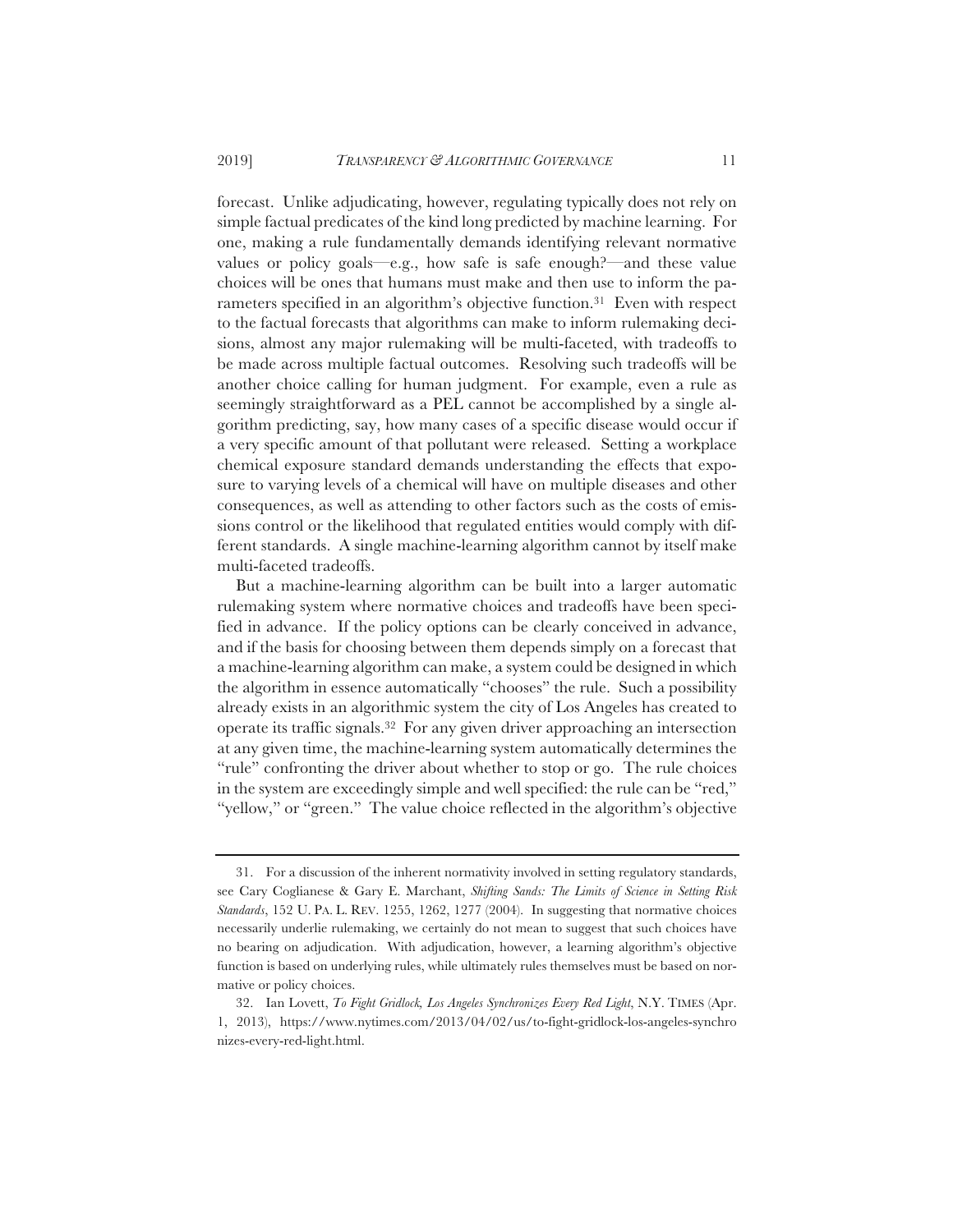function centers on minimizing traffic congestion. Drawing on data gathered from sensors implanted in streets throughout the city, the system automatically chooses the rule (i.e., light color) at each intersection, and at each moment, that will minimize congestion based on the algorithm's forecasts.

Los Angeles's traffic system provides a concrete and accessible example of the use of a machine-learning algorithm in a system that automatically generates rules. Although a city's use of machine learning to operate traffic lights may seem somewhat banal, a traffic signaling system provides a point of reference for seeing how automated rulemaking systems could be developed in other contexts. Even if the regulatory choices in other settings were more complex than just "stop" or "go," as long as a regulator could predetermine the array of policy options, specify in advance the overall objective to be maximized, and spell out any tradeoffs, a system could in principle be developed that embeds machine-learning algorithms into an automated decisionmaking structure. Based on the forecasts produced by these algorithms, such a system would generate a final outcome by "choosing" from among pre-specified options the one that would maximize the objective given the tradeoffs and the resulting algorithm-generated forecasts. For more complex regulatory problems, developing the decisionmaking structure for such a system could itself be a considerable challenge—one which will obviously depend on humans to create—but, once created, the system might be able to produce and modify rules quickly, a virtue in some settings within a world of increasing digital forms of economic and social interaction.

Still more sophisticated automated rulemaking systems could be based on a set of non-learning algorithms called agent-based models (ABM) or multiagent systems (MAS), which can have machine-learning algorithms embedded within them. ABM or MAS algorithms could be developed to model mathematically the regulated environment. In the PEL example, this environment comprises the set of all regulated workplaces and the various aspects of the workplace setting that could be affected by pollutants. The modeled environment would also contain one of many different possible variants of a proposed rule—that is, possible variants of a PEL—and then, in the context of the model, simulated regulated "entities" could choose to take actions in accordance with, or in contravention to, the rule under analysis. Machinelearning algorithms would be embedded within the larger ABM/MAS algorithm and would forecast whether regulated entities would comply with a regulation. The system would then, based on this forecasted compliance, determine the net effect of the rule under analysis on the modeled environment. The ultimate ability of a regulatory agency to use this fusion of ABM/MAS and machine learning to make rules would stem from its ability to run multiple iterations of the overall system, with each iteration using a different variant of a possible rule. The system would be designed to select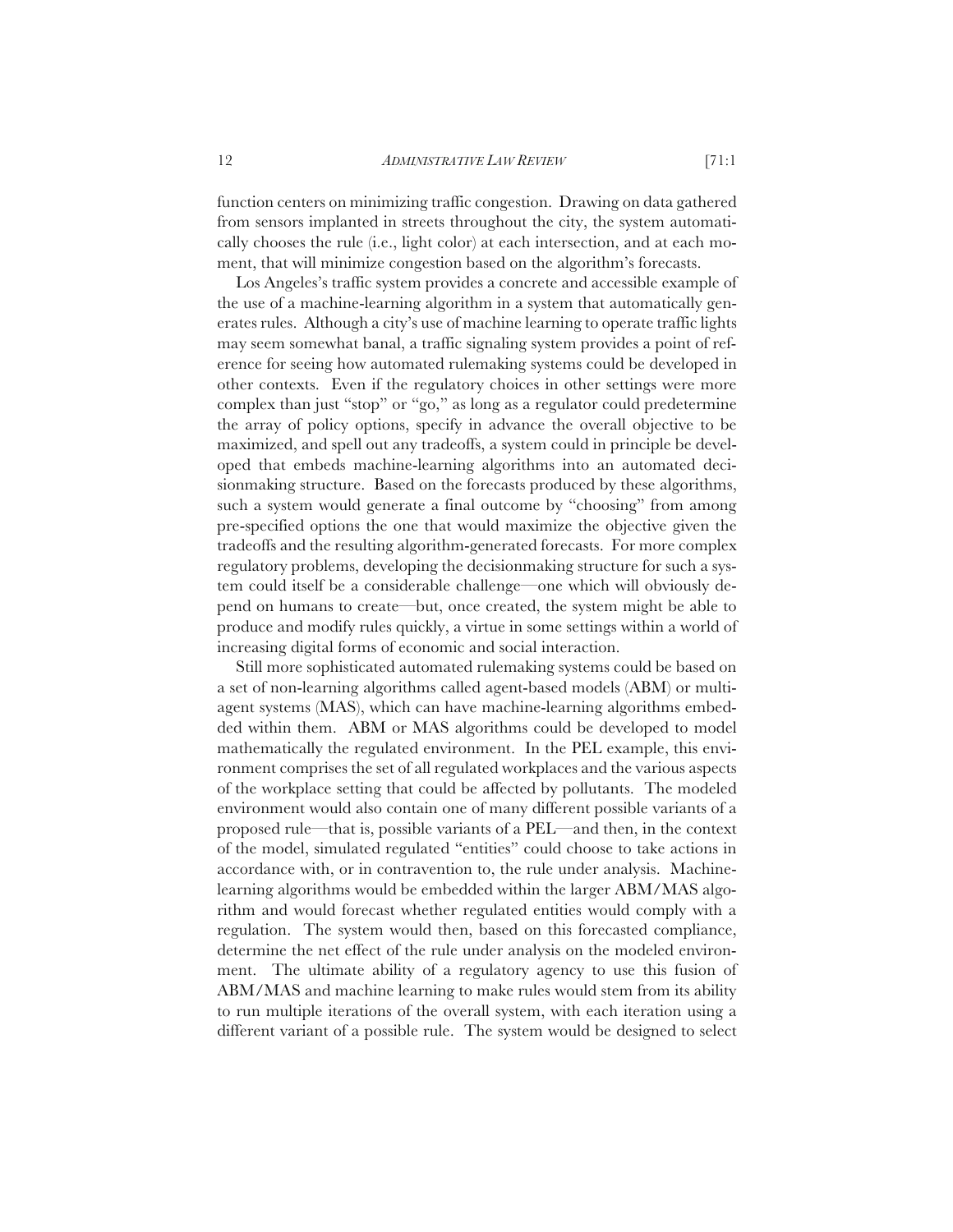automatically, as the promulgated rule, the variant that yields the best outcomes in the modeled environment, however "best" is defined in advance by the system designers at the regulatory agency.

Yet, as we have already indicated, even in the most sophisticated cases of robotic rulemaking, human involvement will not be entirely absent. The objective function incorporated into any ABM/MAS must reflect normative choices that must be made by humans. Furthermore, the system could not itself come up with the multiple possible permutations of the rule from which it selects the best. Some standard templates for different rules would need to be identified in advance by humans. Still, this process could be substantially automated; a human could program such a system, for instance, to try every possible regulatory variant within a very large range. In such a case, it would be quite reasonable to say that the system, not the human, has in effect chosen the rule autonomously. Of course, because of resource constraints on running complicated algorithms repeatedly, in practice it might be more likely the case that humans would first whittle down the possible rule permutations to a more manageable number, from which the system then would choose the optimal one.

Although this vision of regulating by robot has not yet fully materialized for workplace health standards or any other federal rulemaking, the fact that machine learning is already making rules in slightly different, but fundamentally analogous, ways to govern traffic in the city of Los Angeles shows the potential for robotic rulemaking in the future. Perhaps at some point in the future the U.S. Department of Transportation's Pipeline and Hazardous Materials Safety Administration (PHMSA) could mandate the installation of sensors throughout the nation's pipelines—much like Los Angeles has installed sensors in all of its roads—and a PHMSA-mandated algorithmic control system could automatically block off certain sections whenever an algorithm detects unsafe conditions.33 Similar automated rulemaking systems might be helpful for regulating high-speed trading on securities markets—or in any other setting where government needs to set and adapt rules rapidly. The need for rapid, automatic rulemaking systems seems increasingly plausible, if not inevitable, as a response to the private economy's growing reliance on machine learning, especially as critical infrastructures and economic activities themselves increasingly operate automatically by algorithms. It is not at all far-fetched to think that, to regulate a growing data-driven algorithmic private economy, government will need to develop its own automatic regulatory systems in response.34

<sup>33.</sup> *See* Coglianese & Lehr, *supra* note 10, at 1167–69 (elaborating on this possibility).

<sup>34.</sup> *See generally* Cary Coglianese, *Optimizing Regulation for an Optimizing Economy*, 4 U. Pa. J.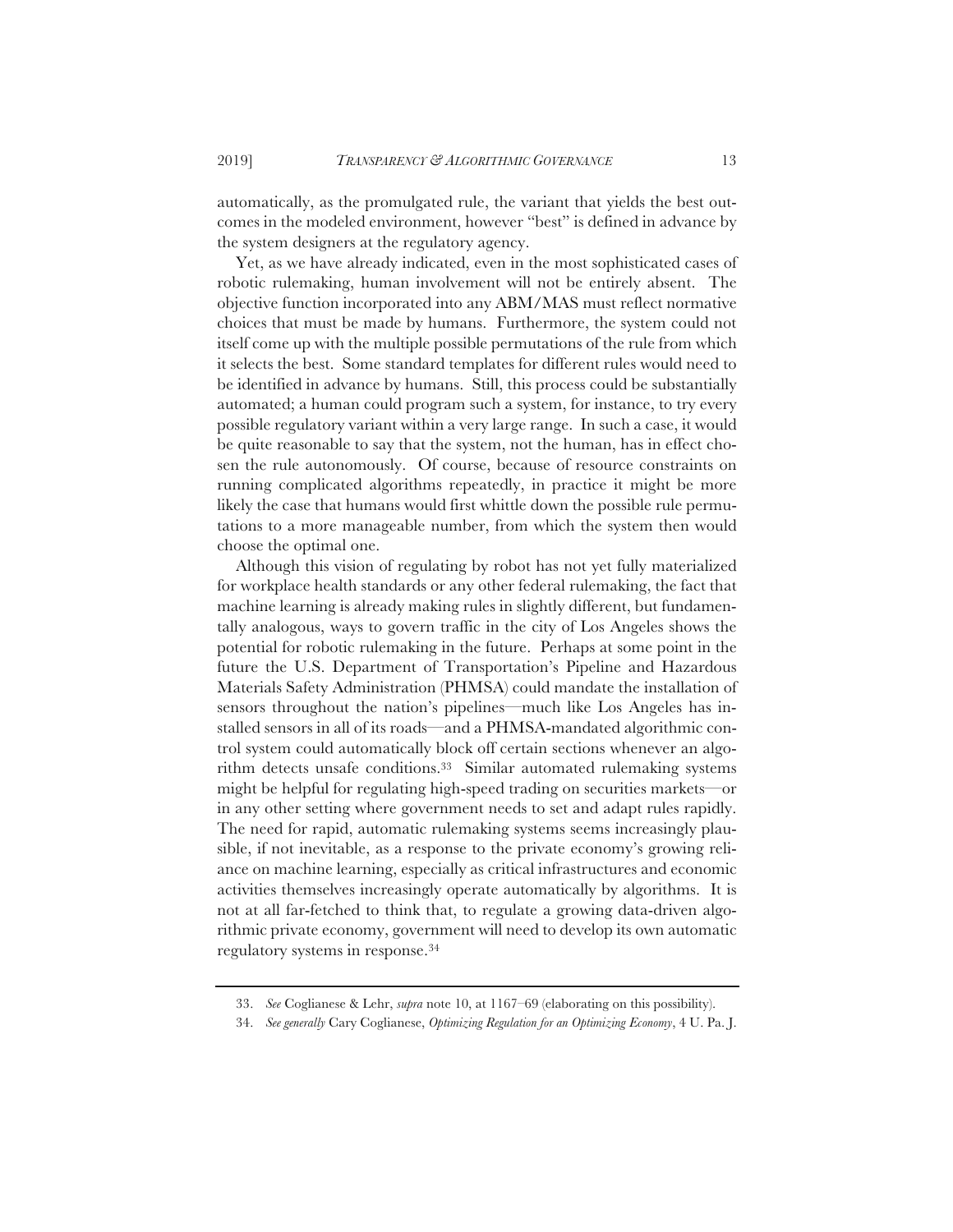#### 14 *ADMINISTRATIVE LAW REVIEW* [71:1

#### *B. What Makes Machine Learning Distinctive?*

The prospect of novel applications of machine-learning algorithms that can automatically determine adjudicatory or regulatory outcomes raises important legal and policy questions. Among the most significant of these questions is one related to governmental transparency. Machine-learning algorithms possess what is often described as a "black box" nature—that is, they discern patterns and make predictions in a way that cannot be intuitively understood or explained in the same way as conventional analysis can be. To understand why machine-learning algorithms are considered so opaque, it is necessary to understand what machine learning is, how it works, and what distinguishes it from traditional statistical analysis.<sup>35</sup>

At its most general level, an algorithm is little more than a set of steps stated in mathematical or logical language.36 From this view, the use of algorithms by government is hardly problematic at all; virtually any decisionmaking process can be characterized as an algorithm. But taking a closer look, we can compare machine learning with more traditional statistical techniques to understand better what makes machine learning distinctive. Traditional techniques and machine-learning algorithms do, of course, have much in common: they both operate by attempting to achieve a mathematical goal. In an ordinary least squares regression, for instance, the goal is to minimize the sum of the squared residuals, where the residuals are the differences between actual and predicted values. Machine-learning algorithms similarly attempt to achieve mathematical goals, typically referred to as "objectives" or "objective functions," and some machine-learning algorithms even share the same goals as traditional techniques like ordinary least squares regression.37 Furthermore, both techniques attempt to achieve their goals by analyzing historical data that have been collected from a population of interest—referred to in the machine-learning literature as the "training data."38

But where traditional and machine-learning techniques diverge is in how the analysis occurs—that is, how the objective function is met or "opti-

L. & PUB. AFF. 1, 1–13 (2018) (discussing the need for the government to make use of machine learning and other digital advances in order to keep better pace with innovations in the private sector).

<sup>35.</sup> Our account here is highly stylized and general. We make no claim to describe all the myriad ways that machine-learning algorithms can be structured, nor do we provide a comprehensive introduction to machine learning.

<sup>36.</sup> *See* Joshua A. Kroll et al., *Accountable Algorithms*, 165 U. PA. L. REV. 633, 640 n.14 (2017) (defining an algorithm as "a well-defined set of steps for accomplishing a certain goal").

<sup>37.</sup> *See* Lehr & Ohm, *supra* note 2, at 671–72.

<sup>38.</sup> *See* PATANJALI KASHYAP, MACHINE LEARNING FOR DECISION MAKERS: COGNITIVE COMPUTING FUNDAMENTALS FOR BETTER DECISION MAKING 8, 40, 45 (2017).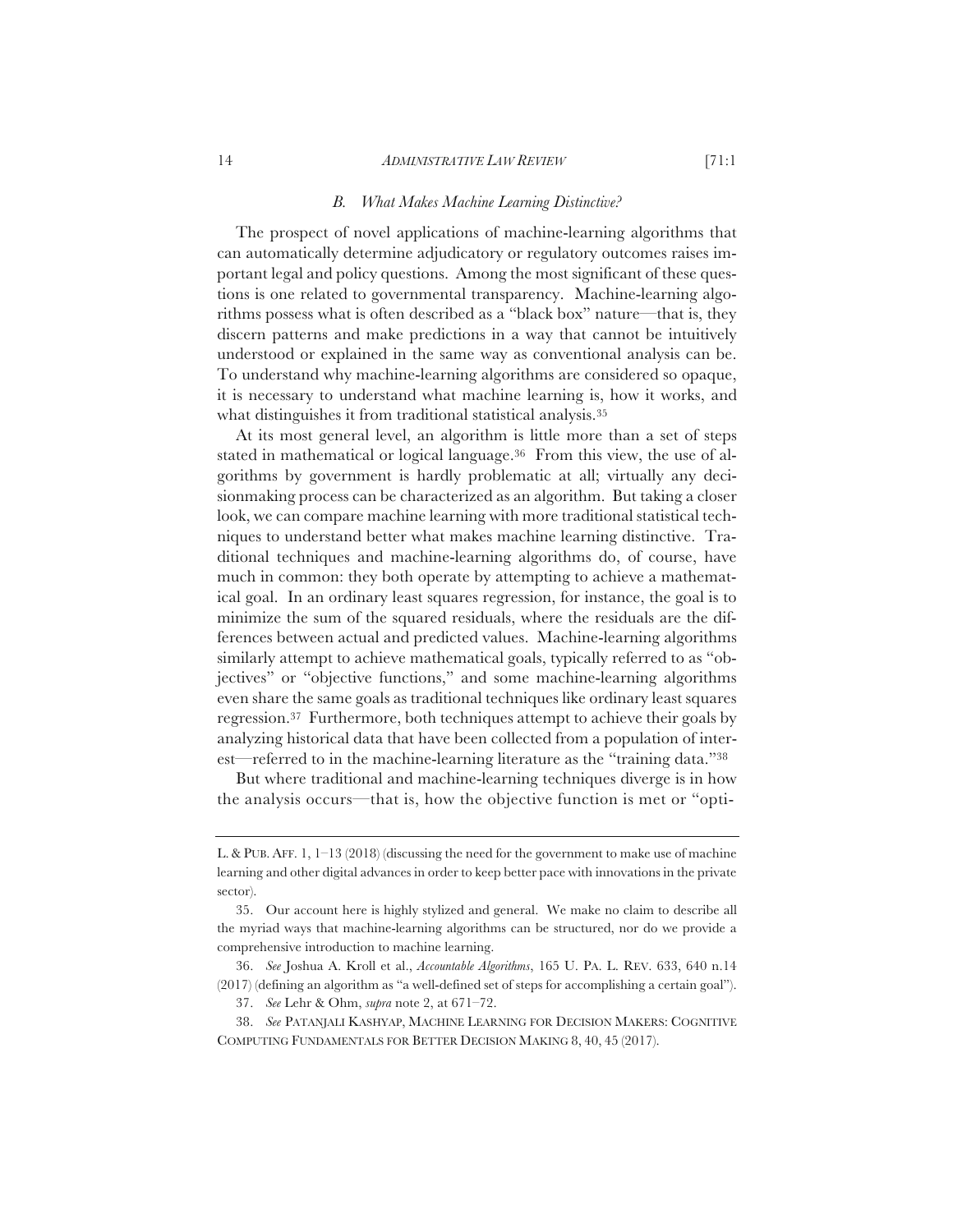mized." In traditional statistical analysis, humans play the key role in setting up the analysis, leaving little to the algorithm. For example, in a traditional regression analysis, humans specify what input variables in the data set the regression should consider and how they should be put together to yield a prediction, or estimate, of the outcome variable—that is, whether the input variables should be added together, multiplied by each other, or take on other functional forms. All that is left for the regression to learn is how the variables—or combinations of variables, as specified by the humans—are weighted. In contrast, with machine learning humans do not specify how input variables should be put together to yield predictions. The algorithm itself tries many possible combinations of variables, figuring out how to put them together to optimize the objective function.39 In other words, the algorithm "learns" how to make accurate predictions or estimates.

This is not to say that humans have no role in the machine-learning context. Human analysts exert substantial control over myriad aspects of an algorithm's functioning. They are still required to provide the algorithm with its data, select a particular kind (or family) of algorithm to implement, and "tune" details of the algorithm's optimization process.40 Humans also play a major role in evaluating a learning algorithm's performance. Although the algorithm learns how to make useful predictions on a set of training data, it is not possible to make any meaningful assessment of the algorithm's accuracy with this same historical data set; for a variety of reasons, the real-world data onto which the "trained" algorithm is eventually applied in order to make predictions will likely differ from the historical data. Human analysts thus purposely separate out some historical data from the training data set before they use it. These separate historical data—called the "test data" are excluded from the training data and, thus, not considered by the algorithm during training. After training, human analysts assess the algorithm's accuracy by using the separate test data, making adjustments to the algorithm as necessary to increase accuracy as measured in the test data.<sup>41</sup> This is very much a process of trial and error—one in which complex, powerful algorithms make predictions using methods repeatedly guided and nudged,

<sup>39.</sup> *See* Lehr & Ohm, *supra* note 2, at 671–72.

<sup>40.</sup> For a more detailed discussion of residual human involvement in machine learning, see *id.* at 672–702.

<sup>41.</sup> Both the training data and test data include measures of the historical outcomes of interest—that is, the outcomes the analyst seeks to predict—as well as a variety of other variables that the algorithms use to identify patterns associated with and predictive of the outcomes.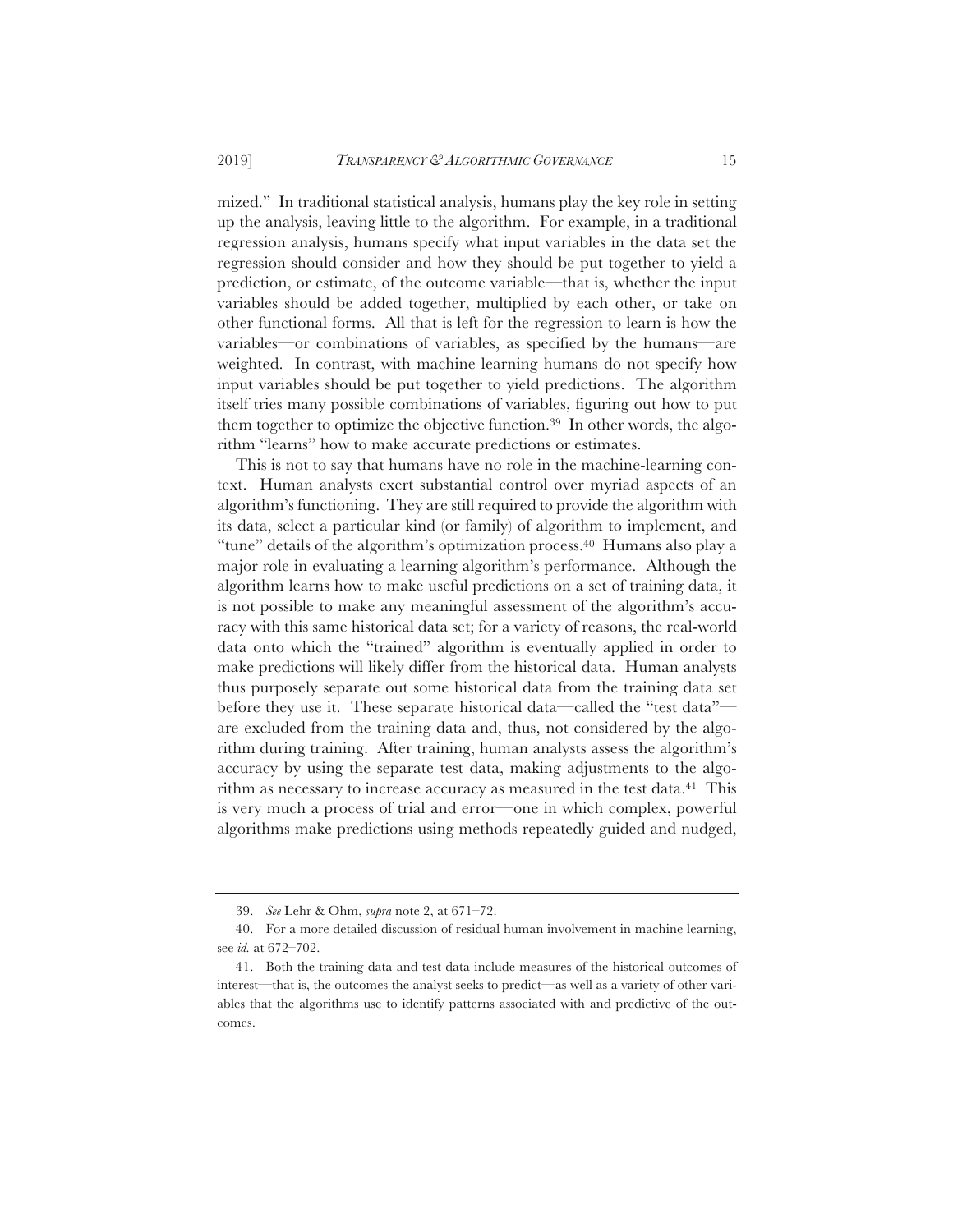but not dictated, by humans in the establishment and refinement of the algorithm.

Using machine-learning algorithms that are constructed in this way yields numerous benefits. Most significantly, the algorithms' flexible learning process and ability to discern predictively useful patterns in large data sets can make them extremely accurate.<sup>42</sup> They can outperform traditional statistical techniques and, for many tasks, can surpass the abilities of human decisionmakers.43

Machine-learning algorithms also can facilitate large gains in efficiency. Because of their ability to "see" complex patterns, they allow for the automation of tasks previously thought outside the realm of algorithmic control. Machine-learning algorithms can also be continuously refined as new data become available; they can be continuously fed new data, which are incorporated into new training data sets on which the algorithm can be automatically retrained.44

But these advantages come at a cost to transparency. Machine-learning algorithms are deemed "black boxes" because it is difficult to put into intuitive language how they function.45 With a traditional regression analysis, an analyst can say exactly how the algorithm's predictions result: input variable values are put together according to the human analyst's specifications, with just the weights, or coefficients, determined by the regression. Such a simple, intuitive explanation is not available for machine-learning algorithms because the combinations of variables and mathematical relationships between them that the algorithms "learn" can be difficult to uncover and, when uncovered, are often extremely complex.

Even machine-learning methods that are considered relatively simple evade intuitive explanation. For example, one class of algorithms known as "random forests" operates essentially by constructing hundreds or even thousands of classification or regression "trees" and deciding on final predictions by averaging or combining predictions from each individual tree.<sup>46</sup> An ana-

<sup>42.</sup> *See* Coglianese & Lehr, *supra* note 10, at 1158 n.40.

<sup>43.</sup> One of the more widely known examples to date has been the success of Google's deep learning system in beating champion human players at the game of Go. *See generally*  David Silver et al., *Mastering the Game of Go Without Human Knowledge*, 550 NATURE 354 (2017).

<sup>44.</sup> *See* Lehr & Ohm, *supra* note 2, at 702.

<sup>45.</sup> *See* L. Jason Anastasopoulos & Andrew B. Whitford, *Machine Learning for Public Administration Research, with Application to Organizational Reputation*, J. PUB. ADMIN. RES.&THEORY, Nov. 5, 2018, at 16, OXFORD (advance article), https://doi.org/10.1093/jopart/muy060 ("Good predictions often require a tradeoff between accuracy and interpretability.").

<sup>46.</sup> *See* Leo Breiman, *Random Forests*, 45 MACHINE LEARNING 5, 5–6 (2001).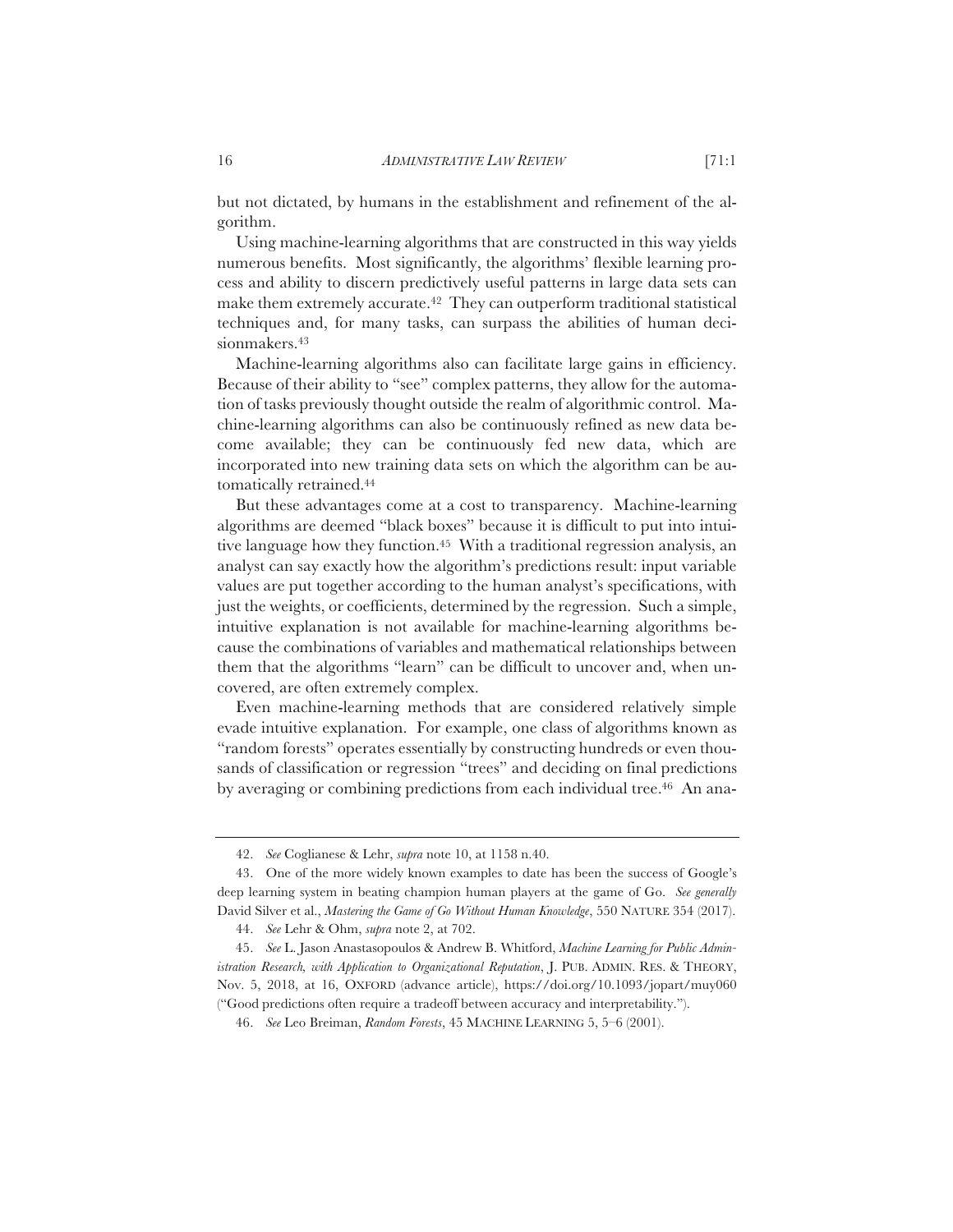lyst can examine the structure of a given tree and the predictive rules it displays, but that information tells the analyst nothing about how predictions are made in the forest as a whole. For still more complex techniques, like "deep learning" techniques, the inner workings of the algorithms are even more difficult to divine and translate into prose.47

The difficulty of generating intuitive explanations from machine-learning algorithms is further exacerbated by the kind of "big data" on which they often operate. Although in principle both machine-learning algorithms and more traditional techniques can operate on the same data sets, the predictive power of machine learning manifests itself in large, complex data sets, so it tends to be these data sets on which learning algorithms are applied. But complex data sets necessarily contain complex inter-variable relationships, making it even more difficult to put into intuitive prose how a machine-learning algorithm makes the predictions it does.

Even if analysts could discover the inter-variable relationships that a machine-learning algorithm keys in on, they cannot overlay any causal inferences onto those relationships.48 In other words, they cannot say that a relationship between an input variable and the output variable is causal in nature. In fact, some of the patterns that are predictively useful might not be causal at all, and some may be so non-intuitive as to have never occurred to humans—perhaps, say, if the third letter of a tax filer's last name helps in forecasting cases of tax fraud.

To put machine learning's advantages and disadvantages into focus, let us return to our hypothetical example of an automated system that the FAA might use to award commercial pilot licenses. Such a system could analyze the data from all of an applicant's training flights and other records and use that analysis to forecast the applicant's risk. Such an algorithm might well do a better job of selecting safe pilots than the FAA's current system—a prospect that would be consistent with learning algorithms' generally superior performance in other contexts and would presumably counsel in favor of the FAA giving serious consideration to the use of an algorithmic system. But when it comes to transparency, such an algorithmic system would not enable the FAA to provide a conventional, intuitive, prosaic explanation for exactly why any specific individual was—or was not—selected to receive a license.49

As a result, the use of so-called black-box algorithms would seem, at least

<sup>47.</sup> *See* Lehr & Ohm, *supra* note 2, at 693 n.135.

<sup>48.</sup> *See* RICHARD A. BERK, STATISTICAL LEARNING FROM A REGRESSION PERSPECTIVE 331 (2d ed. 2016). Of course, much traditional statistical analysis, especially absent an overarching experimental research design, can also fail to sustain causal claims.

<sup>49.</sup> *Id.*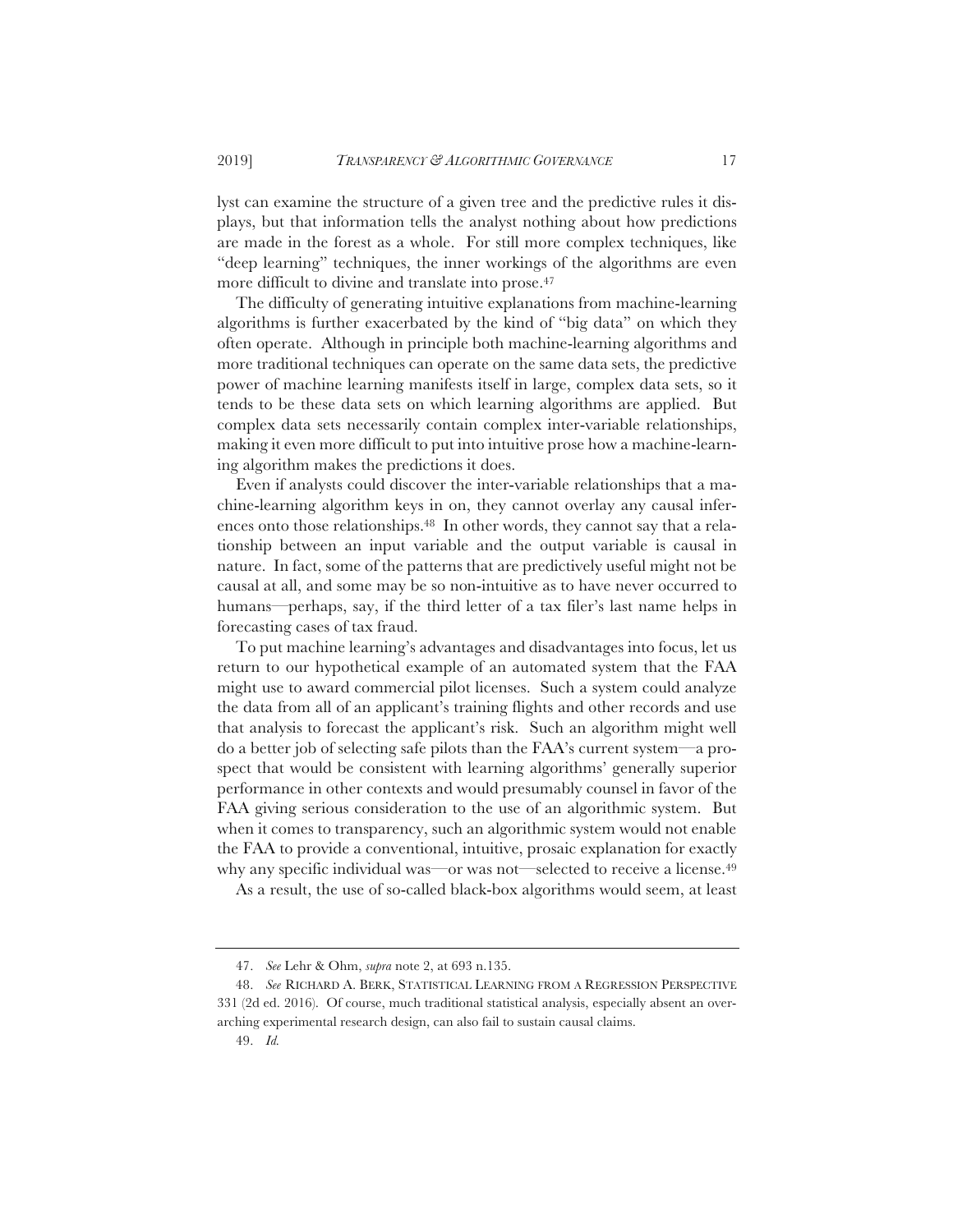at first glance, to run up against the law's general requirement that government provide adequate reasons for its actions. Their use might seem to undermine basic good-government principles designed to promote accountability and build trust. The question becomes whether, notwithstanding learning algorithms' advantages, their ostensibly inscrutable nature will keep government officials from providing sufficient reasons or explanations for why certain decisions were made. In other words, can government make algorithmic outputs sufficiently transparent? To assess whether the use of machine learning by government agencies can be squared with legal expectations of transparency that ordinarily apply to administrative actions, the next Part explores in greater depth the relevant legal principles.

#### II. LEGAL PRINCIPLES OF OPEN GOVERNMENT

Transparency is integral to a legitimate government and a fair society. When government is open, officials can be expected to do their jobs better because public accountability presumably inhibits them from advancing their own self-interests at the expense of their duty to produce public value.50 As Louis Brandeis famously quipped, "Sunlight is . . . the best of disinfectants."51

Transparency not only deters officials from taking shortcuts and bribes, it also gives other governmental actors—the courts, for example—a basis for their oversight roles.52 The visibility of governmental institutions also gives other nongovernmental organizations—the media, non-profit advocacy organizations, academic researchers, law firms, and businesses—the opportunity to monitor what the government is doing. When private individuals and organizations can learn about what government is doing, they can do a better job of organizing their own affairs by anticipating the establishment of

<sup>50.</sup> *See, e.g.*, Adriana S. Cordis & Patrick L. Warren, *Sunshine as Disinfectant: The Effect of State Freedom of Information Act Laws on Public Corruption*, 115 J. PUB. ECON. 18, 35–36 (2014) (finding a decrease in indicators of corruption following the passage of state open records laws). On the importance of public value creation by government officials, see generally MARK H. MOORE, CREATING PUBLIC VALUE: STRATEGIC MANAGEMENT IN GOVERNMENT (1995).

<sup>51.</sup> LOUIS D. BRANDEIS, OTHER PEOPLE'S MONEY AND HOW THE BANKERS USE IT 92 (1914).

<sup>52.</sup> For example, when it comes to overseeing government agencies' use of machine learning under a range of legal doctrines, such as those combatting discrimination, the courts will require transparency about algorithms and their use. *See* Coglianese & Lehr, *supra* note 10, at 1195–1205; Farhad Manjoo, *Here's the Conversation We Really Need to Have About Bias at Google*, N.Y. TIMES (Aug. 30, 2018), https://www.nytimes.com/2018/08/30/technology/bias-google-trump.html.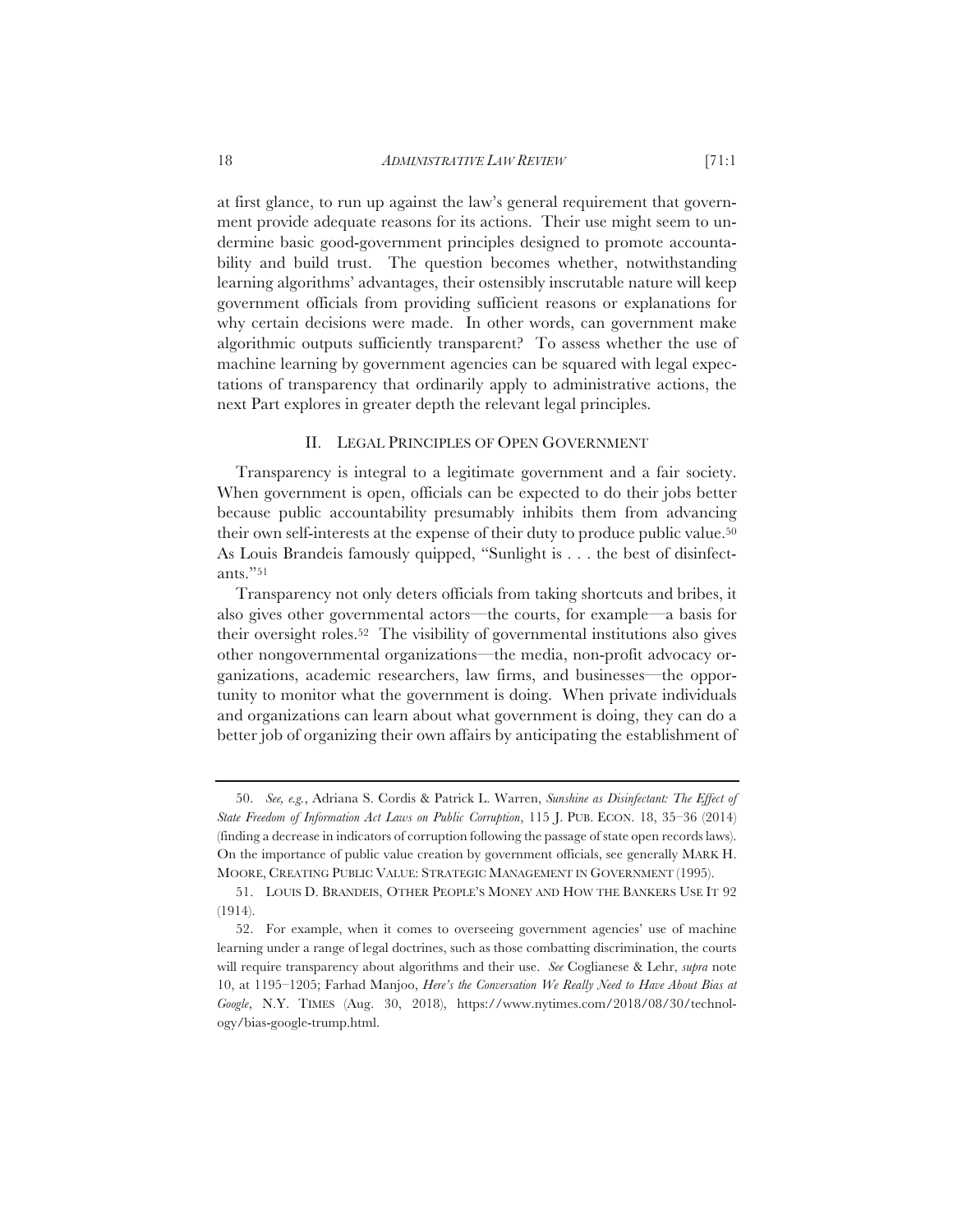new laws or understanding changes in government programs. Significantly, in a democracy, transparency can also help build an informed citizenry and provide a basis for more meaningful public participation in all facets of governmental decisionmaking.53

Still, despite its many virtues, governmental transparency can be difficult to assess in practice because what "open government" means can vary. The concept of governmental transparency has been invoked in different ways by different legal scholars, political theorists, and public officials.<sup>54</sup> To provide conceptual clarity and a foundation for our analysis of algorithmic governance, we distinguish in this Part between two types of governmental transparency: "fishbowl transparency" and "reasoned transparency."55 The former prioritizes the disclosure of information about *what* government is doing, while the latter aims to promote an understanding of *why* government does what it does. Both find support in different ways in U.S. administrative law. As we will explain more fully in the next Part, both types of transparency are also implicated, in different ways, by governmental use of machine learning.

55. Cary Coglianese, *The Transparency President? The Obama Administration and Open Government*, 22 GOVERNANCE 529, 530, 537 (2009). The distinction between fishbowl transparency and reasoned transparency that we rely on here parallels to a degree the distinction sometimes made by computer scientists and other scholars between the *transparency* of algorithms (i.e., access to their parameters and the underlying data they analyze) and the *explainability* of algorithms (i.e., the reasons why they reach certain results). *See, e.g.*, AARON RIEKE, MIRANDA BOGEN & DAVID G. ROBINSON, PUBLIC SCRUTINY OF AUTOMATED DECISIONS: EARLY LESSONS AND EMERGING METHODS 24 (2018), http://www.omidyar.com/sites/default/files/file\_archive/Public%20Scrutiny%20of%20Automated%20Decisions.pdf (distinguishing "transparency" from "explanation"); Finale Doshi-Velez & Mason Kortz, Accountability of AI Under the Law: The Role of Explanation 6 (2017) (unpublished working paper) (on file with the Ethics and Governance of Artificial Intelligence Initiative), http://nrs.harvard.edu/urn-3:HUL.InstRepos:34372584 ("[E]xplanation is *distinct* from transparency."). However, we eschew the latter terms and rely on the former for two main reasons. First, we want to make clear that we are assessing algorithmic governance against the legal principles of governmental transparency that generally apply to all administrative decisions. Second, even in the context of algorithmic governance, the transparency required of an agency's decision to use an algorithmic tool could, at least in principle, demand more than just the "explainability" of the algorithm itself and its functioning; it could also demand openness about other factors surrounding the government's decision to use an algorithmic tool in the first place.

<sup>53.</sup> *See* Coglianese et al., *supra* note 9, at 926–30 (discussing benefits of transparency in government).

<sup>54.</sup> *See, e.g.*, Cary Coglianese, *Open Government and Its Impact*, REG. REV. (May 8, 2011), https://www.theregreview.org/2011/05/08/open-government-and-its-impact/ (observing that "little clarity currently exists over what open government means").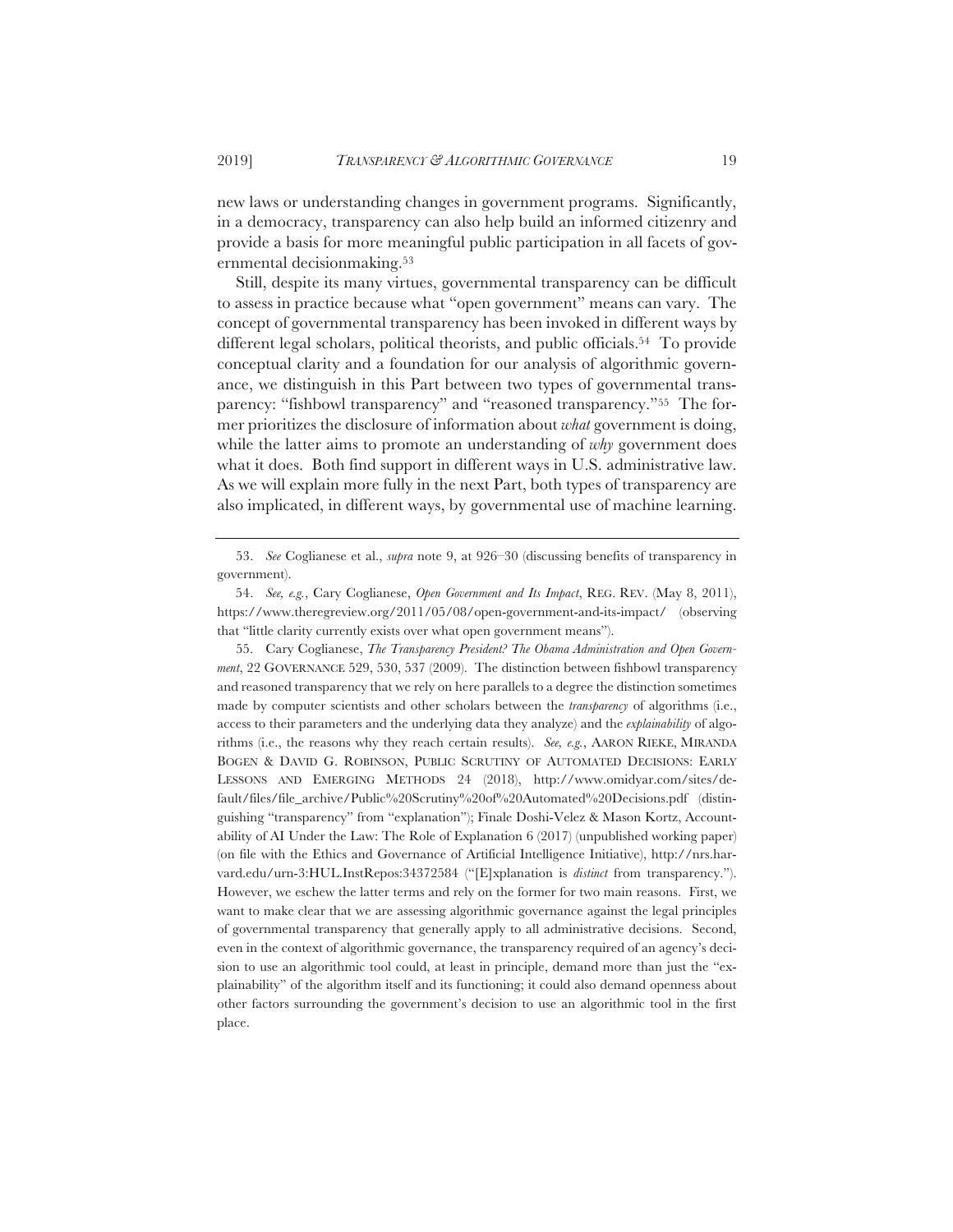#### 20 *ADMINISTRATIVE LAW REVIEW* [71:1

Due to its ostensibly black-box character, the most distinctive questions about machine learning, especially if it is used to replace human decisionmaking, will center on how it may affect the government's ability to give reasons for its actions. In this Part, we lay the groundwork for an analysis of reason-giving as it applies to algorithmic governance. We begin by elaborating on fishbowl and reasoned transparency before turning to a review of the major principles of governmental reason-giving. In doing so, we aim to explicate the core transparency doctrines applicable to the U.S. federal government. As we note in concluding this Part, these doctrines are far from absolute. At its core, transparency law is pragmatic.

# *A. Types of Transparency*

Fishbowl transparency, as its name suggests, refers to the public's ability to peer inside government and acquire information about what officials are doing.56 It focuses on public access to information the government holds and information about what the government does. It includes public access to government hearings, records stored in filing cabinets, and materials available on government computers.

A series of federal statutes demand that the government provide fishbowl transparency. The Government in the Sunshine Act and the Federal Advisory Committee Act require meetings of multi-member commissions and advisory bodies, respectively, to be open to the public.57 The Freedom of Information Act (FOIA) requires agencies to provide government documents to members of the public on request.58 The Administrative Procedure Act (APA)59 requires agencies to publish notices of new regulations they propose to adopt.60 The E-Government Act calls upon agencies to create websites and make information accessible via the Internet.61 These and other legal

<sup>56.</sup> A concrete manifestation of this type of transparency, as well as this terminology, can be found in the principles of public access to information under which the U.S. Environmental Protection Agency has long operated and that were originally outlined in what is known as the "fishbowl memo" issued in 1983 by then-Administrator William Ruckelshaus. *See* Press Release, EPA, Ruckelshaus Takes Steps to Improve Flow of Agency Information [Fishbowl Policy] (May 19, 1983), https://archive.epa.gov/epa/aboutepa/ruckelshaus-takes-steps-improve-flow-agency-information-fishbowl-policy.html#memo.

<sup>57.</sup> Government in the Sunshine Act, 5 U.S.C. § 552(b) (2018); Federal Advisory Committee Act, 5 U.S.C. app. § 10(a)(1).

<sup>58.</sup> Freedom of Information Act, 5 U.S.C. § 552.

<sup>59.</sup> Administrative Procedure Act, 5 U.S.C. §§ 551–559, 561–570(a), 701–706.

<sup>60.</sup> *Id.* § 553(b).

<sup>61.</sup> E–Government Act of 2002, Pub. L. No. 107-347, 116 Stat. 2899 (2002) (codified as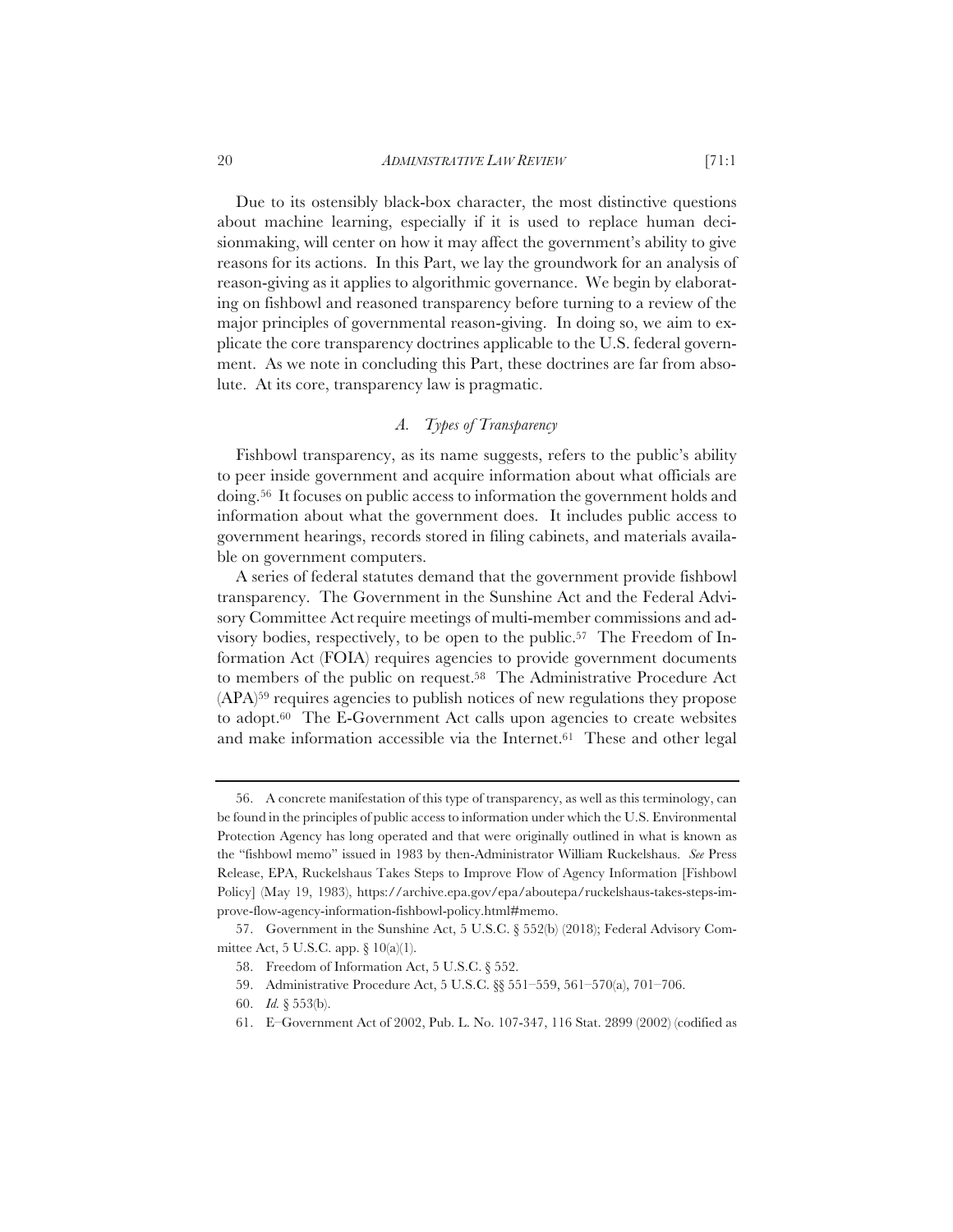requirements help ensure that those who are affected by governmental decisions can monitor what officials are doing and respond on an informed basis.

By contrast to fishbowl transparency's emphasis on public *access* to information about what government is doing, reasoned transparency emphasizes the usefulness of that information—that is, whether government reveals *why* it took action. Reasoned transparency stresses the importance of government explaining its actions by giving reasons.62 As one of us has written elsewhere, under principles of reasoned transparency, the government must provide explanations that are

based on application of normative principles to the facts and evidence accumulated by decisionmakers—and [that] show why other alternative courses of action were rejected. Sound policy explanations are not the same as the kind of account that journalists, historians, or social scientists would give if they were trying to explain, as an empirical matter, why a policy was in fact adopted, an account that would clearly be aided by an expansion of fishbowl transparency. Instead, reasoned transparency depends on making a substantive evaluation of the soundness of an official's reasoning, not on knowing whether that official might have met with one interest group or another.<sup>63</sup>

Administrative lawyers will readily recognize that the basis for reasoned transparency can be found in the due process clauses of the Fifth and Fourteenth Amendments<sup>64</sup> as well as in the APA's procedural requirements.<sup>65</sup>

Both fishbowl transparency and reasoned transparency are important for good government—and both bring with them legal obligations that government must honor whenever it relies on machine learning. These two types of transparency are related in another way too: reasoned transparency inherently depends on some level of fishbowl transparency. After all, for the government to offer a public explanation of *why* it took a specific action, it must, if nothing else, disclose *what* action it took. Reasoning also necessitates the disclosure of facts that the government has collected and any analyses it has conducted that justify its actions.66

amended in scattered sections of 5, 10, 13, 31, 40, and 44 U.S.C.)

<sup>62.</sup> *See generally* Martin Shapiro, *The Giving Reasons Requirement*, 1992 U. CHI. LEGAL F. 179 (1992) (discussing federal law's requirement to give reasons).

<sup>63.</sup> Coglianese, *supra* note 55, at 537.

<sup>64.</sup> U.S. CONST. amends. V, XIV. The elements of procedural due process include a requirement for some kind of "statement of reasons for the decision" made by the government official. Mathews v. Eldridge, 424 U.S. 319, 325 n.4 (1976) (citing Goldberg v. Kelly, 397 U.S. 254 (1970)). *See generally* Henry Friendly, *Some Kind of Hearing*, 123 U. PA. L. REV. 1267, 1279–95 (1975); Citron, *supra* note 6, at 1281–88.

<sup>65.</sup> *See, e.g.*, 5 U.S.C. § 706(2)(A).

<sup>66.</sup> *See generally* Cary Coglianese et al., *Seeking Truth for Power: Informational Strategy and Regulatory Policymaking*, 89 MINN. L. REV. 277 (2004) (discussing the centrality of information to governmental decisionmaking).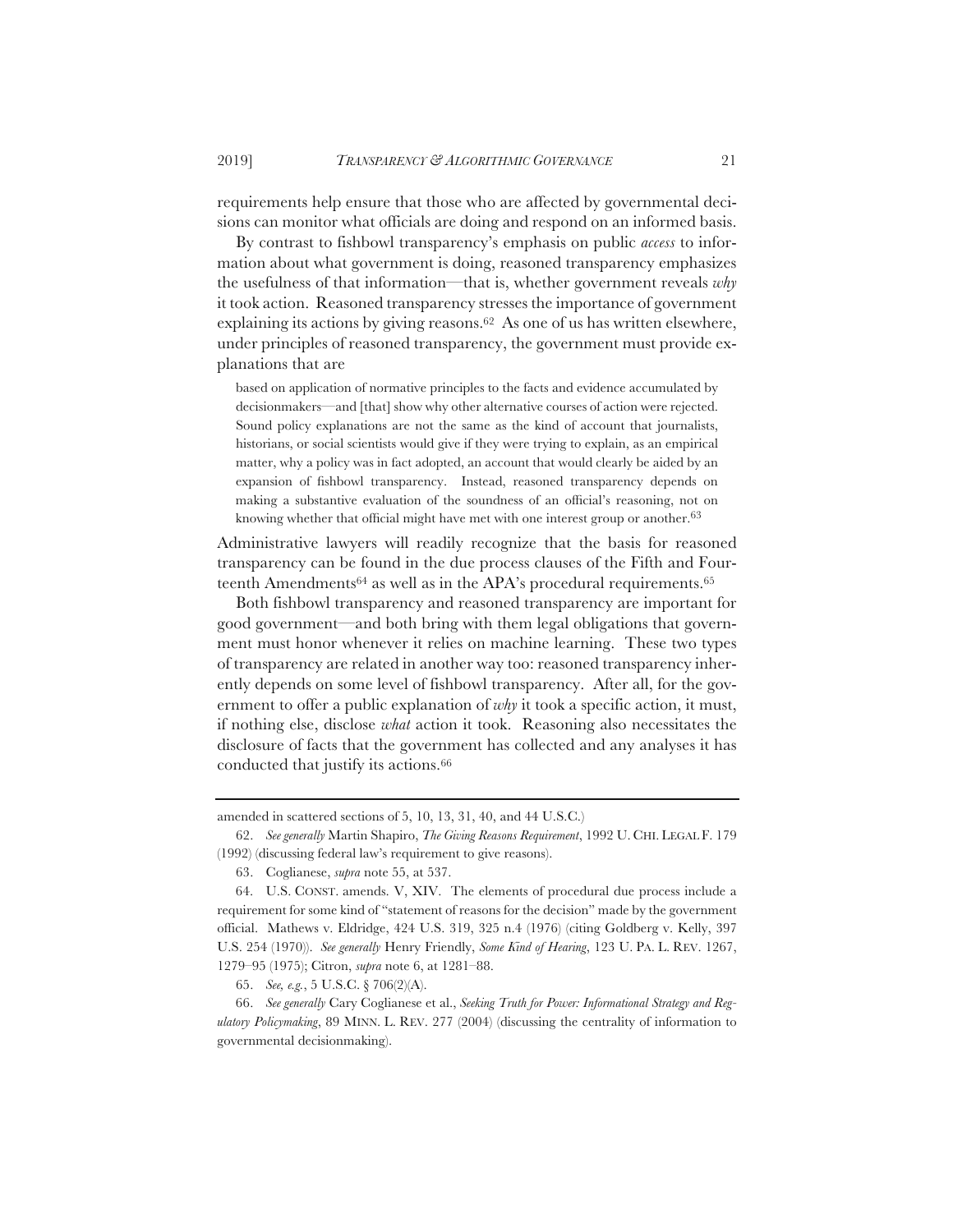Still, despite this minimal connection, fishbowl and reasoned transparency are different kinds of transparency, grounded in different sources of law. These differences matter for algorithmic governance because machine learning presents its most distinctive challenge to reasoned transparency, not fishbowl transparency. The ostensibly black-box nature of machine-learning algorithms raises the question of whether government will be able to explain sufficiently why learning algorithms reach the predictions they do. This is not to say that fishbowl transparency does not matter when governments use machine learning; rather, that algorithmic governance presents few if any truly distinctive questions in terms of fishbowl transparency.

# *B. Legal Demands for Reason-Giving*

To determine whether governmental use of machine-learning algorithms is compatible with reasoned transparency, it is necessary to understand the major sources of the law's demand for governmental reason-giving. These sources include the doctrines of substantive and procedural due process, rules of administrative procedure, and standards for arbitrary and capricious review.

When governmental adjudication adversely affects private interests protected by the Fifth and Fourteenth Amendments—"life," "liberty," and "property"—both substantive and procedural due process will be implicated.67 To comport with the demands of substantive due process, the government's action must generally be found justifiable as a rational means to achieve a legitimate government purpose.68 Separately, procedural due process, which also applies, demands that government provide an individual or

<sup>67.</sup> As Jerry Mashaw has noted, the courts' application of the due process clauses in the Constitution "has dramatically increased the demand for transparently rational administrative adjudication." Jerry L. Mashaw, *Small Things Like Reasons Are Put in a Jar: Reason and Legitimacy in the Administrative State*, 70 FORDHAM L. REV. 17, 26 (2001).

<sup>68.</sup> The same rational basis test also forms the legal analysis under the Equal Protection Clause of the Fourteenth Amendment, which has been incorporated into the Fifth Amendment's due process demands on the federal government. United States v. Carolene Prods. Co., 304 U.S. 144, 152 (1938) (holding that substantive due process analysis of "regulatory legislation" begins with "the assumption that it rests upon some rational basis"); Bolling v. Sharpe, 347 U.S. 497, 499 (1954) (basing in the Fifth Amendment's Due Process Clause the application of equal protection constraints on the federal government); *see also* Minnesota v. Clover Leaf Creamery Co., 449 U.S. 456, 470 n. 12 (1981) (reasoning that, from a "conclusion under equal protection" that a law meets the rational basis test, "it follows a fortiori that the Act does not violate the Fourteenth Amendment's Due Process Clause"). A more demanding set of reasons is required under the "strict scrutiny" test when fundamental rights (for due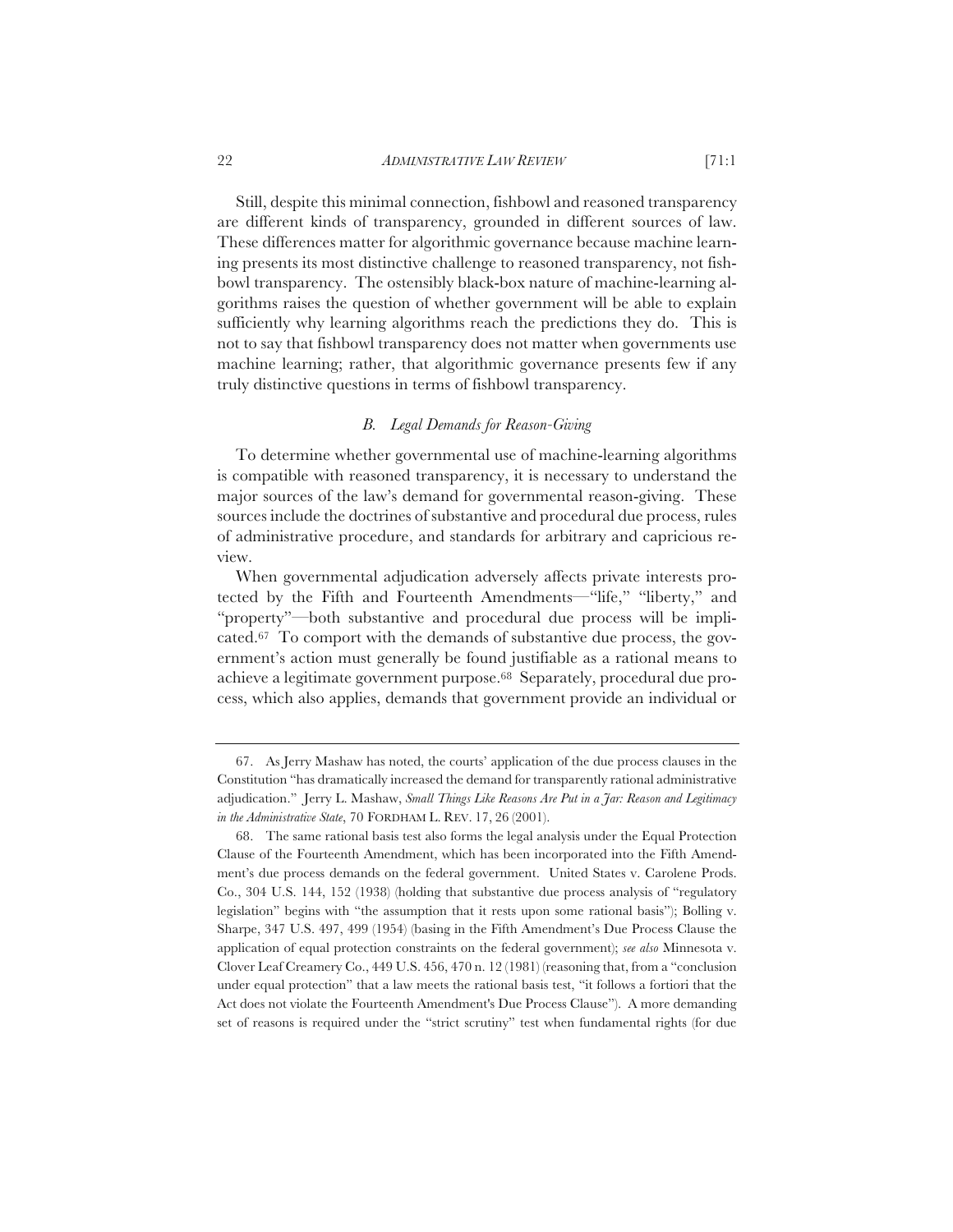other legal entity deprived of protected interests with notice of its action and an opportunity to be heard.<sup>69</sup> The precise procedural steps required can vary markedly across different adjudicatory settings, but the affected individual must be provided enough information about the government's decisionmaking to permit the individual a fair opportunity to correct for potential errors.70 At its core, procedural due process requires impartial decisionmaking based on accurate evidence and relevant legal rules. As the Supreme Court noted in *Goldberg v. Kelly*,<sup>71</sup> "[t]o demonstrate compliance with this elementary requirement, the decision maker should state the reasons for his determination and indicate the evidence he relied on."72

Even beyond these constitutional requirements for due process, statutory rules of administrative procedure direct federal agencies to provide reasoned transparency. When Congress has dictated in other statutes that agencies provide an on-the-record hearing<sup>73</sup>—that is, engage in so-called formal adjudication or rulemaking—the APA requires that agencies provide "a statement of findings and conclusions, and the reasons or basis therefor, on all the material issues of fact, law, or discretion."74 The APA further provides that such actions subject to formal procedures must be justified on the basis of substantial evidence.75 Of course, most agency actions are not subject to the

process) or suspect classifications (equal protection) are implicated by governmental actions. 16B AM. JUR. 2D *Constitutional Law* § 862 (2018). Given the focus of this Article on general principles of transparency and how they are implicated by machine learning's black-box nature, we only discuss the rational basis test here. We recognize, of course, that government could use machine-learning algorithms to target fundamental rights. But if heightened scrutiny under substantive due process were demanded of a machine-learning application, it would not be due to the algorithm's black-box nature per se, but to the fundamental rights implicated by the application of the algorithm.

<sup>69.</sup> For a helpful overview of procedural due process requirements, see Sidney A. Shapiro & Richard E. Levy, *Heightened Scrutiny of the Fourth Branch: Separation of Powers and the Requirement of Adequate Reasons for Agency Decisions*, 1987 DUKE L.J. 387, 405–06, 418 n.144, 431 n.213 (1987).

<sup>70.</sup> Greene v. McElroy*,* 360 U.S. 474, 496–97 (1959) (describing as an "immutable" principle that whenever governmental action affecting a protected interest "depends on fact findings, the evidence used to prove the Government's case must be disclosed to the individual so that he has an opportunity to show that it is untrue").

<sup>71. 397</sup> U.S. 254 (1970).

<sup>72.</sup> *Id.* at 271; *see also* Friendly, *supra* note 64, at 1268, 1291–92 (describing a "statement of reasons" as one of the most important requirements of procedural due process).

<sup>73.</sup> *See generally* United States v. Fla. E. Coast Ry. Co., 410 U.S. 224 (1973).

<sup>74. 5</sup> U.S.C. § 557(c)(3)(A) (2018).

<sup>75.</sup> *Id.* § 706(2)(E).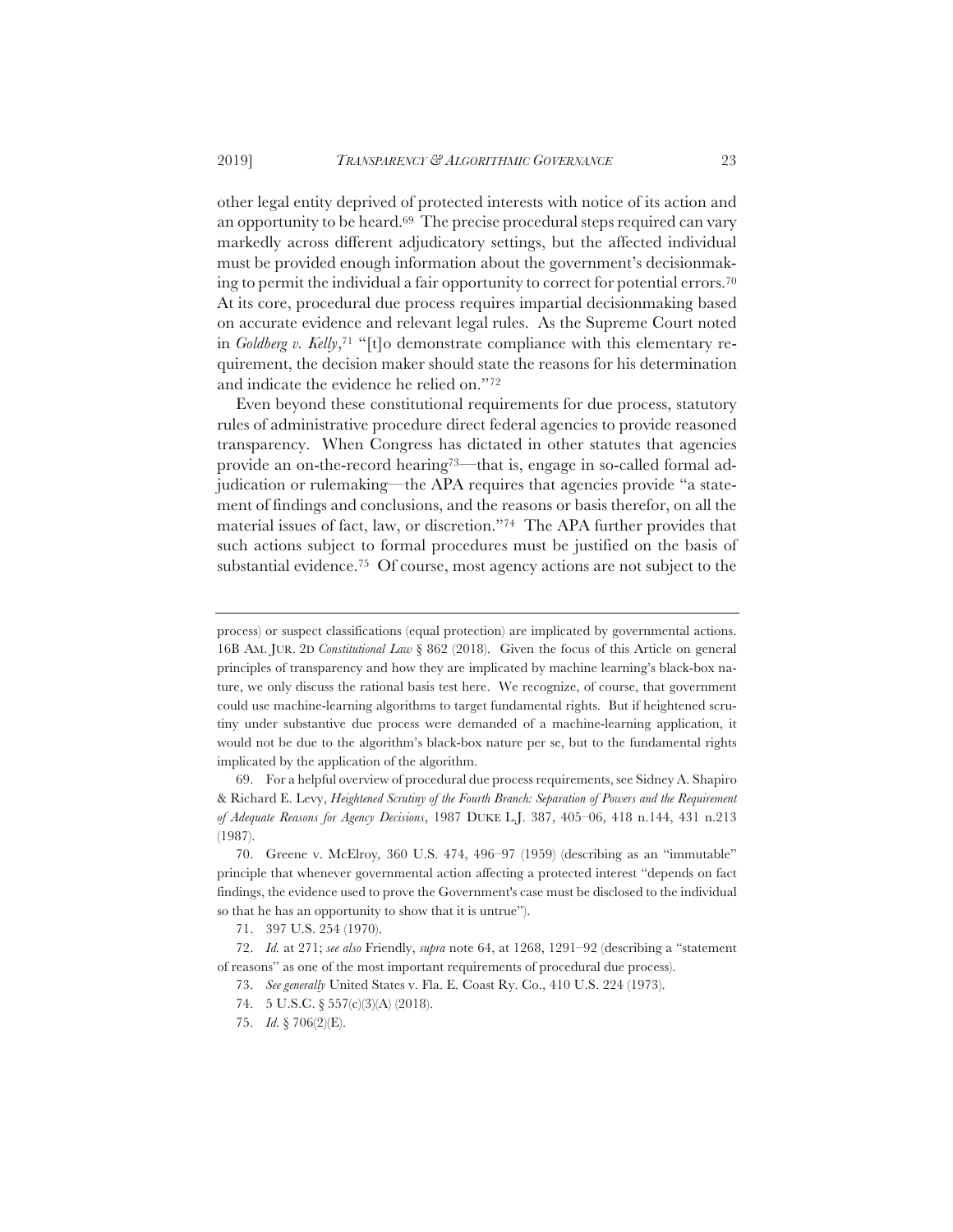APA's formal requirements. Still, even for certain informal actions, agencies must provide reasons. The APA requires that in informal—or "notice-andcomment"—rulemaking, agencies must provide a "concise statement of the basis and purpose" of the rule ultimately adopted.76 In addition, under the Unfunded Mandates Reform Act, the most significant rules adopted by Executive Branch agencies must be accompanied by a "written statement" that includes a "qualitative and quantitative assessment" of the estimated costs and benefits of the rule.77

Moreover, agency action subject to judicial review can be struck down if a court it finds it to be "arbitrary" and "capricious."78 The Supreme Court has interpreted the APA to require that agencies "examine the relevant data and articulate a satisfactory explanation" for each of their actions, especially with respect to rulemaking.79 The Court's interpretation of the arbitrary and capricious standard imposes an affirmative obligation on an agency to provide some kind of administrative record containing evidence and reasons for new actions at the time it undertakes them.80 On judicial review, the courts will then seek "to determine whether the [agency] has considered the relevant factors and articulated a rational connection between the facts found and the choice made."81

The requirements imposed by the APA, together with due process requirements for adequate notice and explanation, push administrative agencies to provide reasoned justifications for their actions. As Jerry Mashaw has noted, "[t]he path of American administrative law has been the path of the

79. Motor Vehicle Mfrs. Ass'n v. State Farm Mut. Auto. Ins. Co., 463 U.S. 29, 43 (1983).

<sup>76.</sup> *Id.* § 553(c).

<sup>77.</sup> Unfunded Mandates Reform Act of 1995, Pub. L. No. 104-4, 109 Stat. 48 (codified as amended in scattered sections of 2 U.S.C.). Similar requirements for the most significant rulemakings have been imposed by executive order. *See* Exec. Order No. 12,866, 58 Fed. Reg. 51,735 (1993).

<sup>78. 5</sup> U.S.C. § 706(2)(A); *see also id.* § 702 (providing the right of judicial review for any person "adversely affected" by final agency action).

<sup>80.</sup> Citizens to Pres. Overton Park, Inc. v. Volpe, 401 U.S. 402, 420 (1971) (reasoning that although agencies are not necessarily required to make formal findings, courts must examine the "full administrative record that was before the [agency] at the time [of its] decision"); *see also* Encino Motorcars, L.L.C. v. Navarro, 136 S. Ct. 2117, 2127 (2016); *State Farm*, 463 U.S. at 42; SEC v. Chenery Corp., 318 U.S. 80, 94–95 (1943).

<sup>81.</sup> Balt. Gas & Elec. Co. v. Nat. Res. Def. Council, Inc., 462 U.S. 87, 105 (1983) (internal citations omitted).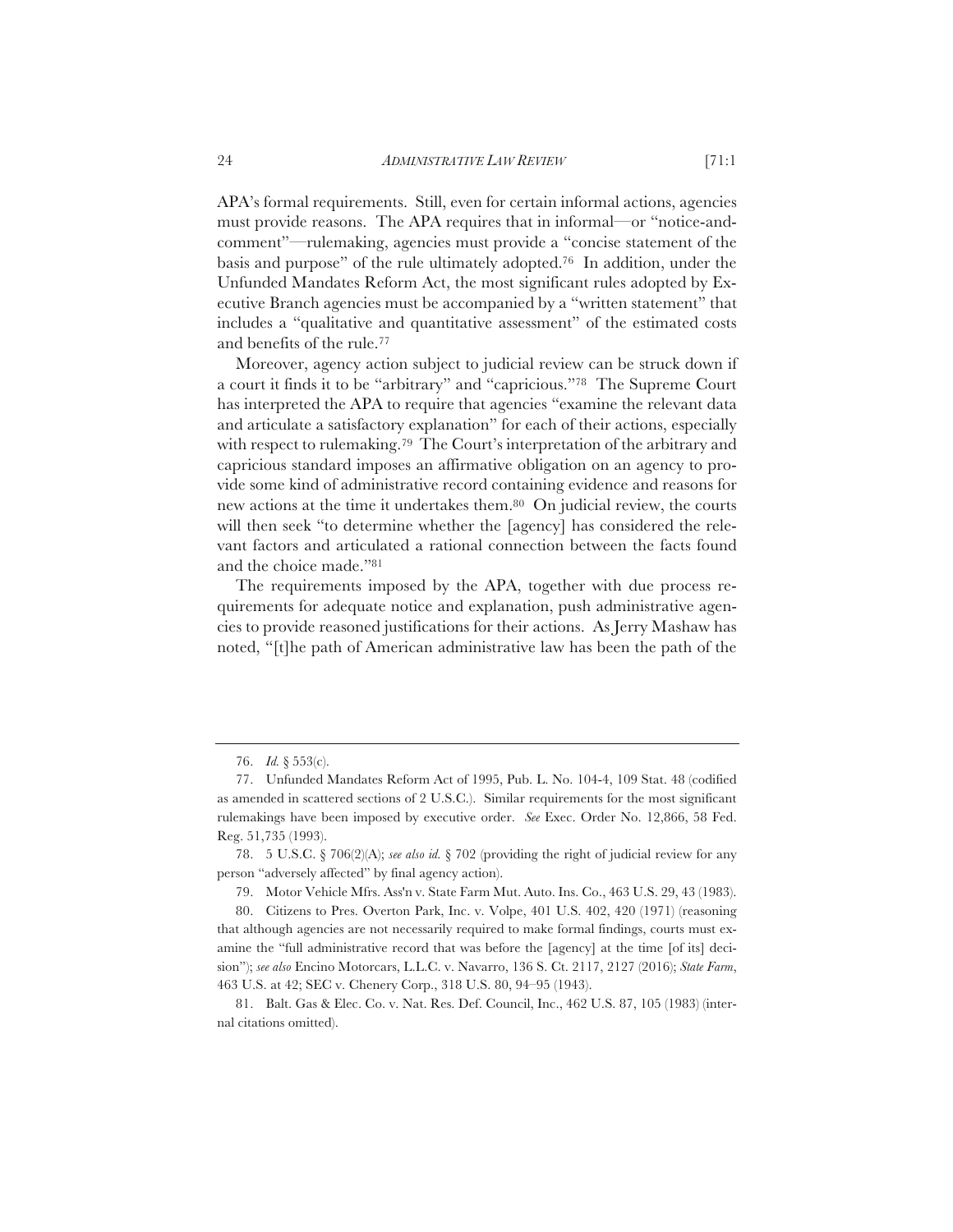progressive submission of power to reason."82 Reasoning requires going beyond mere expediency, whim, or self-interest.<sup>83</sup> Agencies need to be able to explain their choices as based on evidence and justified in terms of the criteria or purposes contained within the statutes governing their authority.84

Satisfying the law's reason-giving requirement also necessarily entails some degree of fishbowl disclosure. At a minimum, the government must disclose the information in its possession that provided the factual basis for its decision. In the rulemaking context, administrative law has generally pushed agencies to make publicly available all of the information that is before the agency at the time of its decision, including information that might run counter to the agency's decision.85 To justify a rulemaking decision, an agency must confront adverse information and contrary arguments presented in public comments, and it must explain why such information and arguments do not undermine the basis for the agency's rule.86

# *C. Law's Pragmatism About Open Government*

Notwithstanding these various legal demands for open government, the law does not require that the government provide total transparency. Fishbowl transparency necessitates an openness that would be better described as *translucent*, not transparent. FOIA contains nine major exemptions from disclosure, including those related to personnel information, law enforcement protocols, and confidential business information and trade secrets.87 Furthermore, the APA does not require that agencies provide public notice

<sup>82.</sup> Mashaw, *supra* note 67, at 26.

<sup>83.</sup> Not even the change in political ideology of an administration's leadership, occasioned by a presidential election, constitutes a sufficient reason for agency action. *State Farm*, 463 U.S. at 42; *see also* Frederick Schauer, *Giving Reasons*, 47 STAN. L. REV. 633, 657–58 (1995) (observing that "[a] reason-giving mandate will . . . drive out illegitimate reasons when they are the only plausible explanation for particular outcomes").

<sup>84.</sup> *Overton Park*, 401 U.S. at 416 (noting that under the arbitrary and capricious standard, the agency must show that it "acted within the scope of [its] statutory authority" and its decision "was based on a consideration of the relevant factors").

<sup>85.</sup> Some statutes require agencies to maintain a publicly accessible rulemaking docket with all such information. *E.g.*, Clean Air Act, 42 U.S.C. § 7607 (2018). The advent of the federal web portal, Regulations.gov, now makes it relatively easy for agencies to provide such docket information online.

<sup>86.</sup> *See, e.g.*, United States v. N.S. Food Prods. Corp., 568 F.2d 240, 252 (2d Cir. 1977) ("It is not in keeping with the rational process to leave vital questions, raised by comments which are of cogent materiality, completely unanswered.").

<sup>87.</sup> Freedom of Information Act, 5 U.S.C. § 552(b)(1)–(9) (2018).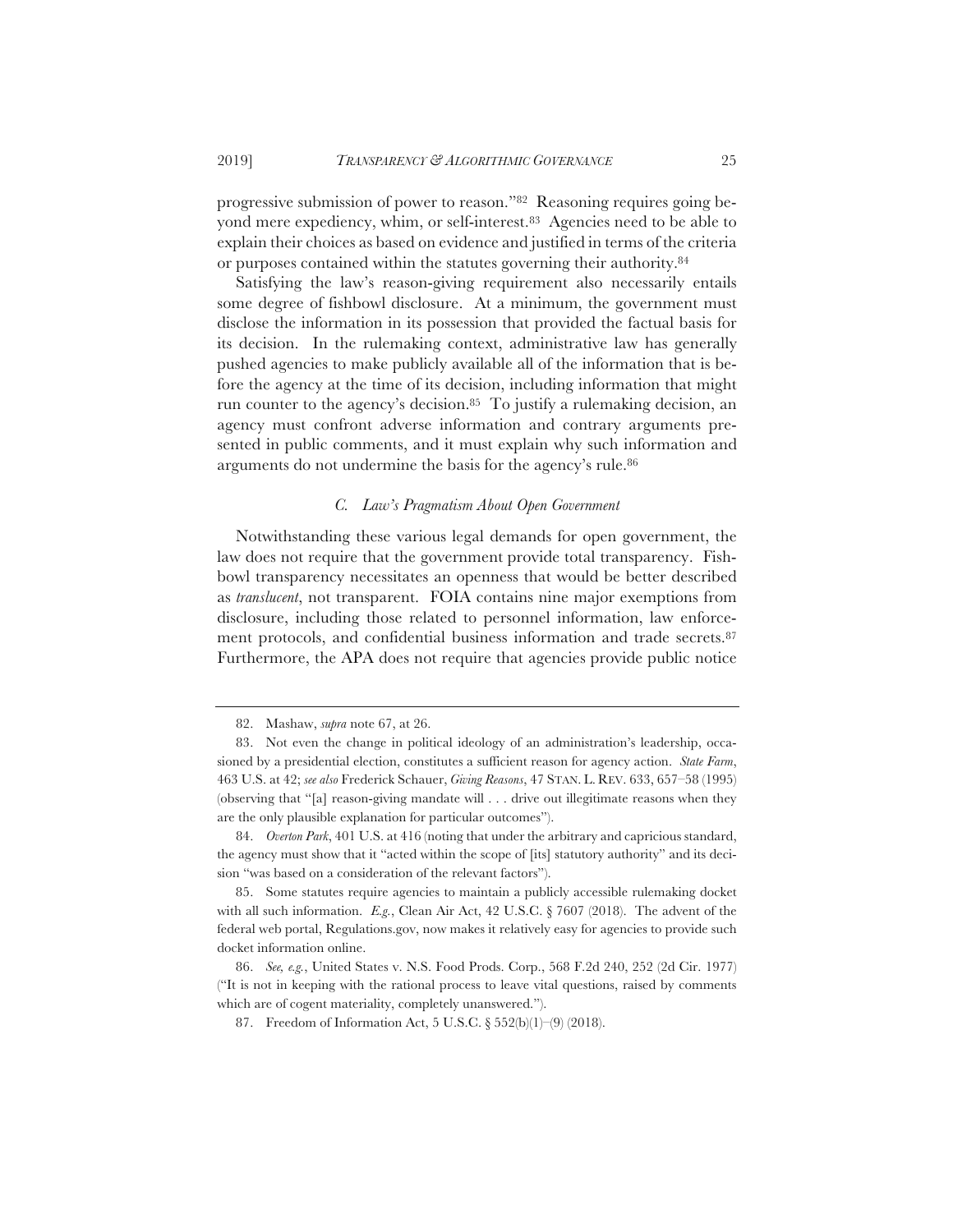for all new rules. In fact, the APA's "good cause" exemption<sup>88</sup> is wide enough that, according to Connor Raso's empirical research, many federal agencies' regulatory issuances occur under that exemption and thus are issued without any advance notice at all.89

Another exemption in the APA allows certain agency actions to escape judicial oversight. Although the APA establishes a presumption in favor of judicial review of all final agency actions—and thus subjects such actions to the potential application of the arbitrary and capricious test—this presumption does not apply to agency actions that are "committed to agency discretion by law"90 or for which there is "no law to apply."91 Courts treat these categories as narrowly defined, but the Supreme Court has held that government decisions about whom to inspect or target for enforcement are committed to agency discretion—meaning that an agency need not explain why it chooses to investigate certain individuals or facilities but not others.92 Agencies effectively have complete discretion over whom they choose to target.93

Even for actions that are subject to judicial review, reasoned transparency usually does not require exhaustive or extensive explanations. The rational basis test for substantive due process, for instance, is hardly any test at all. The relationship between a governmental action and a proper purpose need

- 89. Connor Raso, *Agency Avoidance of Rulemaking Procedures*, 67 ADMIN. L. REV. 65 (2015).
- 90. 5 U.S.C. § 701(a)(2).
- 91. Citizens to Pres. Overton Park, Inc. v. Volpe, 401 U.S. 402, 410 (1971).

92. Heckler v. Chaney, 470 U.S. 821, 832 (1985). Another category excluded from judicial review comprises "non-actions," such as decisions to avoid initiating a rulemaking, at least if no statutory obligation or deadline compels taking action. *See generally* Cary Coglianese & Daniel Walters, *Agenda-Setting in the Regulatory State: Theory and Evidence*, 68 ADMIN. L. REV. 93 (2016) (discussing agenda-setting at administrative agencies).

93. Of course, if agencies' targeting practices are based on unconstitutionally discriminatory grounds, the courts may certainly step in. *Cf*. Floyd v. City of New York, 959 F. Supp. 2d 540, 562 (S.D.N.Y. 2013) (finding that New York City had "adopted a policy of indirect racial profiling by targeting racially defined groups for stops based on local crime suspect data" with the result of "disproportionate and discriminatory stopping of blacks and Hispanics in violation of the Equal Protection Clause"). Furthermore, for inspections of business facilities, once a specific facility has been targeted for inspection, the government may be required to obtain a search warrant to gain access to the facility to conduct the inspection and thus would need to provide a reason for its requested search. But that reason could be simply that the facility has been identified for inspection "on the basis of a general administrative plan for the enforcement of the [law] derived from neutral sources." Marshall v. Barlow's, Inc., 436 U.S. 307, 331–32 (1978). It may perhaps seem unnecessary to note that, once the government conducts an inspection and seeks to impose a fine for noncompliance, it must then provide reasons, grounded in law and in fact, for why penalties should be imposed.

<sup>88. 5</sup> U.S.C. § 553(b)(3)(B).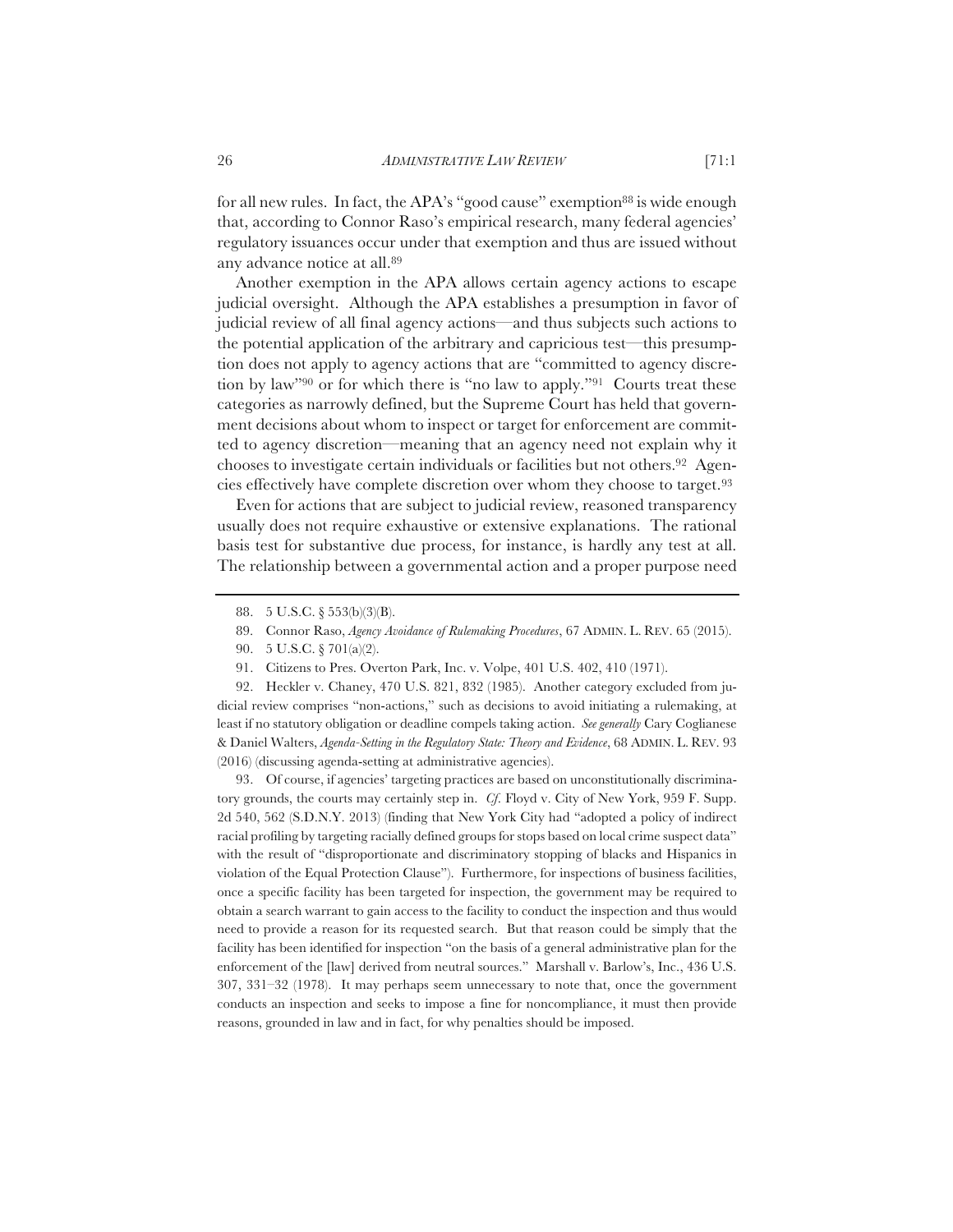only be "debatably rational"94 and the government's purpose can be merely "conceivably legitimate."95 Indeed, to withstand the rational basis test, the government never actually needs to give any reason at all; the test merely requires that a reason *could* be found linking a government action to a legitimate end.96

Procedural due process might seem to hold more bite. But even there, the Court has made it clear that the reasons agencies must provide in the adjudicatory context "need not amount to a full opinion, or even formal findings of fact and conclusions of law."97 More generally, the demands of procedural due process are now encapsulated under a balancing test that calls upon courts to make pragmatic judgments about how strict procedural demands should be, expressly taking into account the impact of potential procedural demands on governmental resources.98

With respect to the APA, although the arbitrary and capricious test is often referred to as "hard look" review, the Supreme Court has made clear that "the scope of review under the 'arbitrary and capricious' standard is narrow, and a court is not to substitute its judgment for that of the agency."99 The Court has instructed judges to "uphold a decision of less than ideal clarity if the agency's path may reasonably be discerned."100

The Supreme Court has also made clear that judicial inquiry into an agency's reasoning does not entail anything like the extensive discovery process that typically takes place in civil litigation. Rather, review is limited to what the agency had available in its record at the time of its decision.<sup>101</sup> Courts cannot compel the cross-examination of evidence supplied by the agency.102 Courts also ordinarily must not "probe the mental processes of

99. Motor Vehicle Mfrs. Ass'n v. State Farm Mut. Auto. Ins. Co., 463 U.S. 29, 43 (1983).

100. *Id.* (quoting Bowman Transp., Inc. v. Arkansas-Best Freight Sys., Inc., 419 U.S. 281, 286 (1974)).

101. Citizens to Pres. Overton Park, Inc. v. Volpe, 401 U.S. 402 (1971); *see also* SEC v. Chenery Corp., 318 U.S. 80 (1943).

102. Vt. Yankee Nuclear Power Corp. v. Nat. Res. Def. Council, Inc., 435 U.S. 519, 541 (1978).

<sup>94.</sup> Reid v. Rolling Fork Pub. Util. Dist., 854 F.2d 751, 753 (5th Cir. 1988) (explicating the test for rational basis review under the Equal Protection Clause). The rational basis test is the same for substantive due process and equal protection. *See supra* note 68.

<sup>95.</sup> *Reid*, 854 F.2d at 753.

<sup>96.</sup> United States v. Carolene Prods. Co., 304 U.S. 144 (1938).

<sup>97.</sup> Goldberg v. Kelly, 397 U.S. 254, 271 (1970).

<sup>98.</sup> Matthews v. Eldridge, 424 U.S. 319 (1976); *see also* Coglianese & Lehr, *supra* note 10, at 1184–91.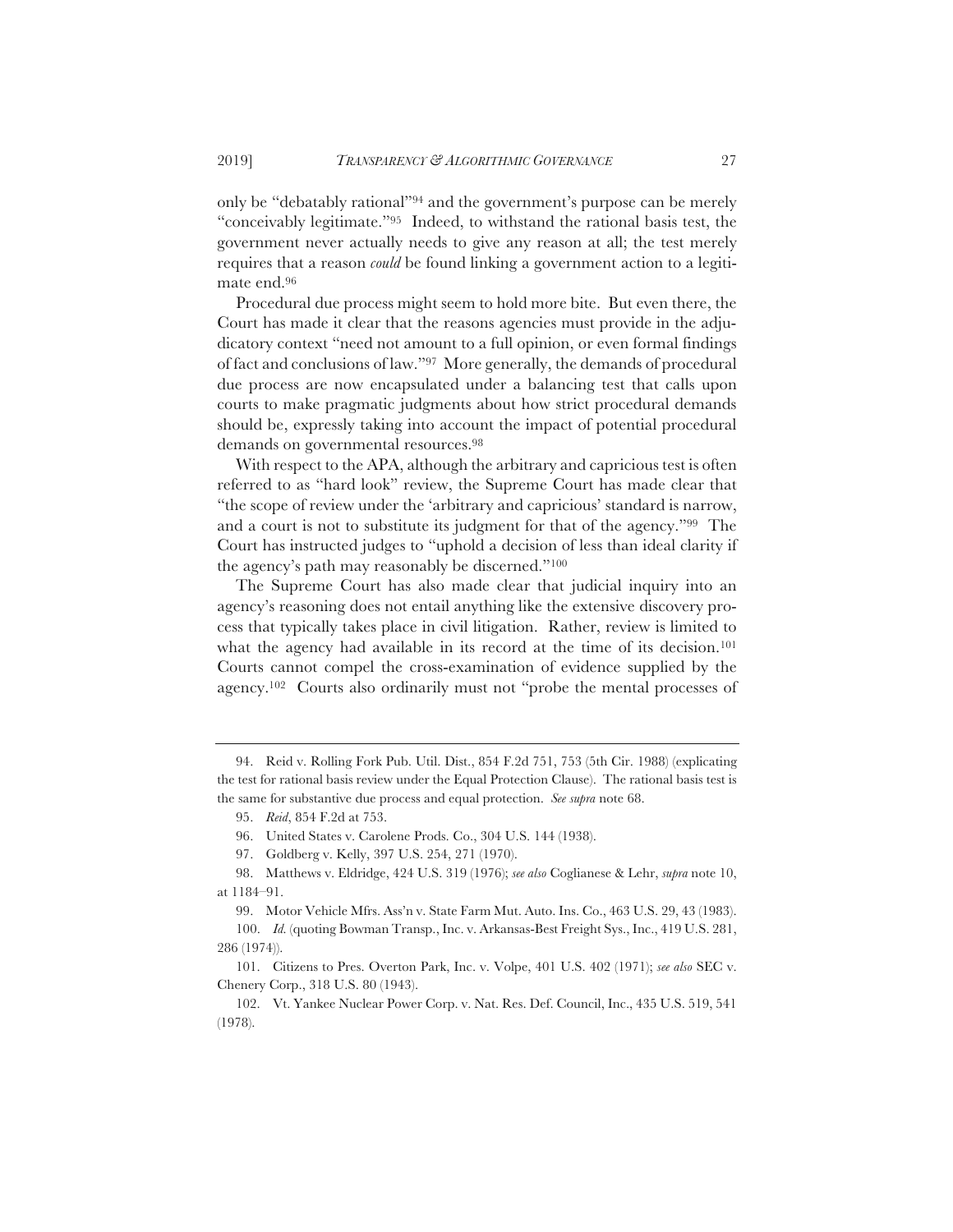Furthermore, when the reasons that an agency offers depend on highly technical matters, such as those demanding statistical and scientific expertise, courts give the agency considerable deference. In its decision in *Baltimore Gas & Electric Co. v. Natural Resources Defense Council*,105 the Supreme Court cautioned that courts should not second-guess a government agency when it is "making predictions, within its area of special expertise, at the frontiers of science."<sup>106</sup> The Court emphasized that, "[w]hen examining this kind of sci-entific determination, as opposed to simple findings of fact, a reviewing court must generally be at its most deferential."107

Judges by and large do not hold agencies to extremely high standards of rationality under the arbitrary and capricious standard. Rather, as Adrian Vermeule has noted, they are simply looking to rule out "clear and indefensible legal error or irrationality."108 Vermeule has reported that, of the sixtyfour cases since 1982 in which the Supreme Court has considered an agency action under the arbitrary and capricious test, the Court has upheld the agency decision over ninety percent of the time.109

It is clear that, although administrative law does demand both fishbowl and reasoned transparency, the demands of each are far from onerous.110

109. VERMEULE, *supra* note 108, at 158.

110. Some administrative law scholars have asserted that judicial review under the arbitrary and capricious standard does impose a heavy burden on agencies. Richard J. Pierce, Jr., *Rulemaking Ossification Is Real: A Response to* Testing the Ossification Thesis, 80 GEO. WASH. L.

<sup>103.</sup> Morgan v. United States, 304 U.S. 1, 18 (1938).

<sup>104.</sup> The requirement is not to offer an empirical or psychological description of the origins of a decision, but rather to provide a legal or policy justification for it. As Frederick Schauer has noted, "[d]escription is not justification." Schauer, *supra* note 83, at 651.

<sup>105. 462</sup> U.S. 87, 103 (1983).

<sup>106.</sup> *Id.*

<sup>107.</sup> *Id. See also* FERC v. Elec. Power Supply Ass'n, 136 S. Ct. 760, 782 (2016) (noting the narrowness of arbitrary and capricious review and stating that "nowhere is that more true than in a technical area"); Mobil Oil Expl. & Producing Se. v. United Distrib. Cos., 498 U.S. 211, 231 (1991) (explaining that "we are neither inclined nor prepared to second-guess the agency's reasoned determination in this complex area").

<sup>108.</sup> ADRIAN VERMEULE, LAW'S ABNEGATION 34 (2016). *See also* Thomas O. McGarity & Wendy E. Wagner, *Legal Aspects of the Regulatory Use of Environmental Modeling*, 33 ENVTL. L. REP. 10,751, 10,757 (2003) ("Despite the high level of judicial deference, EPA's models are frequently subject to tedious, technical nitpicking . . . . Courts often consider these challenges in detail, but if after this analysis the courts discover that the disagreement concerns a battle of the experts, they typically defer to the Agency's judgment.").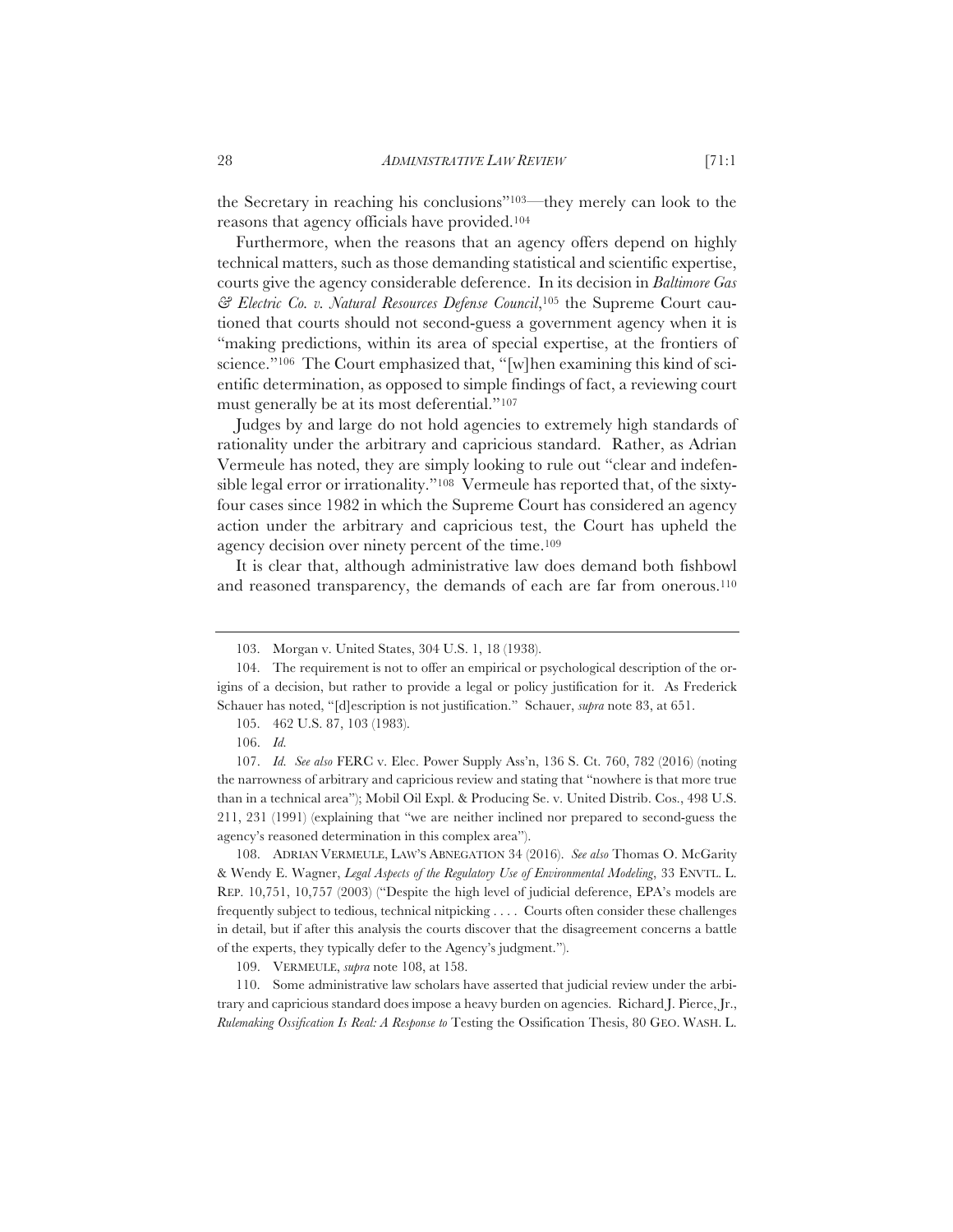Transparency law has been largely pragmatic. Fishbowl transparency requirements include exemptions that take into account administrative imperatives, and agencies have accordingly managed to adapt their operations to provide routinized disclosure of government information.111 When it comes to reasoned transparency, courts do expect agencies to explain themselves, at least when they take actions not committed to agency discretion; however, they also give agencies considerable deference as to what counts as sufficient reasoning.112

#### III. REASON-GIVING IN ALGORITHMIC GOVERNANCE

Having established what transparency law demands, we now turn to the question of whether—or how—governmental reliance on machine learning might meet those demands. As for any legal question, the answer will ultimately depend on how government actually uses machine learning—and even on what kind of machine-learning algorithm it uses. After all, machine learning itself refers to a broad range of techniques which apply to varied types of data, perform many different functions, and vary in their mathematical complexity. Any general analysis must thus proceed with appropriate caveats.

REV. 1493 (2012). However, researchers who have investigated these claims empirically and systematically have found them wanting. Cary Coglianese, *Empirical Analysis and Administrative Law*, 2002 U.ILL. L. REV. 1111 (2002); William S. Jordan III, *Ossification Revisited: Does Arbitrary and Capricious Review Significantly Interfere with Agency Ability to Achieve Regulatory Goals Through Informal Rulemaking?*, 94 NW. U. L. REV. 393 (2000); Anne J. O'Connell, *Political Cycles of Rulemaking: An Empirical Portrait of the Modern Administrative State*, 94 VA. L. REV. 889, 896 (2008); Jason W. Yackee & Susan W. Yackee, *Testing the Ossification Thesis: An Empirical Examination of Federal Regulatory Volume and Speed, 1950-1990*, 80 GEO. WASH. L. REV. 1414 (2012).

<sup>111.</sup> This is not to say that agency practices under FOIA have been optimal—or even sufficient. Some observers have lamented what they perceive to be the high costs of FOIA compliance. *See, e.g.*, Antonin Scalia, *The Freedom of Information Act Has No Clothes*, REGULATION, Mar.–Apr. 1982, at 15, 16. Others have noted that government agencies are far from prompt or forthcoming in responding to requests for information. *See, e.g.*, SEAN MOULTON & GAVIN BAKER, CTR. FOR EFFECTIVE GOV'T, MAKING THE GRADE: ACCESS TO INFORMATION SCORECARD 2015 (Mar. 2015), https://www.foreffectivegov.org/ sites/default/files/info/access-to-information-scorecard-2015.pdf; *Delayed, Denied, Dismissed: Failures on the FOIA Front*, PROPUBLICA (July 21, 2016, 8:01 AM), https://www.propublica. org/article/delayed-denieddismissed-failures-on-the-foia-front (noting that government agencies are far from prompt or forthcoming in responding to requests for information). For findings from a government audit of FOIA practices, see U.S. GOV'T ACCOUNTABILITY OFFICE, GAO-18-452T, FREEDOM OF INFORMATION ACT: AGENCIES ARE IMPLEMENTING REQUIREMENTS BUT NEED TO TAKE ADDITIONAL ACTIONS (2018).

<sup>112.</sup> *See supra* notes 108–109 and accompanying text.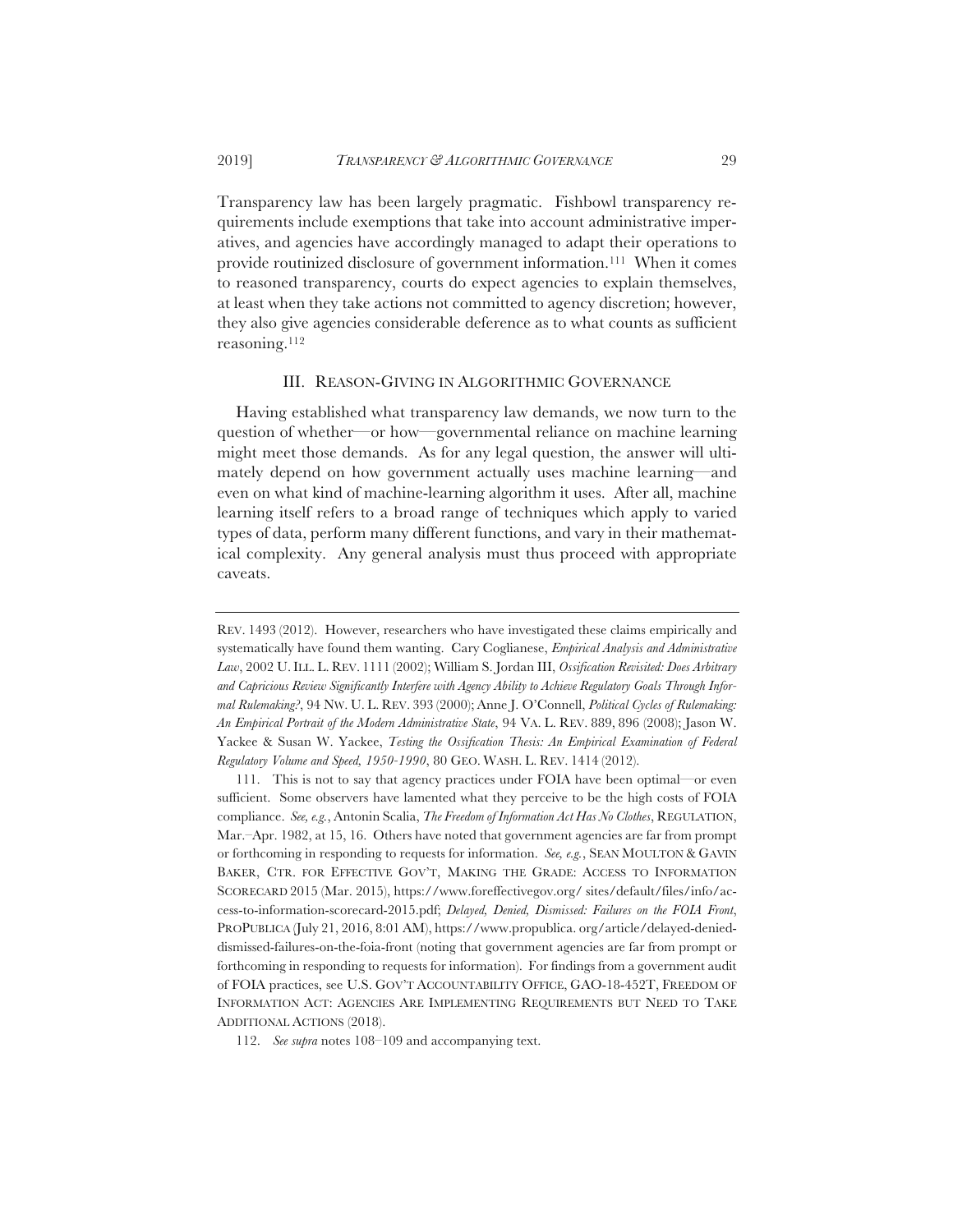We also must acknowledge that there will always be ways that government could conceivably use machine learning that would clearly violate both fishbowl and reasoned transparency requirements. It would be obviously irresponsible and unlawful for a governmental authority to rely on machinelearning algorithms deceptively by both concealing the automation of otherwise reviewable actions and offering no valid independent reasons for those actions. More generally, the government could always act maliciously and deceptively to bias machine learning's results to achieve nefarious policy ends. We are mindful of these possibilities, but we also recognize that nefarious governmental action can take place entirely independently of any application of machine learning. The possibility of dishonest, oppressive, or even evil government should never be dismissed—but it is a concern separate from our focus here.

Arguably equally concerning, though, would be the possibility that a government agency uses machine learning merely irresponsibly or in a technically uninformed manner. As mentioned, the development of machinelearning algorithms, especially for the kinds of specialized applications to which they would be applied by government officials, is a challenging endeavor. It requires expertise in statistics and computer or information science. It also requires knowledge of how policy choices can be embedded in mathematical choices made while designing the algorithm. It is certainly conceivable—and perhaps likely under current conditions—that many government agencies will not have staff with the requisite expertise to make these choices in an informed way.113 Indeed, perhaps this is why governmental authorities that have so far looked to machine learning have tended to contract with private companies to obtain the relevant expertise to develop their algorithmic applications. To oversee adequately the private contracting of algorithmic design, though, governments still need sufficient in-house expertise to ask the right questions and demand that their contractors act responsibly and with the appropriate degree of transparency.

Of course, we also must recognize that in many instances government officials will use machine learning in myriad ways that will hardly even implicate transparency law at all. When the U.S. Postal Service uses machinelearning algorithms in its mail-sorting equipment to "read" handwritten zip

<sup>113.</sup> On the need for adequate resources and human capital to take advantage of algorithmic governance, see Coglianese, *supra* note 34; Robert L. Glicksman, David L. Markell & Claire Monteleoni, *Technological Innovation, Data Analytics, and Environmental Enforcement*, 44 ECOLOGY L.Q. 41, 47 (2017) ("Optimal use of big data . . . will require [government] to hire experts in data analytics and make significant investments in computer systems capable of collecting, transporting, storing, and analyzing the data.").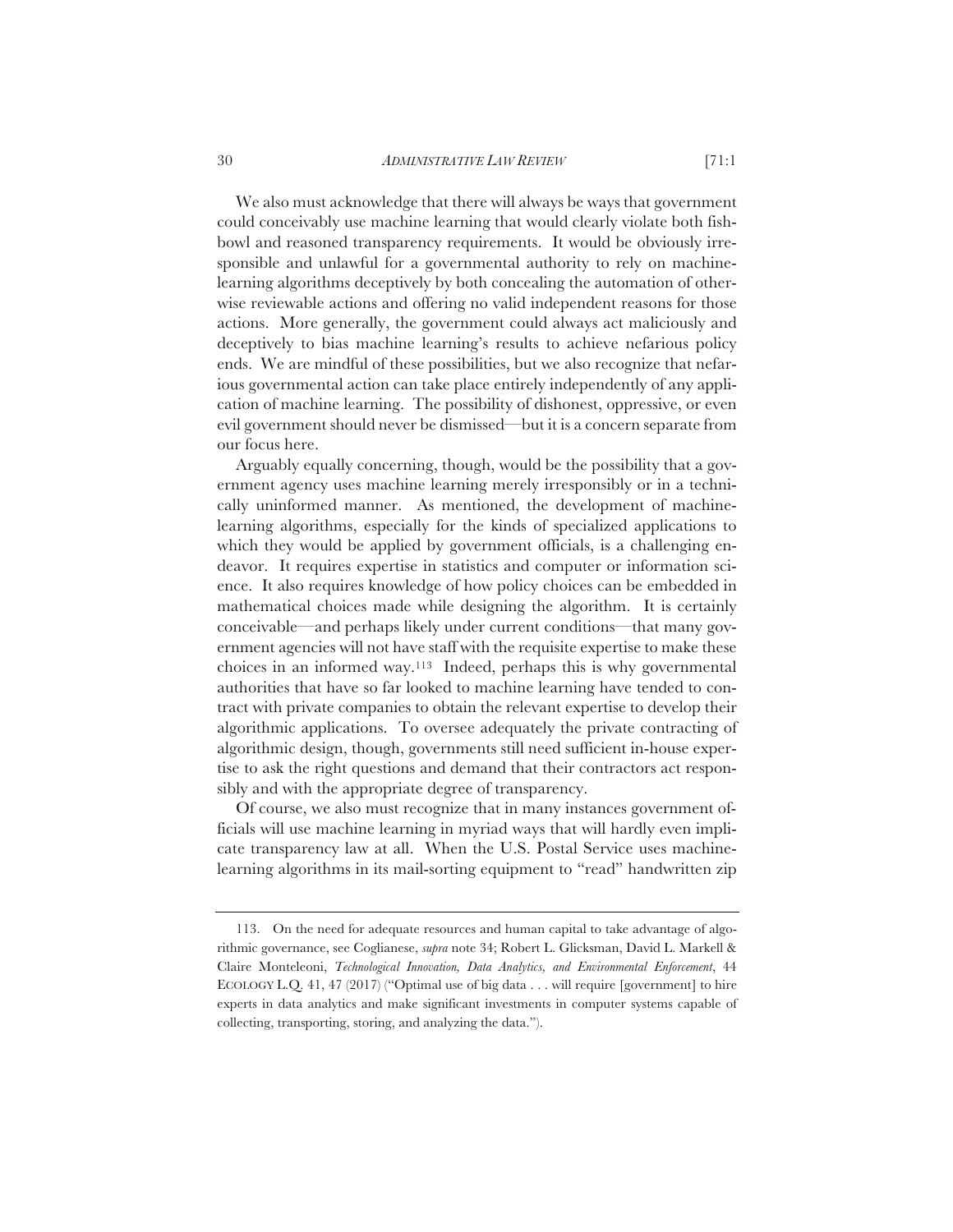codes, and when the National Weather Service uses machine-learning algorithms to help generate weather forecasts, no serious transparency concerns arise.114 Even less banal uses, such as the use of machine learning to identify targets for subsequent human inspection or auditing, may also easily satisfy transparency law—if for no reason other than that the legal demands in some of these circumstances will be minimal. Agency use of algorithms for law enforcement targeting, after all, would presumably fall outside of both FOIA's requirements and the scope of judicial review under the APA.115 Similarly, whenever governmental agencies use machine-learning analysis as but one factor in a larger human decisionmaking process or as a mere supplement to human decisionmaking, they should experience relatively few difficulties in satisfying transparency laws' demands—as long as the human officials have sufficient independent reasons to justify their actions.116

The more interesting, and presumably more difficult, cases will arise when the government uses machine learning in outcome-determinative ways to make consequential and nondiscretionary decisions. We referred earlier to cases like these as ones of either *regulating by robot* or *adjudicating by algorithm*, denoting situations where automated, algorithmic systems essentially make governmental decisions by either establishing policies or resolving individual disputes or claims. We draw here on these outcome-determinative uses of machine learning to create something of a test case for the purpose of analyzing whether government can meet transparency standards. If government agencies that use machine learning can satisfy the law's demands for transparency when used in such determinative ways, then their use of such algo-

<sup>114.</sup> For background on the U.S. Postal Service's use of hand-writing learning algorithms and the National Weather Service's use of machine learning in meteorological forecasting, see Coglianese & Lehr, *supra* note 10, at 1162.

<sup>115.</sup> *See supra* notes 87–89 and accompanying text.

<sup>116.</sup> If an agency cannot provide any independent reasons for its decision, then machine learning cannot really be serving as a mere supplement to human decisionmaking—because, by definition, if the algorithm is a mere supplement then there must be some reason other than the algorithm's output. On the other hand, it is possible for a human official to have another reason but still to have the human judgment depend on an algorithm's output. A human decisionmaker might say, "I decide X whenever my human judgment is to do X, based on Y reason, *and* when the algorithm's output is Z." In such a case, where the human decisionmaker depends on some affirmation from the algorithm to support a decision, the humangenerated reason may be separate from the algorithm but it is still contingent on and interactive with the algorithm's output. Such a case is one that we will treat here, for our purposes, as conceptually indistinguishable from the complete substitution of the algorithm for human decisionmaking, as the human decision is not entirely independent of the algorithm.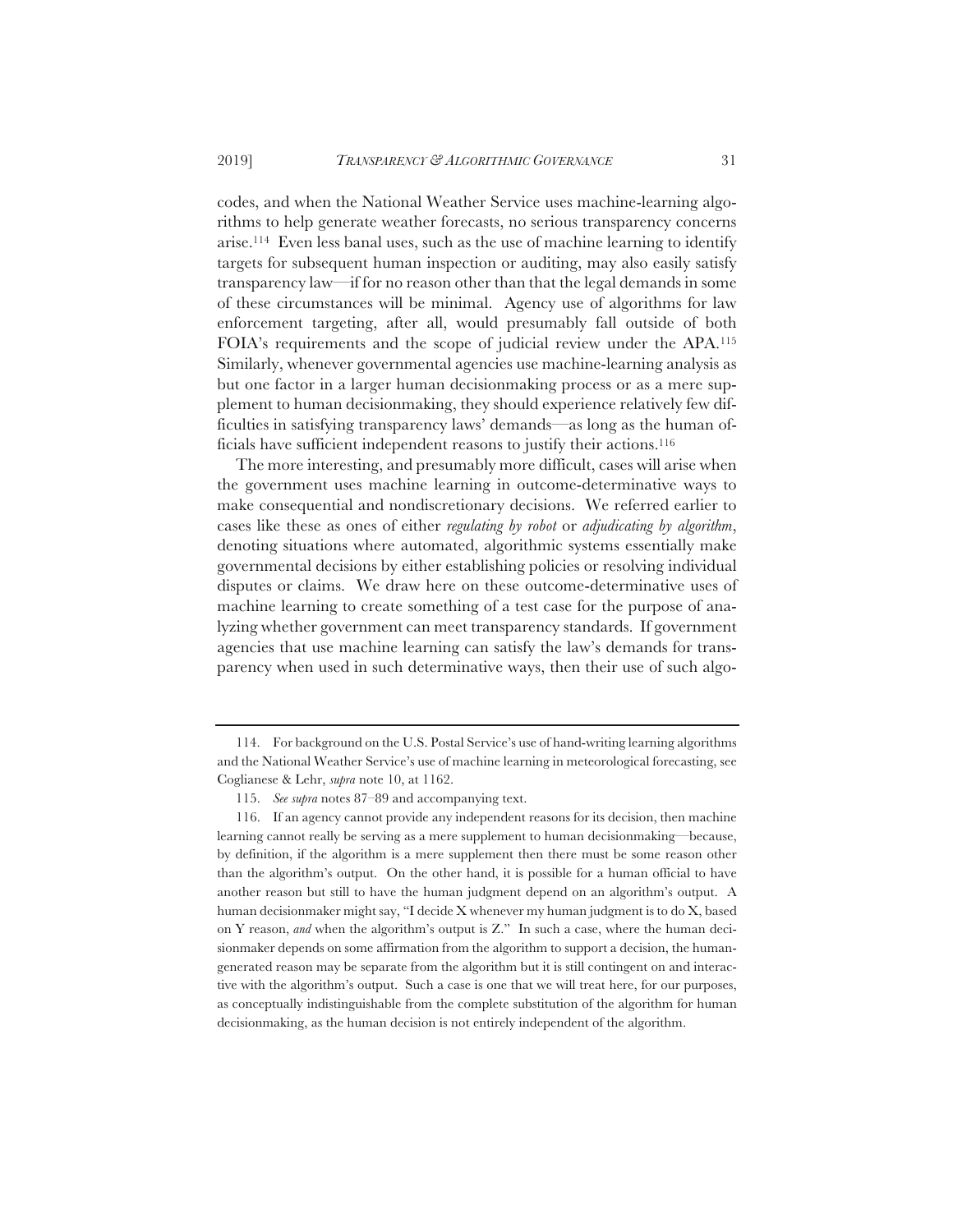rithms in other, less determinative applications should by extension pass muster. $^{117}$ 

We begin this Part by reiterating the distinction between fishbowl and reasoned transparency, both of which could be implicated by specific governmental uses of machine learning. Much criticism of machine learning emphasizes fishbowl transparency, but any problems with fishbowl transparency created by the government's application of machine learning are neither new nor particularly difficult to resolve. It is reasoned transparency that would appear to be most distinctively implicated by machine learning's black-box nature. Consequently, after initially distinguishing fishbowl and reasoned transparency, we next turn to the kind of reasons that analysts can offer about how algorithms work—that is, how they can peer inside the black box. We conclude that government officials should be able quite easily to satisfy the demands of reasoned transparency. A high-level explanation of an algorithm's functioning is both possible and legally sufficient. Beyond this, we also highlight in the final section of this Part the many technical advances that machine-learning researchers are making to improve methods for extracting reasons from algorithms, enabling officials to go beyond what is legally required when explaining their algorithms. Given the current ability of agencies to meet prevailing legal demands, combined with the promise of ongoing technical advances in the explainability of machine learning, whatever unease may remain about algorithmic governance should only wane with time.

<sup>117.</sup> As the discussion in the previous note ought to indicate, by "determinative" or "outcome determinative," we mean that the justification for a particular governmental action lies purely with the algorithm and its output. It does not matter whether the government's action is itself entirely executed by a machine or whether the machine's output needs to be ratified pro forma by a human official, provided that the sole justificatory basis for the action results from the algorithm. Although we use terms like "determinative" to distinguish qualitatively different degrees of reliance on algorithms, it is not essential to delve into the metaphysics of decisionmaking to claim that the government's decision was in fact "made" by an algorithm. As one of us has suggested in another context, in any governmental setting where there may be multiple potential sources of input, it may be difficult to single out any one source as *the* decisionmaker. *Cf.* Cary Coglianese, *The Emptiness of Decisional Limits: Reconceiving Presidential Control of the Administrative State*, 69 ADMIN. L. REV. 43 (2017); Cary Coglianese & Kristin Firth, *Separation of Powers Legitimacy: An Empirical Inquiry into Norms About Executive Power*, 164 U. PA. L. REV. 1869 (2016). For another, when human officials have designed an algorithmic system and chosen to use it as the basis for making decisions, those officials still have some meaningful claim to having shaped even a particular decision by having created and used the algorithmic system. Our purpose in this Article is simply to use terms like "determinative" in a conventional sense to connote the government's reliance on the output of an algorithm as the pivotal factor that justifies a particular decision.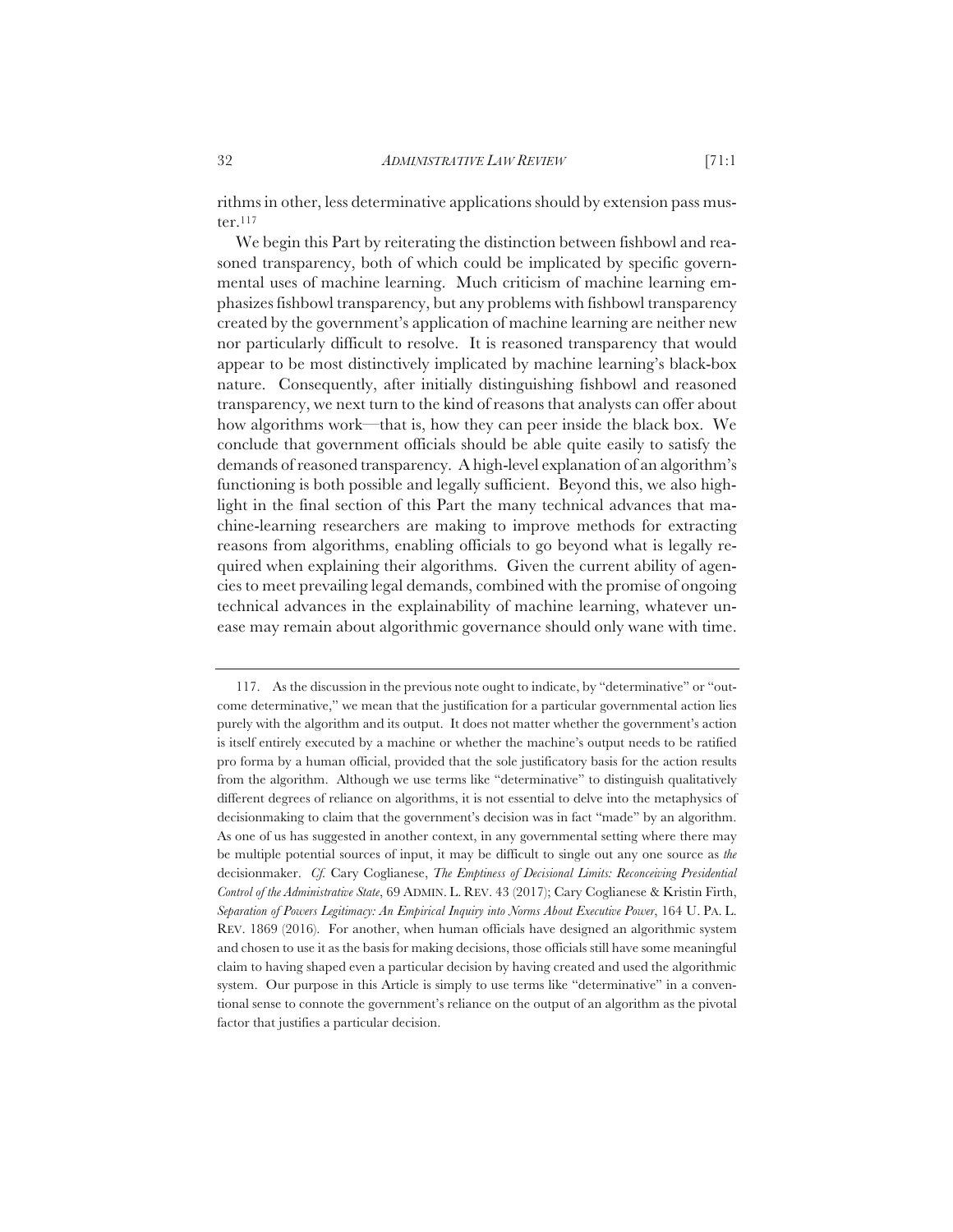## 2019] *TRANSPARENCY & ALGORITHMIC GOVERNANCE* 33

#### *A. Situating Fishbowl and Reasoned Transparency*

Fishbowl transparency figures prominently in contemporary discussion of machine learning. Critics worry about a world "increasingly controlled by secret models."<sup>118</sup> Investigative reporters emphasize "the largely hidden effect of algorithms," raising worries about the "proprietary" nature of algorithms close the calculations used."119 Researchers study algorithmic transparency by filing FOIA-type requests with state and local governments, finding "a big gap between the importance of algorithmic processes for governance and public access to those algorithms."120

Clearly, algorithmic governance presents real concerns about fishbowl transparency.121 Governmental use of machine learning generates a broad range of potentially disclosable information, including the algorithm's source code, its objective function, its specifications and tuning parameters, its training and test data sets, and the programming details of any ancillary computer programs that translate its predictions into actions.122 The desire for public access to some or all of this information is understandable, especially if disclosure of at least some information is needed to provide a satisfactory reasoned explanation of actions determined by algorithms.

Not surprisingly, concerns about fishbowl transparency have also found

<sup>118.</sup> CATHY O'NEIL, WEAPONS OF MATH DESTRUCTION: HOW BIG DATA INCREASES INEQUALITY AND THREATENS DEMOCRACY 13 (2016). O'Neil also worries about what she characterizes as the "arbitrary" nature of learning algorithms—a reasoned transparency concern. *Id.*

<sup>119.</sup> *See* Julia Angwin et al., *Machine Bias: There's Software Used Across the Country to Predict Future Criminals. And it's Biased Against Blacks.*, PROPUBLICA (May 23, 2016), https://www. propublica.org/article/machine-bias-risk-assessments-in-criminal-sentencing. For a discussion of the statistical errors in the ProPublica report, see Jennifer Doleac & Megan Stevenson, *Are Criminal Risk Assessment Scores Racist?*, BROOKINGS INSTITUTION (Aug. 22, 2016), https://www.brookings.edu/blog/up-front/2016/08/22/are-criminal-risk-assessmentscores-racist/.

<sup>120.</sup> Robert Brauneis & Ellen P. Goodman, *Algorithmic Transparency for the Smart City*, 20 YALE J.L. & TECH. 103, 132–33 (2018).

<sup>121.</sup> Others have raised similar concerns. *See, e.g.*, Citron, *supra* note 6, at 1291–93 (discussing tension between FOIA and the limited information governments have provided about automated decision systems used by governments); Joshua A. Kroll et al., *supra* note 36, at 638 (noting that machine learning "is particularly ill-suited to source code analysis"—which the authors describe as "the most obvious approach" to providing transparency about automated decision tools).

<sup>122.</sup> *See generally* Lehr & Ohm, *supra* note 2 (describing various features of a machinelearning algorithm).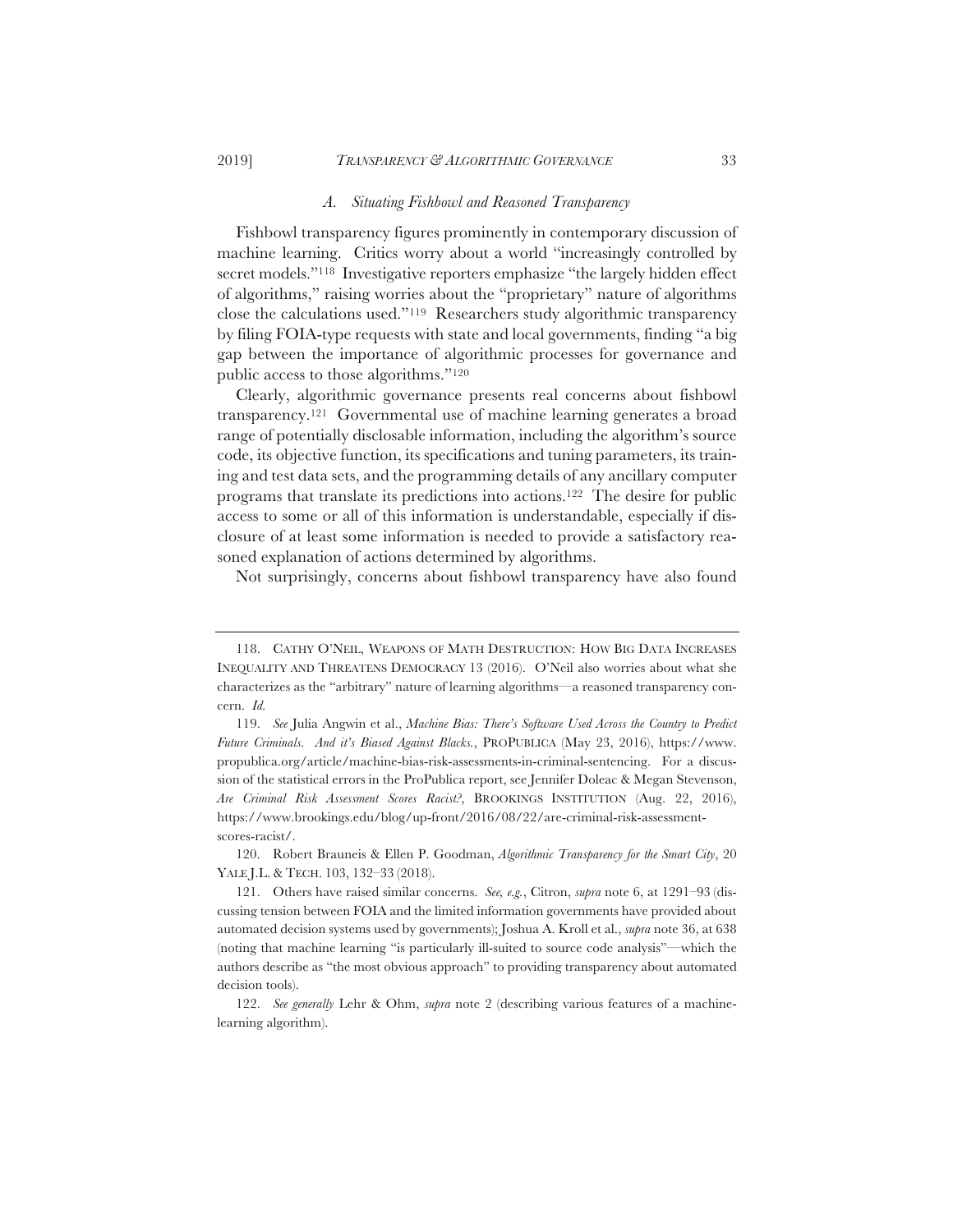34 *ADMINISTRATIVE LAW REVIEW* [71:1

their way into litigation over algorithmic governance. In Wisconsin, a criminal defendant challenged a state trial court's use of a risk assessment algorithm in determining his sentence.123 Among other claims, the defendant argued that his due process rights were effectively violated by the trial court because of "the proprietary nature" of the algorithm on which the trial court had relied.<sup>124</sup> The algorithm had been developed by a private firm that considered it "a trade secret" and thus would "not disclose how the risk scores are determined or how the factors are weighed."125 The defendant argued that this secrecy "denied [him] information which the [trial] court considered at sentencing," constituting a violation of his rights to procedural due process.126 Ultimately, the Wisconsin Supreme Court rejected the defendant's argument, pointing to the fact that the private firm had released a full list of variables used in calculating risk scores and then noting that the risk analysis was entirely "based upon [the defendant's own] answers to questions and publicly available data about his criminal history."127 The court held that the availability of this information afforded the defendant the requisite "opportunity to verify that the questions and answers listed on the [risk assessment] report were accurate."128

The outcome in the Wisconsin case suggests that governmental authorities can lawfully use algorithms without divulging all the potentially disclosable information about them. Although under some circumstances some information about algorithms might well need to be released under FOIA, transparency law certainly does not require full disclosure of everything.129 A government agency that uses machine learning to identify facilities to inspect, for example, would presumably not need to disclose information about how

<sup>123.</sup> State v. Loomis, 881 N.W.2d 749 (Wis. 2016). The case centered on the court's reliance on the "COMPAS" algorithm that figured in the investigative report cited in Angwin, *supra* note 119. COMPAS does not appear to be a *machine-learning* algorithm. *See* Coglianese & Lehr, *supra* note 10, at 1205 n.232. However, the legal issues presented in the case are still relevant here to our analysis of machine-learning algorithms.

<sup>124.</sup> *Loomis*, 881 N.W.2d at 757.

<sup>125.</sup> *Id.* at 761.

<sup>126.</sup> *Id.*

<sup>127.</sup> *Id.*

<sup>128.</sup> *Id.* (rejecting the defendant's other arguments as well, although it was important to the court's rulings on those other ground—but not at all mentioned in its ruling on procedural due process—that the risk assessment scores were not used in a determinative way but were merely one factor in sentencing decisions).

<sup>129.</sup> For a discussion of the circumstances under which algorithmic information might need to be disclosed, see Coglianese & Lehr, *supra* note 10, at 1209–12.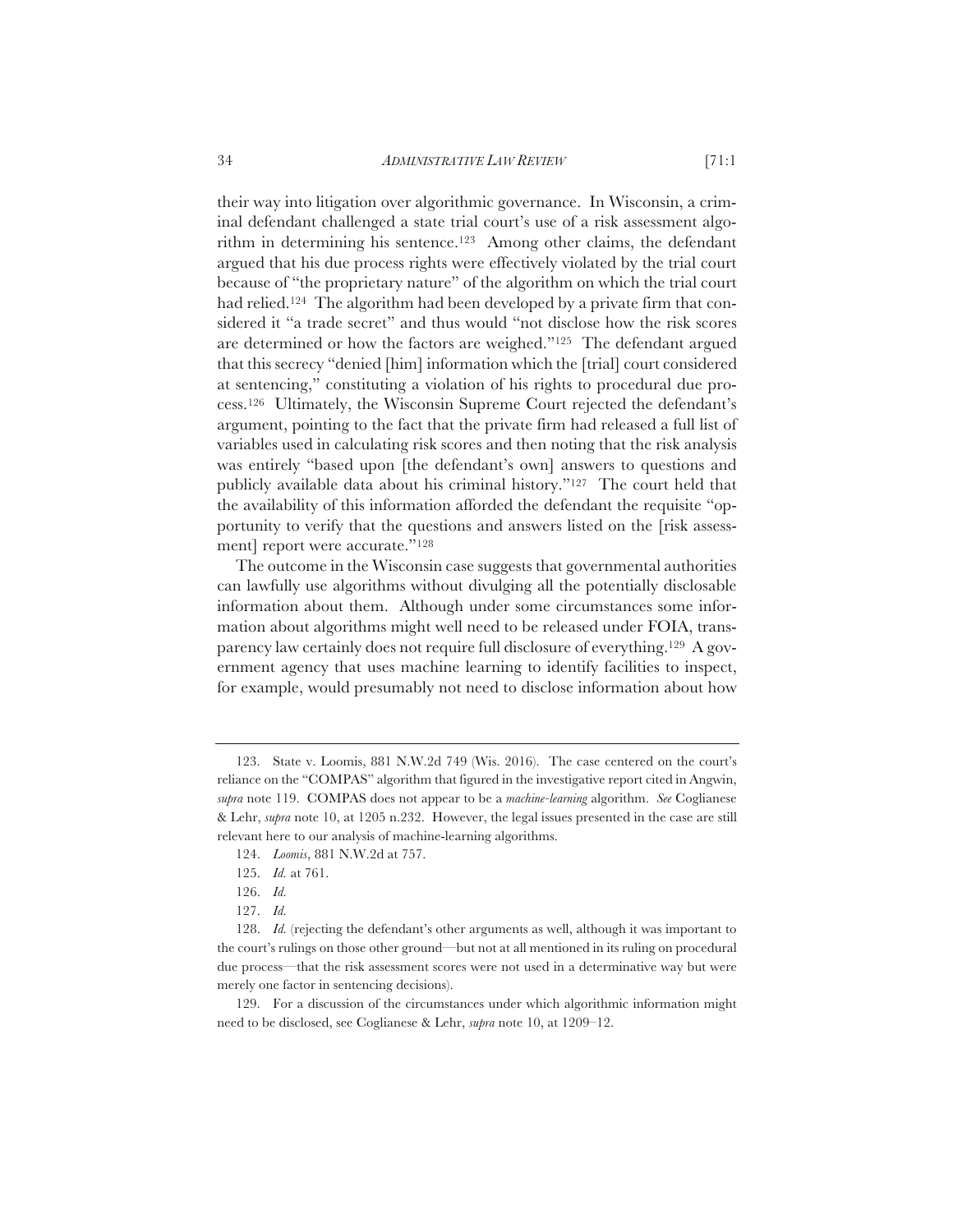its algorithm operates, as that information would be covered by the exemption for law enforcement-related information.<sup>130</sup> Moreover, as the Wisconsin case confirms, if a government agency contracts with a private company to design and deploy an algorithm, that company can lawfully claim that various pieces of algorithmic information are trade secrets that must be protected from disclosure.131 In addition, some of the underlying data used in particular machine-learning applications might be subject to various legal privacy protections, such as where data are drawn from individual medical, educational, credit, or census records.132

Admittedly, from the standpoint of anyone concerned about robust fishbowl transparency, the fact that information can be lawfully withheld due to trade secret and other FOIA exemptions might do little more than restate the problem. Legal or not, the information is still withheld from the public. In some circumstances, a reasonable case might well be made on policy grounds against the withholding of information—and for greater disclosure than the law requires.133 On the other hand, valid and important policy reasons do exist to protect the confidentiality of certain types of information, so the law's exemptions from disclosure might still be justified on policy grounds.134 It is not our purpose here to engage in a policy debate over how much fishbowl transparency the government should provide, nor is it to analyze the proper scope of data privacy laws on policy grounds. Rather, in highlighting how, under current law, governmental entities that rely on algorithmic systems need not disclose all potentially disclosable information about these systems, we seek to draw two main implications about the role for fishbowl transparency in analyzing the legal viability of machine learning.

The first implication is that any questions about the optimal level of fishbowl transparency run orthogonal to an analysis of machine learning and its black-box character. For example, consider concerns about government agencies outsourcing algorithmic development to private contractors. Nothing about machine learning raises distinctive concerns about the role of private actors in supporting government functions or about the protection of

<sup>130. 5</sup> U.S.C. § 552(b)(7) (2018).

<sup>131.</sup> *Id.* § 552(b)(4).

<sup>132.</sup> *See, e.g.*, Health Insurance Portability and Accountability Act of 1996, Pub. L. No. 104-191, 110 Stat. 1936; The Family Educational Rights and Privacy Act of 1974, 20 U.S.C. § 1232g; The Fair Credit Reporting Act (FCRA), 15 U.S.C. § 1681(a)-(x) (2018).

<sup>133.</sup> On related issues, one of us has put forward recommendations for best practices in transparency that go beyond disclosure that is legally mandated. Coglianese et al., *supra* note 9, at 934–46. Our legal analysis here does not necessarily mean that compliance with the law defines the entirety of good government practices.

<sup>134.</sup> Coglianese et al., *supra* note 66, at 330–31.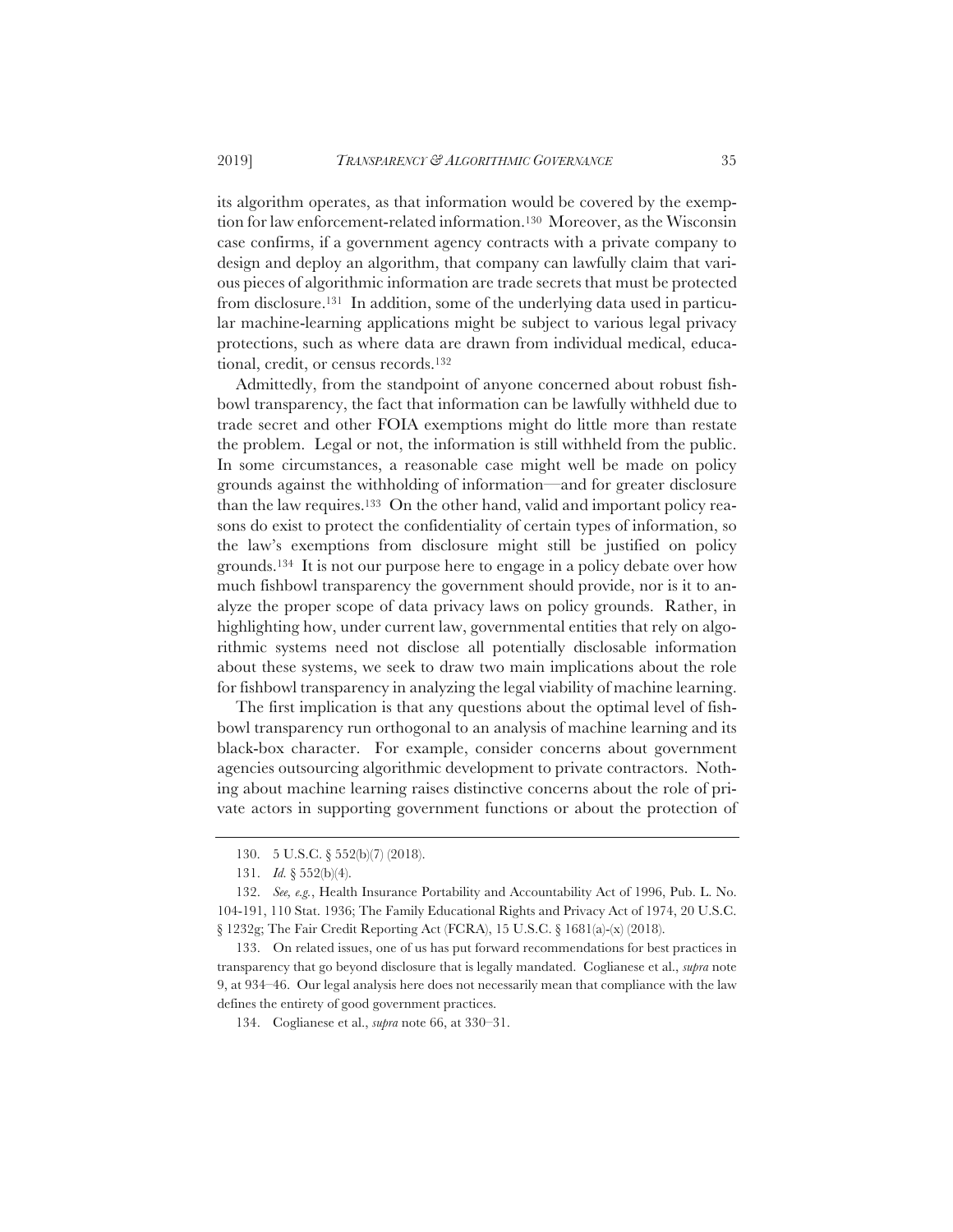confidential business information used by government officials. Debates over the relationship between public and private actors extend much more broadly than the current debate about machine learning. Some policymakers and scholars advocate greater privatization of government services, while others oppose extensive outsourcing and urge greater reliance on government bureaucrats.135 In much the same vein, consider claims about the need for secrecy to protect the intellectual property rights of algorithm developers. Some proponents of intellectual property rights urge stronger protections to promote innovation, while others favor weaker rights to discourage market abuses or combat inequities—but this debate rages on even outside the context of machine learning.136 The point is simply that many of the concerns about machine learning and fishbowl transparency implicate much larger debates. The policy considerations relevant in other contexts will be basically identical to what is needed to address the debate over the optimal level of fishbowl transparency in a world of algorithmic governance.

Moreover, even if the optimal level of fishbowl transparency does call for expanded disclosure in connection with algorithmic governance, the solutions will have little or nothing to do with machine learning per se. If the concern is with the proprietary nature of algorithms developed by private contractors, government agencies could expand fishbowl transparency simply by changing the terms of their contracts to clarify or even waive tradesecret protections.<sup>137</sup> Or perhaps, instead of contracting with private firms, agencies could create open-source competitions for the design of algorithms138 or build their own in-house expertise so they do not need to rely on private contractors.139 Irrespective of the actual role played by private contractors, whenever government agencies develop their own algorithmic systems, they can always consult with independent reviewers and advisory committees or solicit public input through a notice-and-comment process.<sup>140</sup>

<sup>135.</sup> *See generally* JOHN J. DIIULIO, JR., BRING BACK THE BUREAUCRATS: WHY MORE FEDERAL WORKERS WILL LEAD TO BETTER (AND SMALLER!) GOVERNMENT (2014); PAUL R. VERKUIL, VALUING BUREAUCRACY: THE CASE FOR PROFESSIONAL GOVERNMENT (2017); Mildred E. Warner, *Reversing Privatization, Rebalancing Government Reform: Markets, Deliberation and Planning*, 27 POL'Y & SOC'Y 163 (2008).

<sup>136.</sup> MEIR PEREZ PUGATCH, THE INTELLECTUAL PROPERTY DEBATE (2006).

<sup>137.</sup> This is Brauneis and Goodman's chief recommendation. Brauneis & Goodman, *supra* note 120, at 164–66.

<sup>138.</sup> Edward L. Glaeser et al., *Crowdsourcing City Government: Using Tournaments to Improve Inspection Accuracy*, 106 AM. ECON. REV. PAPERS & PROC. 1 (2016).

<sup>139.</sup> Coglianese, *supra* note 34.

<sup>140.</sup> *See, e.g.*, Coglianese & Lehr, *supra* note 10, at 1190–91 (discussing use of advisory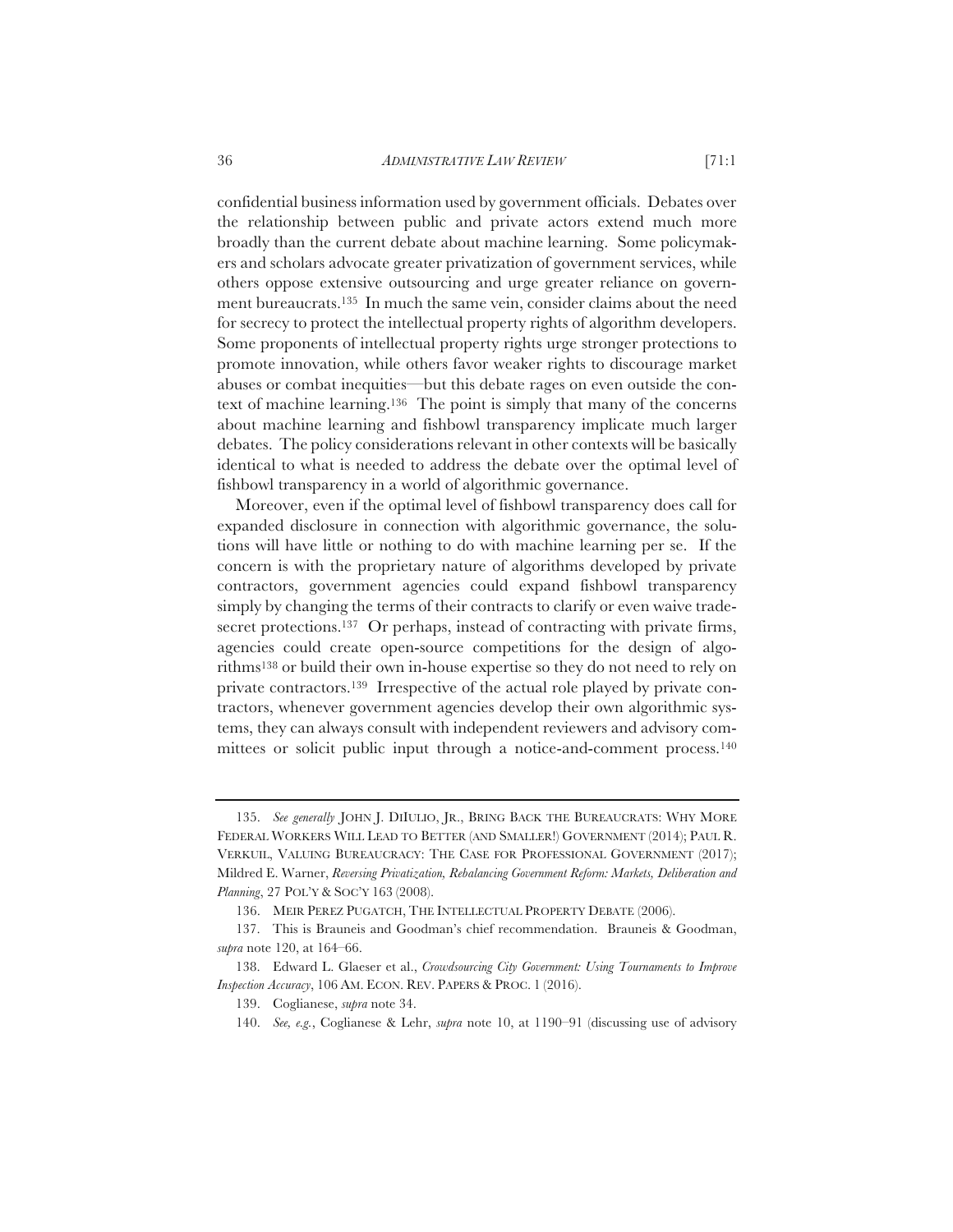These are all readily available solutions. None are novel, and none have anything to do with machine learning's distinctive "black-box" character. In the end, the challenges in identifying and providing an optimal level of fishbowl transparency in a world of algorithmic governance are simply not unique to machine learning.

The second implication we wish to draw about machine learning and fishbowl transparency is that this kind of transparency can indirectly but integrally affect government's ability to meet the demands of reasoned transparency. It is reasoned transparency, after all, that does appear to pose a distinctive challenge for algorithmic governance. As we noted earlier, because reasoned transparency is all about explanation and meaning—the ability of government to say why and how an action was taken—the black-box nature of algorithms seems, at least at first glance, to threaten this form of transparency in potentially novel ways. But it is important to keep in mind that government agencies' ability to satisfy the demands of reasoned transparency could very much be affected by the extent of their fishbowl transparency.

A recent preliminary decision issued by a federal district court in Texas illustrates this connection between fishbowl transparency and reasoned transparency. The court's decision arose in a case centered on a Houston school district's use of algorithms to rate their teachers' performance and to provide the district a basis for dismissing poorly rated teachers.141 The school district relied on an outside vendor to develop and run its algorithmic system, and the vendor treated its "algorithms and software as trade secrets, refusing to divulge them to either [the school district] or the teachers themselves."142 Nine teachers and the local teachers' union challenged the school district's reliance on the algorithms on multiple grounds, including the procedural due process claim that, without "access to the computer algorithms and data necessary to verify the accuracy of their scores," they were denied their constitutional rights.143

committees and rulemaking proceedings). For further discussion of the role of advisory committees and notice-and-comment rulemaking, see *supra* notes 57 and 60 and accompanying text.

<sup>141.</sup> Hous. Fed'n of Teachers, Local 2415 v. Hous. Indep. Sch. Dist., 251 F. Supp. 3d 1168 (S.D. Tex. 2017). It is not altogether clear from the court's opinion whether the algorithm at issue was a machine-learning algorithm, but the relevant legal issues we discuss here are indistinguishable from those that would be implicated by learning algorithms.

<sup>142.</sup> *Id.* at 1177.

<sup>143.</sup> *Id.* at 1176.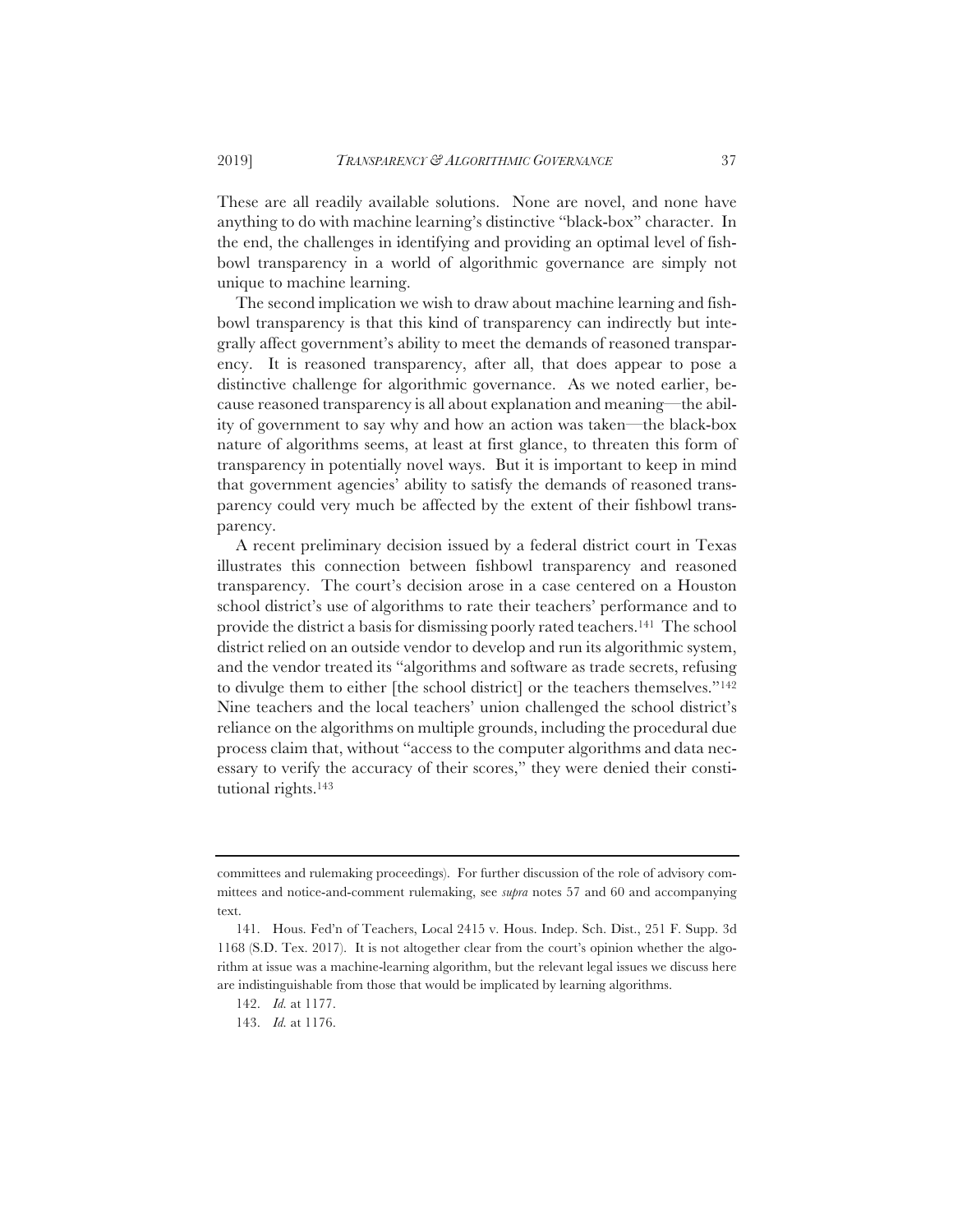The district court rejected the school district's motion for summary judgment on the procedural due process claim, finding that the teachers had put forward enough evidence to take their case to the jury.144 The court asserted that, "without access to . . . proprietary information—the value-added equations, computer source codes, decision rules, and assumptions—[the teachers'] scores will remain a mysterious 'black box,' impervious to challenge."145

The court did not question trade secret protection itself. It accepted the school district's argument that "'the Due Process Clause does not empower Plaintiffs to put [the vendor] out of business' by requiring the disclosure of its trade secrets."146 Rather, the court said that the question for the jury was simply whether "a policy of making high stakes employment decisions based on secret algorithms [is] incompatible with minimum due process."147 If it is incompatible, the remedy would be for the school district to find some other policy that does not rely on secret algorithms, not to repudiate a firm's trade secrets.<sup>148</sup> The upshot is that reasoned transparency can become affected by limits on fishbowl transparency whenever sufficient reasons for decisions based on machine learning require the disclosure of confidential source code or other trade secrets.

Importantly, though, the preliminary nature of the district court's decision in the Texas case means that the court did not rule out the possibility that, with further evidence presented at a trial, a jury could still properly find for the school district.149 It might be possible to protect trade secrets while still providing teachers with sufficient information to satisfy the demands of procedural due process. Just as in the Wisconsin Supreme Court's decision, circumstances may exist where the government can rely on a private contractor but still put forward enough non-proprietary information to provide adequate reasons for machine learning decisions. We thus turn next to what it means for government to offer adequate reasons in the context of algorithmic governance.

## *B. The Adequacy of Reason-Giving in Algorithmic Governance*

To discern what reasons government must give to support determinative uses of machine learning, let us begin by assuming, for the sake of analysis, a setting in which there exist no limitations whatsoever on public disclosure of information related to a given algorithmic system. Any interested person can

<sup>144.</sup> *Id.* at 1180.

<sup>145.</sup> *Id.* at 1179.

<sup>146.</sup> *Id.*

<sup>147.</sup> *Id.*

<sup>148.</sup> *Id.*

<sup>149.</sup> *Id.* at 1173 (explaining the summary judgment standard).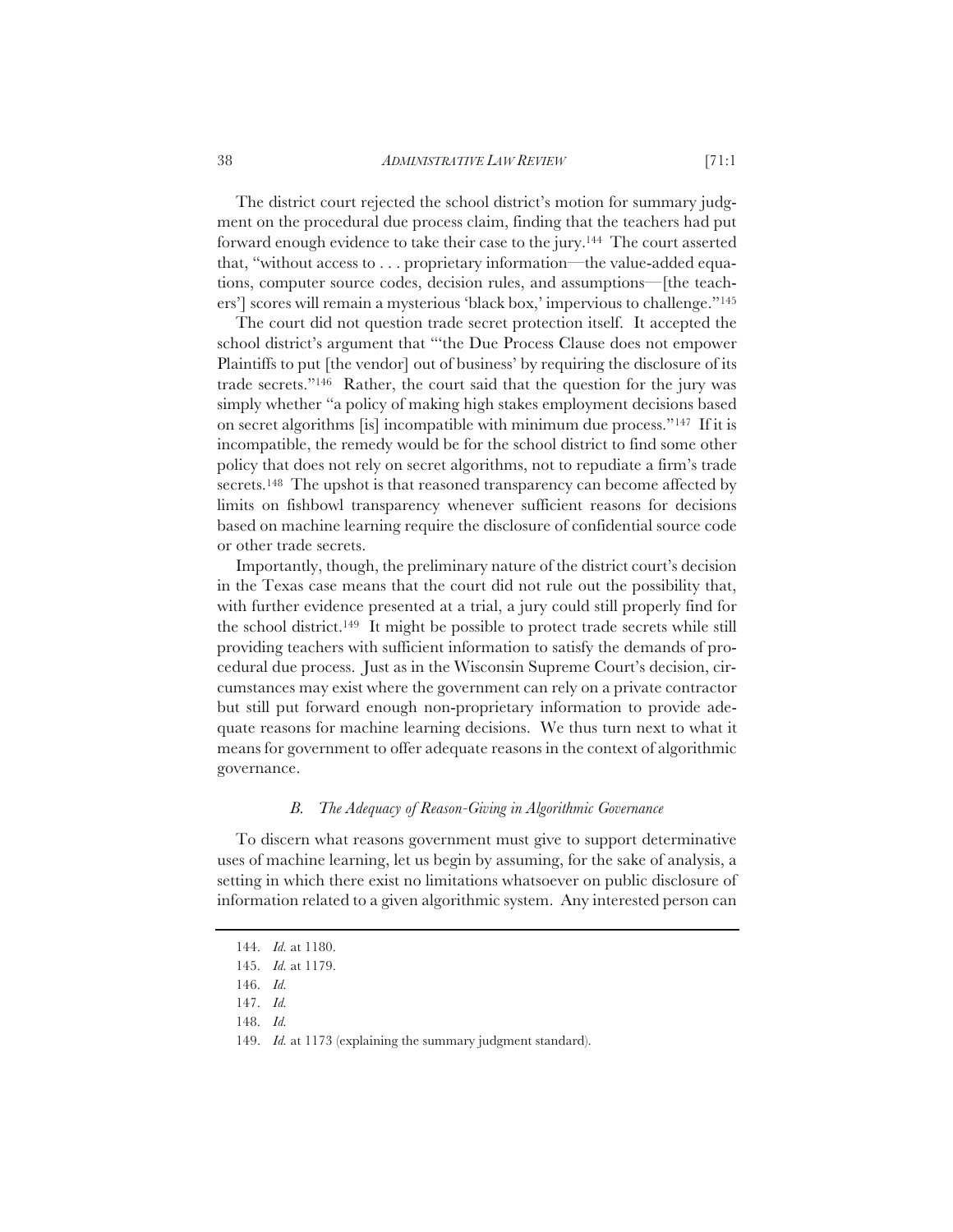be given access to that algorithm's objective function, its specifications (e.g., the kind of algorithm selected, a list of what the input variables were, and the algorithm's tuning parameters), the training and testing data, and even the full source code. As a result, all interested persons will be able to access everything about that algorithm and even test it out for themselves. In principle, then, all members of the public and all affected persons could conceivably understand how the algorithm works as well as does anyone in government. Still, even with this assumed full disclosure, there will remain some irreducible inscrutability, at least compared to what can be obtained when using traditional statistics. As we have outlined, it is difficult to put into intuitive prose how exactly learning algorithms operate—that is, exactly what relationships they are keying in on and how those relationships affect the predictions.150 Would this inherent level of inscrutability, even assuming a best-case scenario of full fishbowl transparency, bar federal agencies from relying on machinelearning algorithms?151

The answer would almost certainly be "no." Machine-learning algorithms' irreducible inscrutability should not form a bar to their use by government officials, even to substitute for human decisionmaking in circumstances where adequate reasons must be given. What will count as an adequate reason will vary depending on the legal source of the reason-giving requirement, but in general, as we explained in Part II, the law's demand for reason-giving is neither absolute nor total.152 Ultimately it is pragmatic. Transparency law can assuredly accommodate a government agency's

<sup>150.</sup> *See* discussion *supra* Section I.B.

<sup>151.</sup> As we delve into our discussion here of inscrutability, what the law requires, and what methods make algorithms more scrutable, it may be worthwhile to situate our use of the term "inscrutability" in the context of work by Andrew Selbst and Solon Barocas. They distinguish between inscrutability—an inability to understand what the complex predictive rules that a machine-learning algorithm discovers are—and non-intuitiveness—an inability to understand how the input information that the algorithm considers are relevant to the outcome. *See* Andrew D. Selbst & Solon Barocas, *The Intuitive Appeal of Explainable Machines*, 87 FORDHAM L. REV. 1085, 1091, 1094 (2018). We use "inscrutability" largely as they do. Also, we do not take up in depth non-intuitiveness because, as we discuss, an understanding of whether input features are intuitively relevant to the outcome—such as whether there is an intuitive causal relationship between them—is not at all required to justify administrative decisions. Furthermore, as Selbst and Barocas rightly point out, causal inferences cannot be obtained from machine learning, and, even if causal relationships could be discovered, they are likely to be just as complex as correlational ones. *Id.* at 1098. But government does not need to establish causality to satisfy principles of reasoned transparency.

<sup>152.</sup> *See* discussion *supra* Section II.C.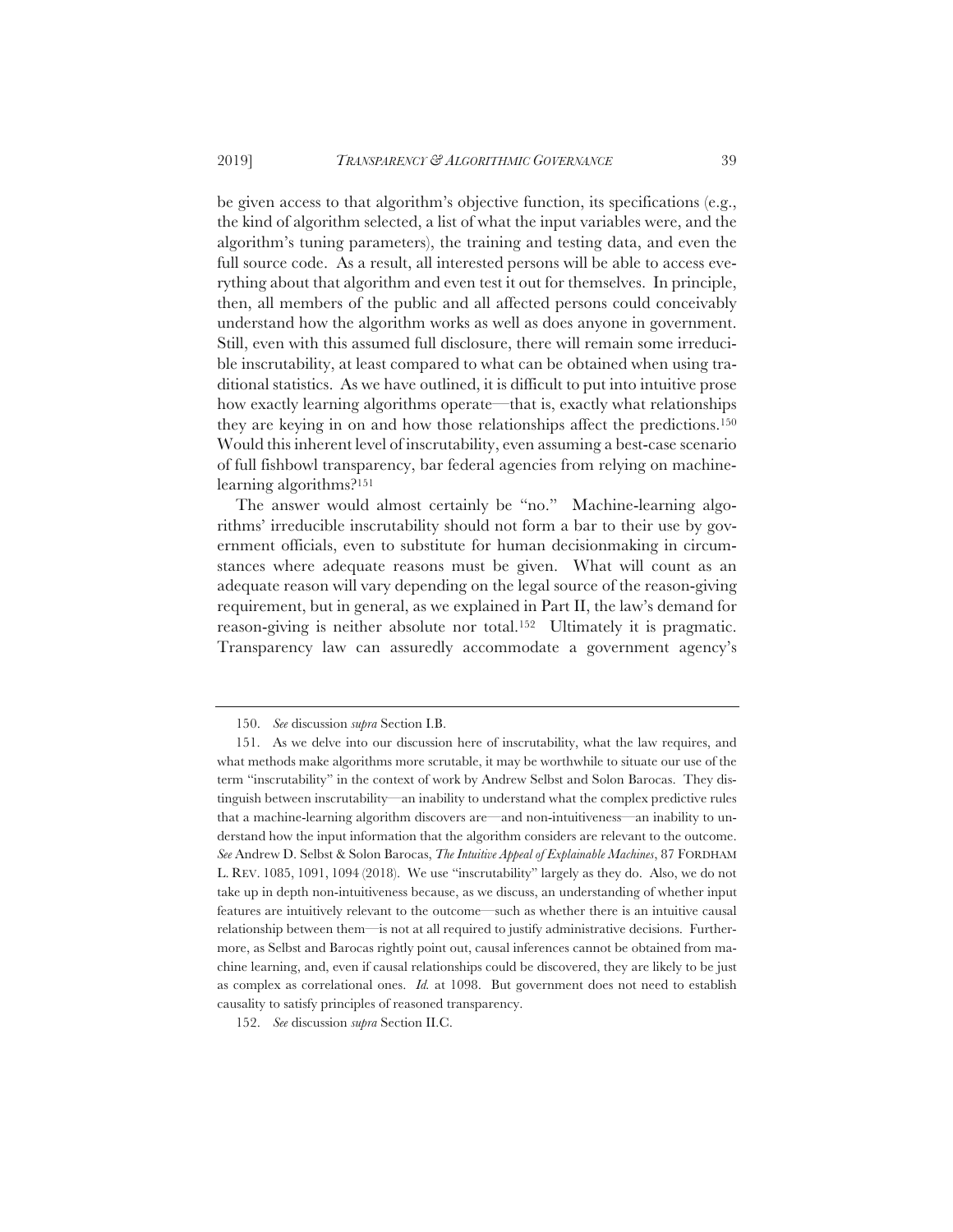choice to employ a state-of-the-art tool that can improve accurate decisionmaking in the service of a valid governmental purpose, even if the nature of that tool is such that it does not readily permit the government to offer intuitive accounts of its inner workings in the same way as traditional but often less accurate statistical tools.

# *1. Substantive Due Process*

Consider first the reason-giving needed to meet the rational basis test of substantive due process. As we indicated earlier, it may be a stretch even to call this a "test."153 To withstand rational basis scrutiny, the government does not need to give a reason for its action; rather, the action simply must be one that is capable of being supported by a reason.154 When translated into a technical demand with respect to machine learning, substantive rationality will be satisfied by disclosing merely the outcome variable used in the machine-learning analysis and the objective function whose optimization yields predictions for the outcome.155 These two pieces of information will reveal the goal of the decisionmaking process and that it was indeed that very goal that the algorithm in fact attempted to achieve, which is all that is needed to satisfy the rational basis test.156

# *2. Procedural Due Process*

The strictures of procedural due process, which apply when government

156. The federal district court in Texas discussed in Part III.A rejected a substantive due process claim even where the government relied on a "highly secretive" algorithm that was "impossible to replicate." Hous. Fed'n of Teachers, Local 2415 v. Hous. Indep. Sch. Dist., 251 F. Supp. 3d 1168, 1180–83 (S.D. Tex. 2017) (rejecting plaintiffs' arguments that school district's reliance on secret algorithm violated their right to substantive due process and granting defendant's motion for summary judgment).

<sup>153.</sup> *See supra* notes 94–96 and accompanying text.

<sup>154.</sup> *See id.*

<sup>155.</sup> Note that this description applies more to adjudicating by algorithm than regulating by robot. As mentioned earlier, it is only for adjudicating by algorithm that a single algorithm can accomplish the administrative goal. When considering the more complex algorithms that presumably will be needed in most instances of regulating by robot, slightly different disclosures would meet the demands of substantive due process. There, the goal of the analytic system would be the criteria by which the "best" rule is defined and selected. Mathematically, this is likely to be more complex than simply an outcome variable predicted and the objective function optimized to generate predictions, but the underlying point is the same: the only information that has to be revealed to meet substantive due process relates to the goal of the algorithm, not every detail of how it meets that goal.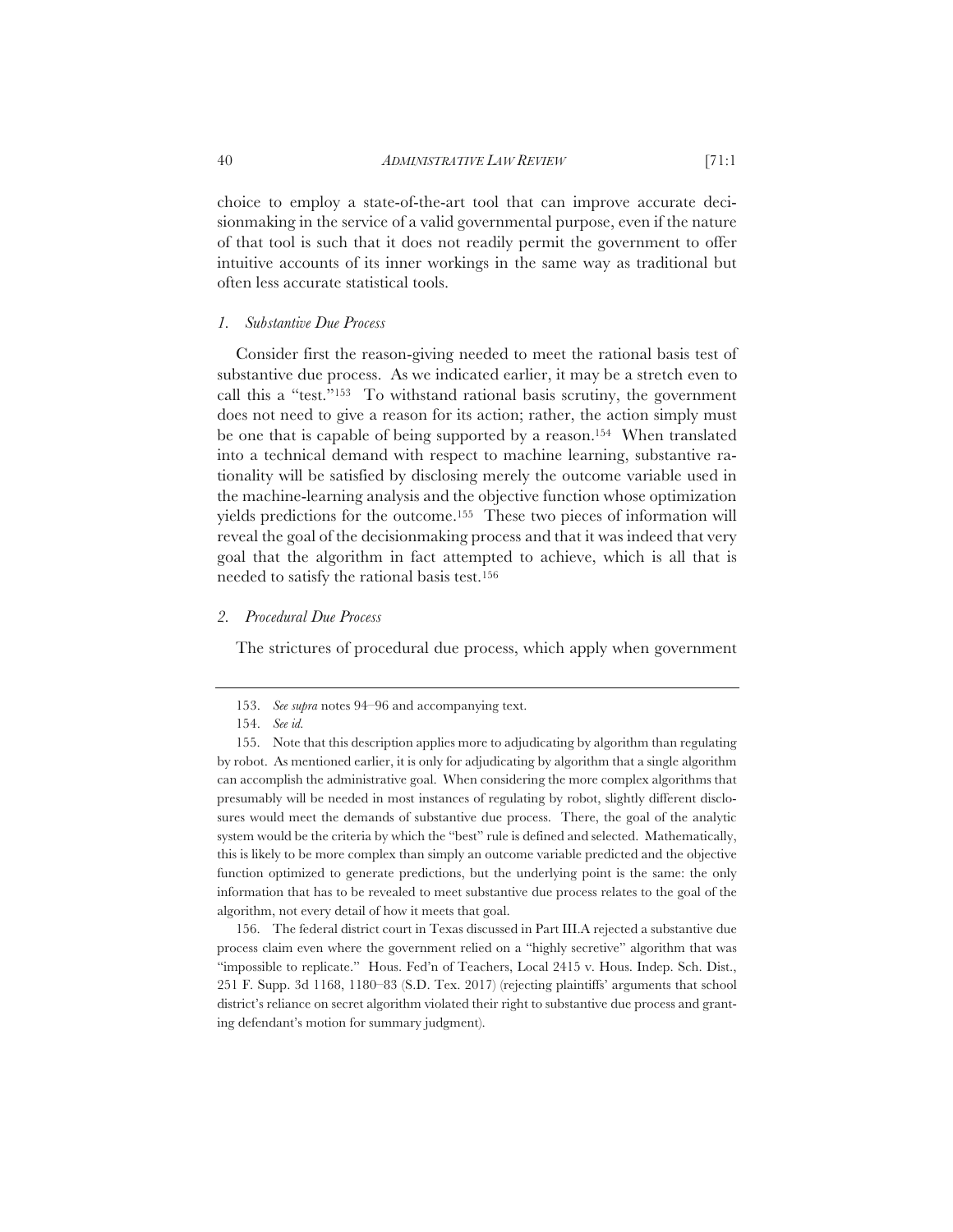makes individual adjudicatory decisions, are more demanding in that they necessitate that the government offer some statement of reasons. Yet, as we explained in Part II, the Supreme Court has made clear that these reasons need not take the form of any formal opinion.157 Providing the outcome variable and objective function will form part of an adequate statement of reasons. Procedural due process will also require that the government provide information about the accuracy of the algorithm in satisfying the government's objective. This is because procedural due process not only aims to ensure that the government treats individuals procedurally fairly, but also that government procedures are not prone to serious error.158

With machine learning, the procedural demand for error-correcting information can likely be met by the government disclosing three pieces of information. First, the government should provide affected individuals challenging an algorithmic adjudication with the data—input variables collected about them to verify that they are accurate.159

Second, the government should provide information about how accurate the algorithm is across individuals when evaluated in a test data set. If an algorithm is predicting, for example, whether an individual is disabled, how often does the algorithm get such a prediction wrong? Even if the algorithm is not using any incorrect input information, an algorithm that is simply bad at its job—that is, one that is unacceptably prone to error—could violate procedural due process. That said, because machine learning is used precisely for its ability to make predictions with greater accuracy than other techniques and even humans, this is unlikely to be a barrier in practice.160

Finally, the government should disclose the results from verification procedures that certify to individuals their adjudications were the outcome of algorithms being implemented correctly and without glitches. In recent work, Joshua Kroll and his coauthors have outlined a series of verification methods, like cryptographic commitments and zero-knowledge proofs, that can ensure "procedural regularity"—namely, that algorithmic decisions "were made under an announced set of rules consistently applied in each

<sup>157.</sup> *See id.*

<sup>158.</sup> Mathews v. Eldridge, 424 U.S. 319, 346 n.29 (1976) (noting that "in order fully to assess the reliability and fairness of a system of procedure, one must also consider the overall rate of error"); Fuentes v. Shevin, 407 U.S. 67, 81 (1972) (describing the purpose of due process as extending beyond procedural fairness but including the desire "to minimize substantively unfair or mistaken deprivations" of protected interests).

<sup>159.</sup> This is similar to the Fair Credit Reporting Act's reliance on revealing input information as a way to correct potentially erroneous credit scoring. Fair Credit Reporting Act, 15 U.S.C. § 1681 (2018).

<sup>160.</sup> *See* Coglianese & Lehr, *supra* note 10, at 1158 n.40 and accompanying text.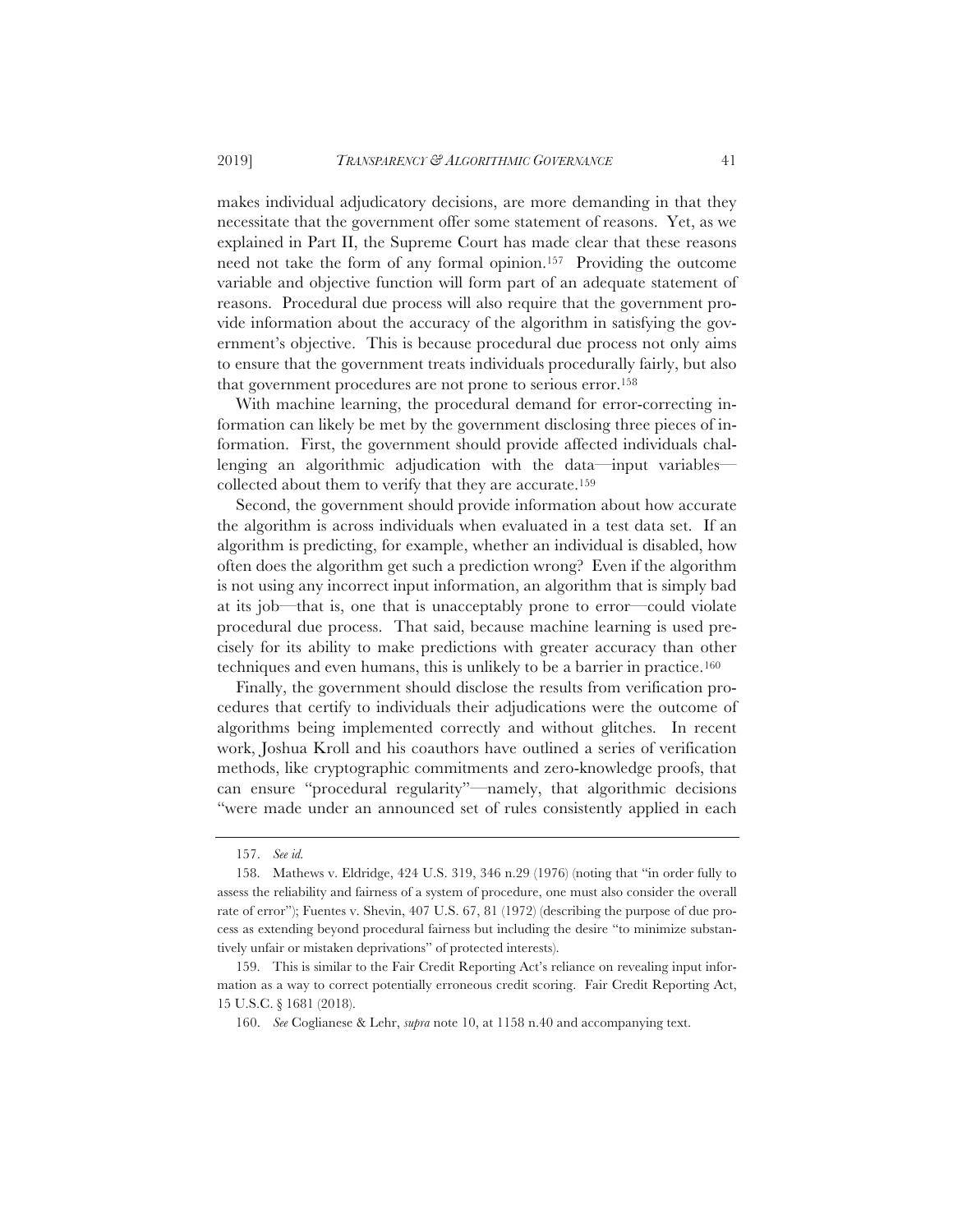case."161 By using methods such as these, government officials can verify that predictions resulting from their algorithmic systems are working as intended.162

Under prevailing principles of procedural due process, adjudication by algorithm will likely satisfy legal requirements without much difficulty.163 The overarching framework for procedural due process analysis calls for a pragmatic balancing of three factors: (1) the private interests at stake in a governmental decision; (2) the "risk of an erroneous deprivation" of those interests from the decisionmaking process; and (3) the "fiscal and administrative burdens" associated with a particular procedural arrangement.<sup>164</sup> Of these three factors, the first will be obviously exogenous to machine learning, but the second two are undoubtedly affected by machine learning—and almost certainly for the better. The appeal that machine learning holds for government agencies, after all, is precisely that it can facilitate more accurate, automated decisionmaking, resulting in both a reduction in the risk of errors as well as a savings in the time and expense of governmental decisionmaking.<sup>165</sup> Agencies that deploy machine learning in the adjudicatory context will obviously need to validate their use of algorithmic tools to demonstrate their ability to achieve these advantages, and they will need to afford individuals or entities subject to adjudication access to information to ensure that the algorithms were correctly applied.166 But nothing about machine learning's inscrutability should prevent agencies from making such demonstrations. In the end,

163. Coglianese & Lehr, *supra* note 10, at 1184–91.

<sup>161.</sup> Kroll et al., *supra* note 36, at 637.

<sup>162.</sup> When the government relies on a physical rather than an algorithmic device—say, a thermometer—it would generally suffice to justify penalizing a person who failed to meet a temperature requirement (e.g., for storing food safely) that a thermometer measures temperature levels accurately and that the specific use of that thermometer to show noncompliance followed proper techniques. When comparable showings can be made for machine learning as for thermometers or other physical machines, there should be no question that they can satisfy the reason-giving demanded of the government under constitutional and statutory law. Presumably any responsible agency using a machine-learning algorithm would be able to justify that use by explaining an algorithm's objective function, releasing data used in the individual case, and disclosing the results of validation tests.

<sup>164.</sup> Mathews v. Eldridge, 424 U.S. 319, 335 (1976); *see also* Schweiker v. McClure, 456 U.S. 188, 200 (1982) ("Due process is flexible and calls for such procedural protections as the particular situation demands.").

<sup>165.</sup> Coglianese & Lehr, *supra* note 10, at 1185–86.

<sup>166.</sup> *See id.* at 1186–91 (discussing validation and "cross-examination" of adjudicatory algorithms).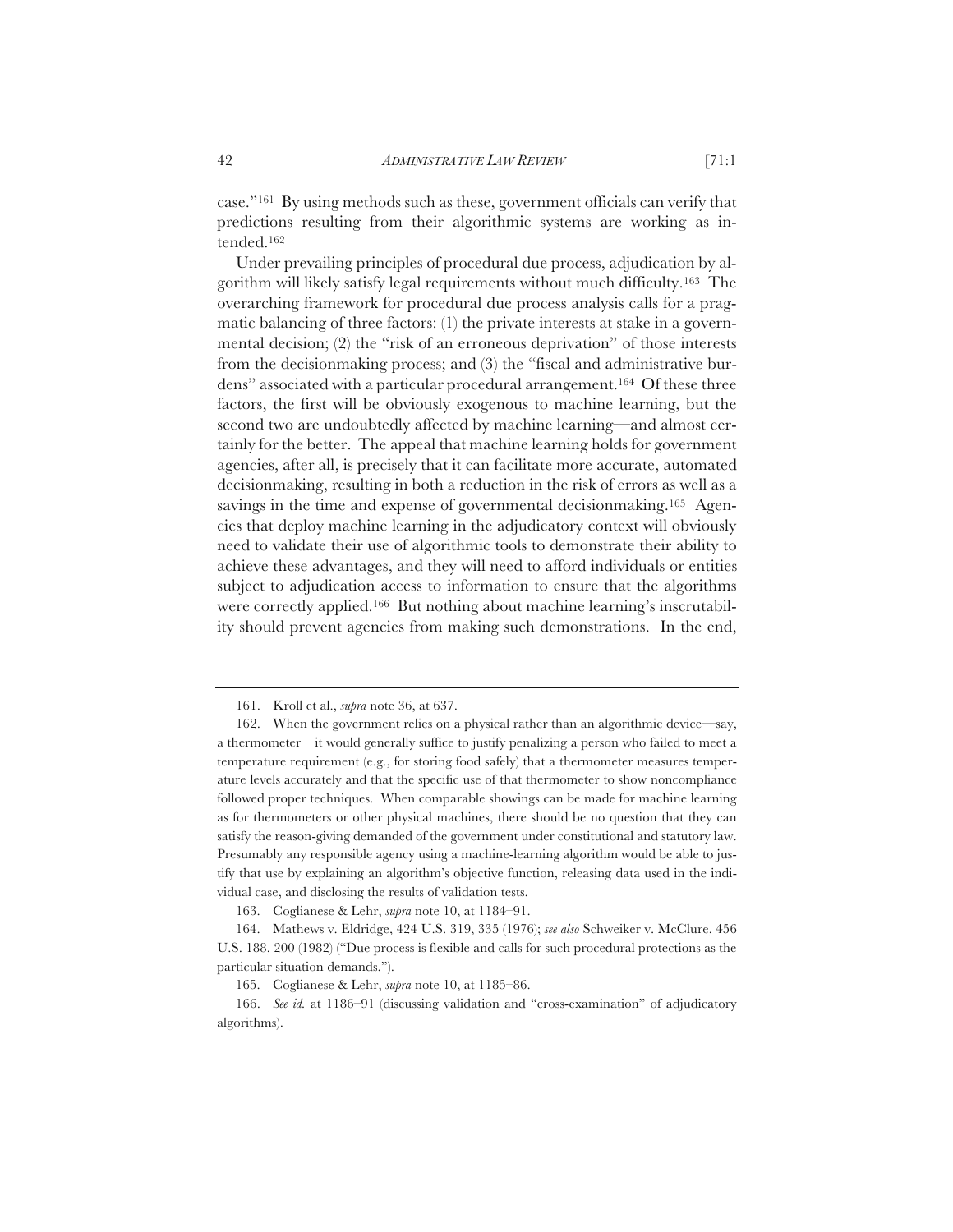"recognizing that machine-learning algorithms have demonstrated superiority over human decisions in other contexts, it is reasonable to conclude that agencies will be able to satisfy the demands of due process even in the machine-learning era."167

#### *3. Arbitrary and Capricious Review*

Turning to what government agencies must show to satisfy the APA's arbitrary and capricious standard, we can see that here too agencies should be able to meet courts' demand for reason-giving, notwithstanding the ostensibly black-box nature of machine-learning algorithms. It may be referred to as "hard look" review, but the arbitrary and capricious standard has never required a full explanation of the kind that psychologists, historians, or political scientists might demand if they wanted to understand exactly why government officials reached a decision.168 If the courts have no need to peer into the minds of government administrators,<sup>169</sup> they presumably should have little worry that they cannot peer into the "minds" of machine-learning algorithms either.

Arbitrary and capricious review applies to any agency action, but it is especially salient in the context of judicial review of rulemaking. What will matter to the courts is that the agency has sufficiently justified its design of and reliance on a particular algorithmic tool. The agency will need to reveal and justify its choice of an outcome variable and objective function. As the selection of an objective function and design of an algorithm necessarily entail making tradeoffs that call for policy judgment,170 an agency will need to explain its choices about these tradeoffs in terms of factors that are consistent with the agency's statutory authority, and it will need to respond to meaningful public comments submitted during a rulemaking.171 Agencies will also

<sup>167.</sup> *Id.* at 1191.

<sup>168.</sup> *See supra* notes 108–109 and accompanying text; *see also* Ethyl Corp. v. EPA, 541 F.2d 1, 97–98 (D.C. Cir. 1976) (explaining that although the courts should educate themselves about the evidence the agency considered in making its decision, in the final analysis, a judge is to "look at the decision not as the chemist, biologist or statistician that [they] are qualified neither by training nor experience to be, but as a reviewing court exercising [their] narrowly defined duty of holding agencies to certain minimal standards of rationality").

<sup>169.</sup> *See supra* note 103 and accompanying text.

<sup>170.</sup> *See, e.g.*, Richard Berk et al., Fairness in Criminal Justice Risk Assessments: The State of the Art (May 30, 2017) (unpublished manuscript) (on file with Cornell University Library), https://arxiv.org/pdf/1703.09207.pdf.

<sup>171.</sup> Citizens to Pres. Overton Park, Inc. v. Volpe, 401 U.S. 402, 416 (1971) (explaining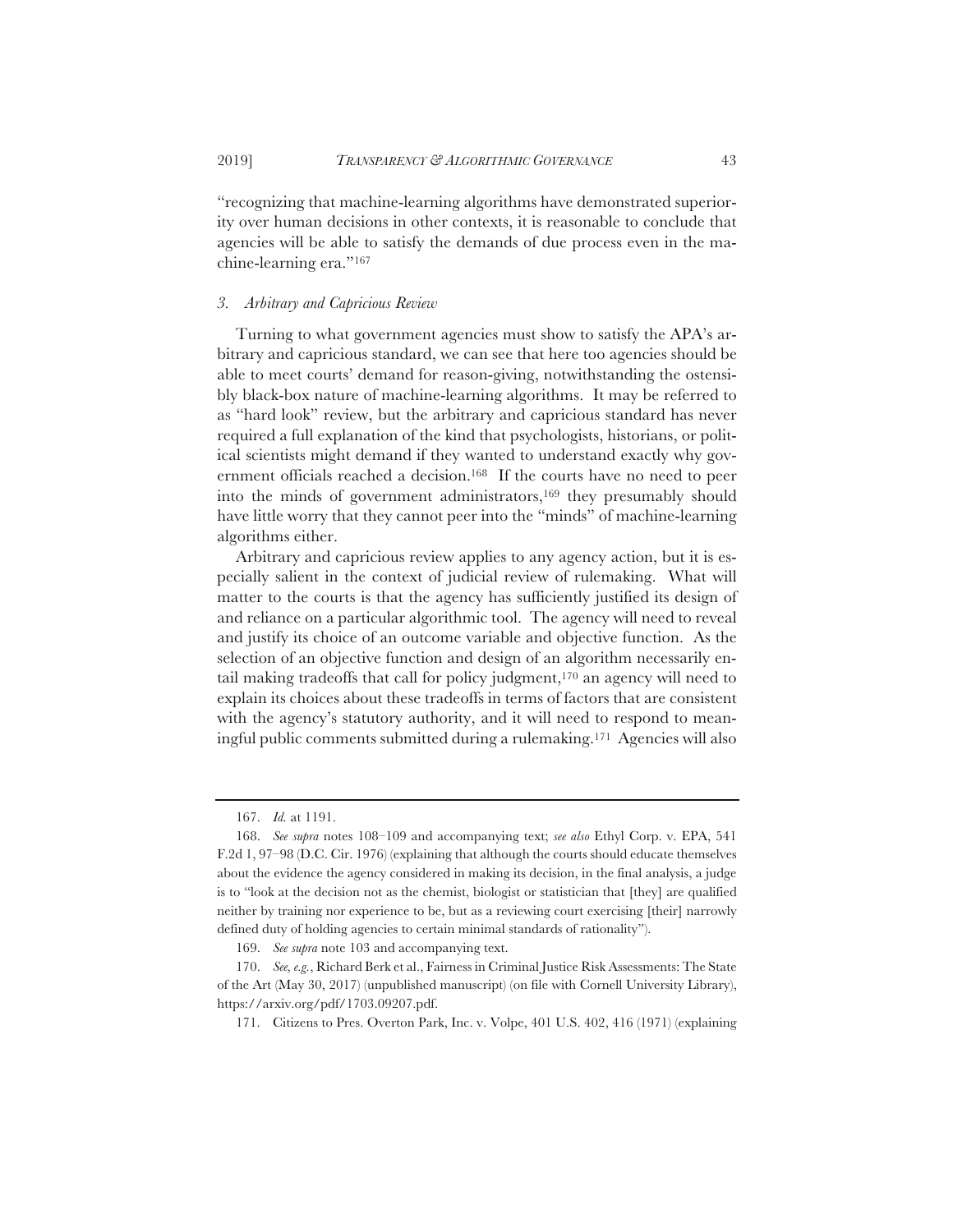need to validate that the algorithm performs as intended and that it achieves the justified objectives. The courts will scrutinize agencies' reasoning about these choices and their validation efforts, but, in the end, the legal test is supposed to be "whether there has been a clear error of judgment" in designing and validating an algorithm to achieve a valid purpose—not whether the specific results of a machine-learning algorithm will be intuitively explainable.172

Federal courts have long demonstrated a tendency to defer to administrative agencies' judgments in cases involving complex mathematical modeling and scientific analysis.173 Although the arbitrary and capricious test calls for judges to ensure that agencies have carefully considered relevant factors, the Supreme Court has also indicated that, when a government decision "'requires a high degree of technical expertise,' we must defer to 'the informed discretion of the responsible agencies.'"174 Designing and validating a machine-learning algorithm will certainly require a high level of technical expertise. Furthermore, as the Ninth Circuit Court of Appeals has noted, when a governmental action "involves a great deal of predictive judgment," these "judgments are entitled to particularly deferential review."175 Enhancing the government's ability to make predictive judgments constitutes the main purpose of designing and validating machine-learning algorithms, so we should expect that judicial deference would be afforded in cases where agencies rely on algorithmic governance.176

that "the court must consider whether the decision was based on a consideration of the relevant factors"); Motor Vehicle Mfrs. Ass'n v. State Farm Mut. Auto. Ins. Co., 463 U.S. 29, 43 (1983) (describing as arbitrary and capricious an agency decision "so implausible that it could not be ascribed to a difference in view or the product of agency expertise").

<sup>172.</sup> *Overton Park*, 401 U.S. at 416.

<sup>173.</sup> *See State Farm,* 463 U.S. at 43; Balt. Gas & Elec. Co. v. Nat. Res. Def. Council, 462 U.S. 87, 103 (1983).

<sup>174.</sup> Marsh v. Or. Nat. Res. Council, 490 U.S. 360, 371 (2011) (quoting Kleppe v. Sierra Club, 427 U.S. 390, 412 (1976)).

<sup>175.</sup> Trout Unlimited v. Lohn, 559 F.3d 946, 959 (9th Cir. 2009).

<sup>176.</sup> We acknowledge that, in the past, courts have deferred to human decisionmaking by expert agencies, whereas arguably such deference might be less suited to decisions made by outcome-determinative algorithmic systems, especially in cases of rules generated by automated rulemaking systems. We grant that some aspects of current law could well impose certain impediments if agencies rely on automated rulemaking by robot. For example, an agency would need to demonstrate "good cause" if the use of such a system were to bypass the normal notice-and-comment process. *See supra* note 88. Yet, for purposes of arbitrary and capricious review, we see no fundamental impediment when the agency is able to justify adequately the way it has designed and operated its algorithmic system. An algorithmic system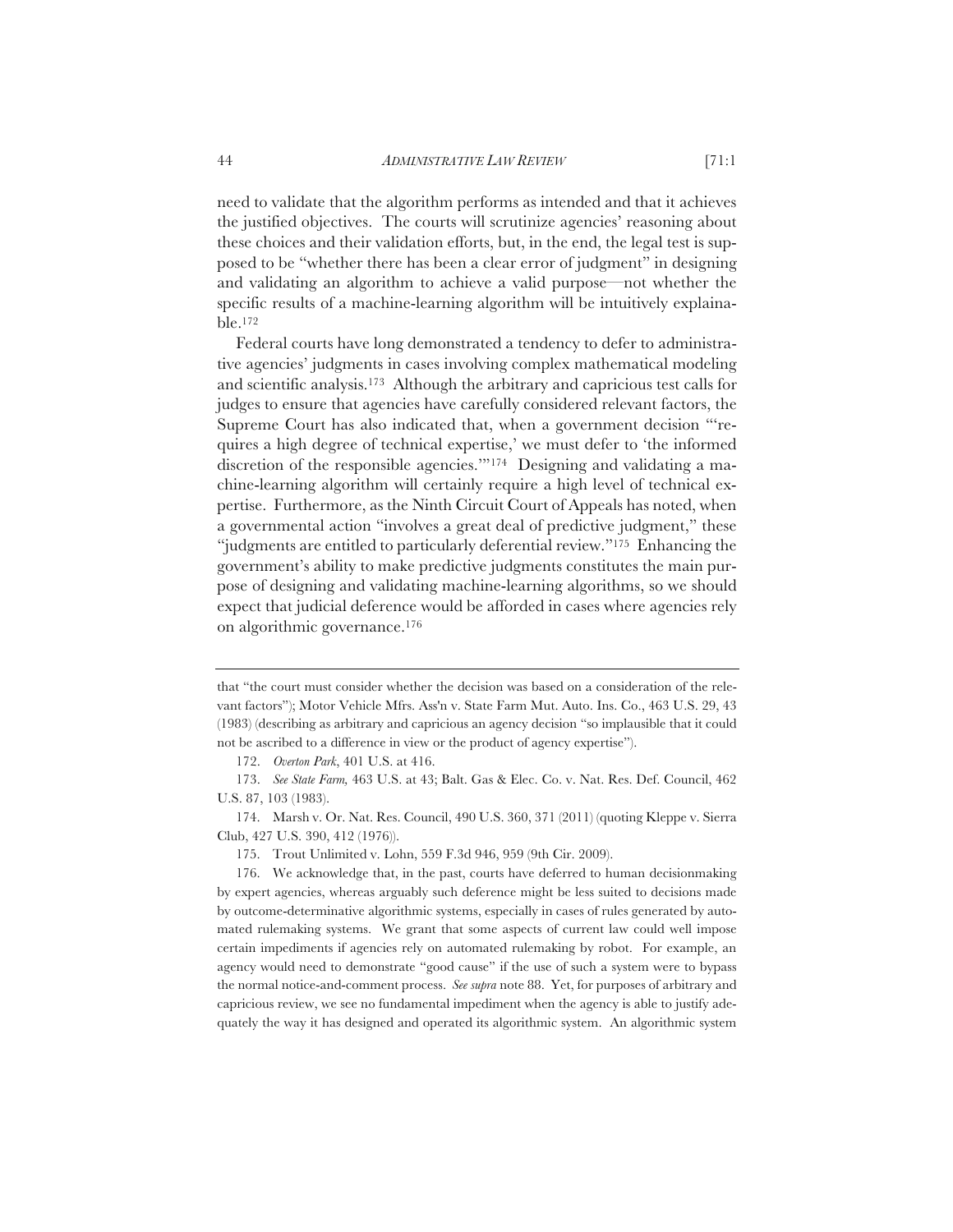The district court's reasoning in *Alaska v. Lubchenco*177 is instructive. Although that case involved traditional statistical techniques, the court nevertheless confronted charges that the agency failed to provide adequate reasons to support its forecasting analysis.178 That analysis predicted a sustained decline in the population of beluga whales in the Cook Inlet of Alaska.179 On the basis of this forecast, the National Marine Fisheries Service (the Service) designated the whale population in Alaska as an endangered species and therefore subjected Alaska to a whaling ban.180 The state of Alaska challenged the Service's decision in federal court in Washington, D.C. The court reviewed the agency's decision under the APA's arbitrary and capricious standard—but also against an additional requirement contained in the Endangered Species Act (ESA) that the Service make its determinations "solely on the basis of the best scientific and commercial data available."181

The court described in some detail the nature of the statistical model the Service used "to determine the probability of extinction" that then constituted the agency's reason for declaring the beluga whale to be endangered:182

The Service performed extensive testing on the model's sensitivity to these variables by running more than ten thousand individual trials for further analysis. Using statistical methods, the Service then compared models with these different effects to the observed population trend from 1994 to 2008 in order to determine which model best matched the existing data. The model was also peer-reviewed by independent scientists, including researchers from Alaska's own Department of Fish and Game. On the basis

is simply a tool selected by the agency to aid agency officials in fulfilling their statutory responsibilities. Even when that tool is an automated rulemaking system, such a system can only be designed in such a manner that comports with human policy and design choices embedded within it. *Cf.* Coglianese & Lehr, *supra* note 10, at 1180–84. The agency rule will simply be one that has nested within it the possibility for a series of subsidiary, automated rule "decisions" made contingent on algorithmic predictions. Granted, the agency rule will thus be much more complicated than otherwise, but conceptually, it will not be fundamentally different than when an agency embeds within its rules other contingencies or requires the use of other tools to measure those contingencies. Just as with the selection of any other tool (e.g., an air quality monitoring device or even a thermometer), agencies will need to justify their choices, but when these choices call for technical expertise, as they necessarily will with machine learning, the applicable legal standard remains a deferential one.

177. 825 F. Supp. 2d 209 (D.D.C. 2011).

178. *See id.* at 213 (describing the modeling technique as a time-series econometric model).

179. *See id.* (explaining the results of the National Marine Fisheries Service's (the Service's) time-series model).

180. *Id.* at 212.

181. 16 U.S.C. § 1533(b)(1)(A) (2018).

182. *Lubchenco*, 825 F. Supp. 2d at 221.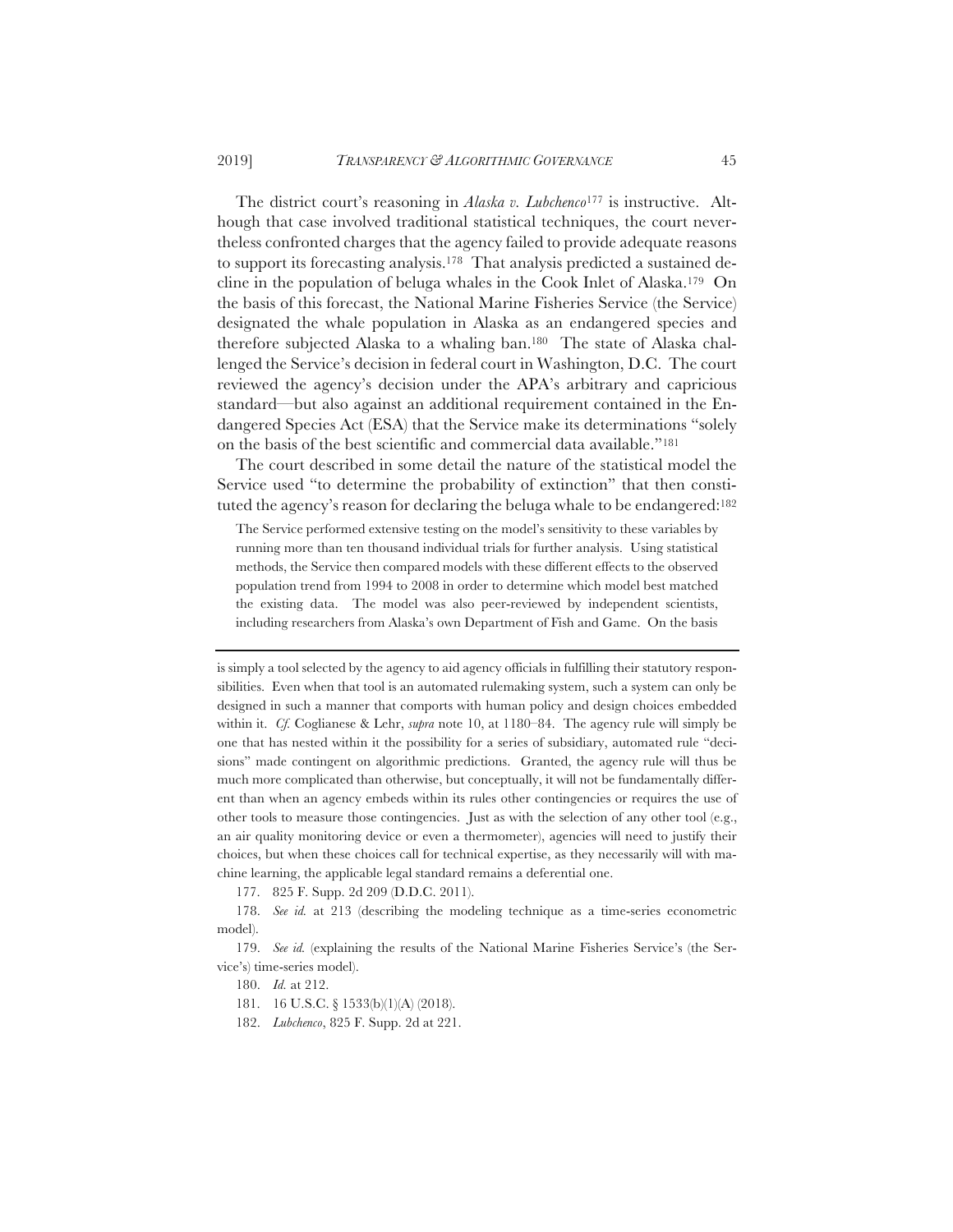of this sensitivity analysis, the Service selected a model that most closely fit the observed population trends. The "most realistic" model predicted a 1 percent risk of extinction in 50 years, a 26 percent risk of extinction in 100 years, and a 70 percent risk of extinction in 300 years. But even under the "base case scenario" or "healthy population" model, there was 29 percent risk of extinction in 300 years. As a measure of confidence in this negative trend, the model estimated that there is only a 5 percent probability that the population growth rate is above 2 percent, while there is at least a 62 percent probability that the population will decline further.183

Alaska claimed that the Service's "population model was arbitrarily chosen from among the thousands of trial runs produced by the Service's population viability analysis" and "that the Service gave no explanation for relying on one model—the 'most realistic' one—out of the thirty-one possible models that could result from mixing and matching the independent variables."184

The court rejected Alaska's arguments, concluding that the Service had satisfied the relevant legal tests for reason-giving. The court observed that:

There is no "better" way to assess a species' likelihood of extinction. Plaintiffs do not suggest a more accurate method for estimating the abundance of marine mammals, nor do they point to a superior method of projecting the observed population trend into the future. "If no one propose[s] anything better, then what is available is the best."185

Of course, today or in the near future, the use of machine-learning algorithms might well provide that better, or more accurate, way to predict species extinction.186

 It is telling that the court's assessment of the agency's analysis depended on factors that could easily be met if agencies rely on inscrutable machinelearning algorithms: process (e.g., peer review) and predictive performance (i.e., accuracy). The court did not delve into the inner workings of the statistical models or ask *why* the models performed well. It did not demand any replication or even the submission of the underlying data to the court. Ultimately, the court rejected Alaska's arguments entirely on pragmatic grounds:

The most important thing to remember is that even if plaintiffs can poke some holes in

<sup>183.</sup> *Id.*

<sup>184.</sup> *Id.* at 223.

<sup>185.</sup> *Id.* at 221 (quoting Massachusetts *ex rel.* Div. of Marine Fisheries v. Daley, 170 F.3d 23, 30 (1st Cir. 1999)).

<sup>186.</sup> *See, e.g.*, Morteza Mashayekhi et al., *A Machine Learning Approach to Investigate the Reasons Behind Species Extinction*, 20 ECOLOGICAL INFORMATICS 58, 66 (2014) (arguing that a machine learning approach to species population analysis "may prove to be beneficial for conservation biologists from the point of view of being able to detect early signals of extinction"); Julian D. Olden et al., *Machine Learning Methods Without Tears: A Primer for Ecologists*, 83 Q. REV. BIOL. 171, 172 (2008) (noting that "a number of [machine learning] techniques have been promoted in ecology as powerful alternatives to traditional modeling approaches").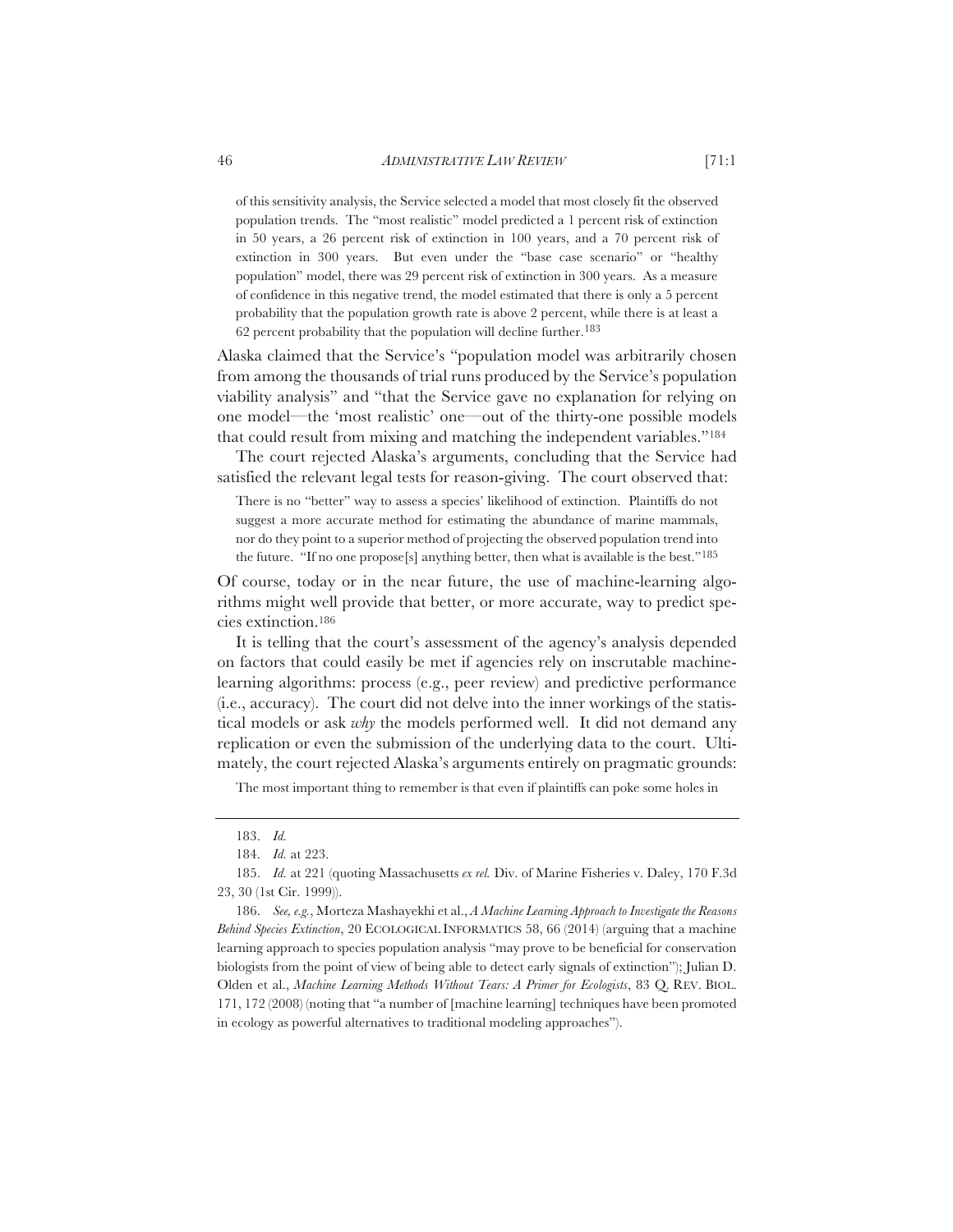the agency's models, that does not necessarily preclude a conclusion that these models are the best available science. Some degree of predictive error is inherent in the nature of mathematical modeling. The standard under the ESA is that "the Service must utilize the 'best scientific . . . data available,' not the best scientific data possible." In this case, plaintiffs do not point to any superior data that the Service should have considered. And the State's own peer reviewer concluded that although the model assumptions "could have been more detailed" or "better discussed," "the assumptions made considering what is known about beluga biology and life history were reasonable." Thus, it ultimately makes no difference that plaintiffs can point to a few shortcomings here and there in the Service's modeling. The agency's population viability analysis represents the best available science and is therefore entitled to deference.187

Even if Alaska had claimed that another statistical approach would have been superior, the court still probably would have deferred to the agency. When litigation turns into a "'battle of the experts' . . . the courts traditionally reject" the challenger's claims and declare the agency the winner.188

The district court's approach in *Alaska v. Lubchenco* is emblematic of courts' more general deferential posture toward agency reason-giving under the APA. Although many courts will scrutinize agencies' reasoning, even when it is based on mathematical or other technical analysis, it is the outlier court that demands much more than the *Lubchenco* court.189 In most cases, it will likely be enough for government officials to satisfy the arbitrary and capricious test if they can show that (a) an algorithmic system was constructed to advance a legally valid purpose by revealing the goal of an algorithm, (b) it is functioning correctly to advance that purpose (i.e., the program is not malfunctioning and it is producing validated results), and (c) it is being used as intended.190 Demanding much more would go far beyond any notion of reason-giving demanded of government officials today.

#### *4. Reasoned Transparency Under Conditions of Limited Fishbowl Transparency*

Up to this point, we have proceeded under an assumption of full disclosure about all elements of an algorithmic system. Doing so has allowed us to show that, at least in principle, the ostensibly black-box nature of machine-learning

<sup>187.</sup> *Lubchenco*, 825 F. Supp. 2d at 223.

<sup>188.</sup> McGarity & Wagner, *supra* note 109, at 10,769.

<sup>189.</sup> *See id.* at 10,759 (noting "several outlier cases . . . evincing very little deference to agencies").

<sup>190.</sup> Courts may even accept less, such as by failing to insist on validation efforts. *See id.* at 10,768 (noting that "an agency's decision to forego the validation or calibration of models is usually, but not always, respected by the courts").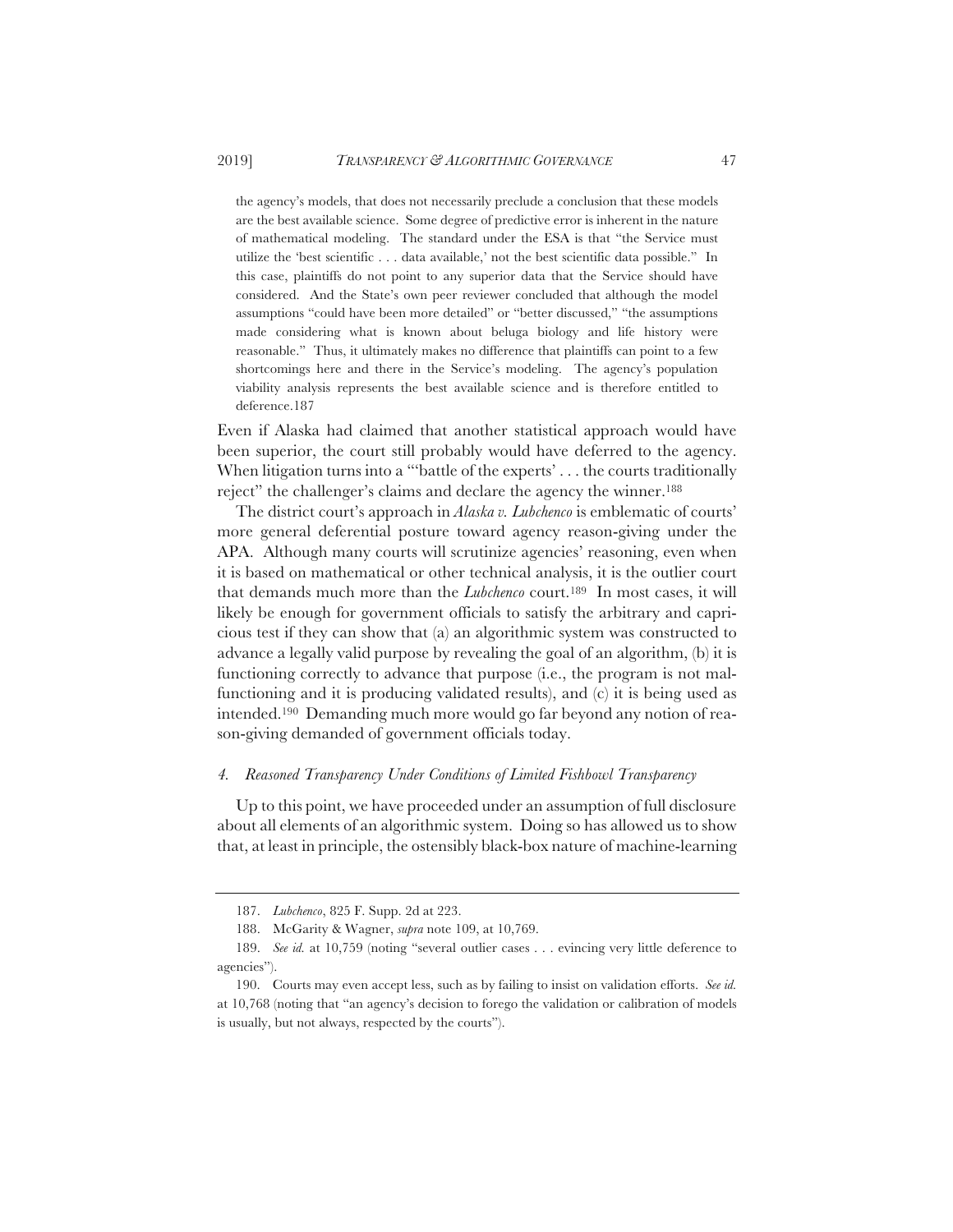algorithms should not by itself impede agencies from providing entirely sufficient explanations that will meet the tests of due process or arbitrary and capricious review. The remaining question now is whether government can meet these tests with anything less than a best-case assumption of total fishbowl transparency.

This question arises in practice because the law does not demand total fishbowl transparency and, in many cases, total transparency will not be able to be provided for justifiable reasons.191 But in most cases, all the information that must be disclosed to satisfy legal demands of reasoned transparency will be able to be disclosed. Admittedly, as in the Wisconsin and Texas legal actions, which challenged algorithms developed by private firms,192 whenever government relies on contractors to develop algorithms, some of the contractors' information, such as the underlying source code, may well be subject to protection as a trade secret or confidential business information.<sup>193</sup> But for several reasons, even trade secret protection is unlikely to constitute a major limiting factor in most cases. First, the objective functions and outcome variables that should be disclosed will likely not be properly classified as trade secrets because they represent the *government's* goal; the mathematical form of the objective function will often be dictated, or created, by the government, not by the private party.194 Second, other essential elements of reason-giving—such as results from testing and validation procedures, and the

193. *See generally* Rebecca Wexler, *Life, Liberty, and Trade Secrets: Intellectual Property in the Criminal Justice System*, 70 STAN. L. REV. 1343 (2018) (discussing how the trade secret status of algorithmic components may affect criminal proceedings).

194. To be clear, there may certainly be instances in which an objective function does contain information that could be considered a trade secret and that goes beyond revealing merely the predictive goal of the algorithm. Particularly, "regularization" methods used to prevent overfitting to, in very rough and broad terms, push the algorithm to make predictions in particular ways can involve adding additional mathematical terms to the objective function. In other words, the objective function may contain more than simply an indication of how it is assessing "accuracy," such as by reference to residuals or errors. *Cf.* Lehr & Ohm, *supra*

<sup>191.</sup> *See* Freedom of Information Act, 5 U.S.C. § 552(b)(1)–(9) (2018) (identifying nine major exemptions from FOIA disclosure).

<sup>192.</sup> As noted earlier, the Wisconsin Supreme Court upheld the challenged use of an algorithmic risk assessment on procedural due process grounds because the appellant had access to sufficient non-proprietary information. State v. Loomis, 881 N.W.2d 749, 753–54 (Wis. 2016). The federal district court in Texas, on the other hand, held that the proprietary nature of the algorithm, in that case at least, raised a question for a jury as to whether the plaintiffs had available enough information to satisfy demands of procedural due process. Hous. Fed'n of Teachers, Local 2415 v. Hous. Indep. Sch. Dist., 251 F. Supp. 3d 1168, 1175 (S.D. Tex. 2017).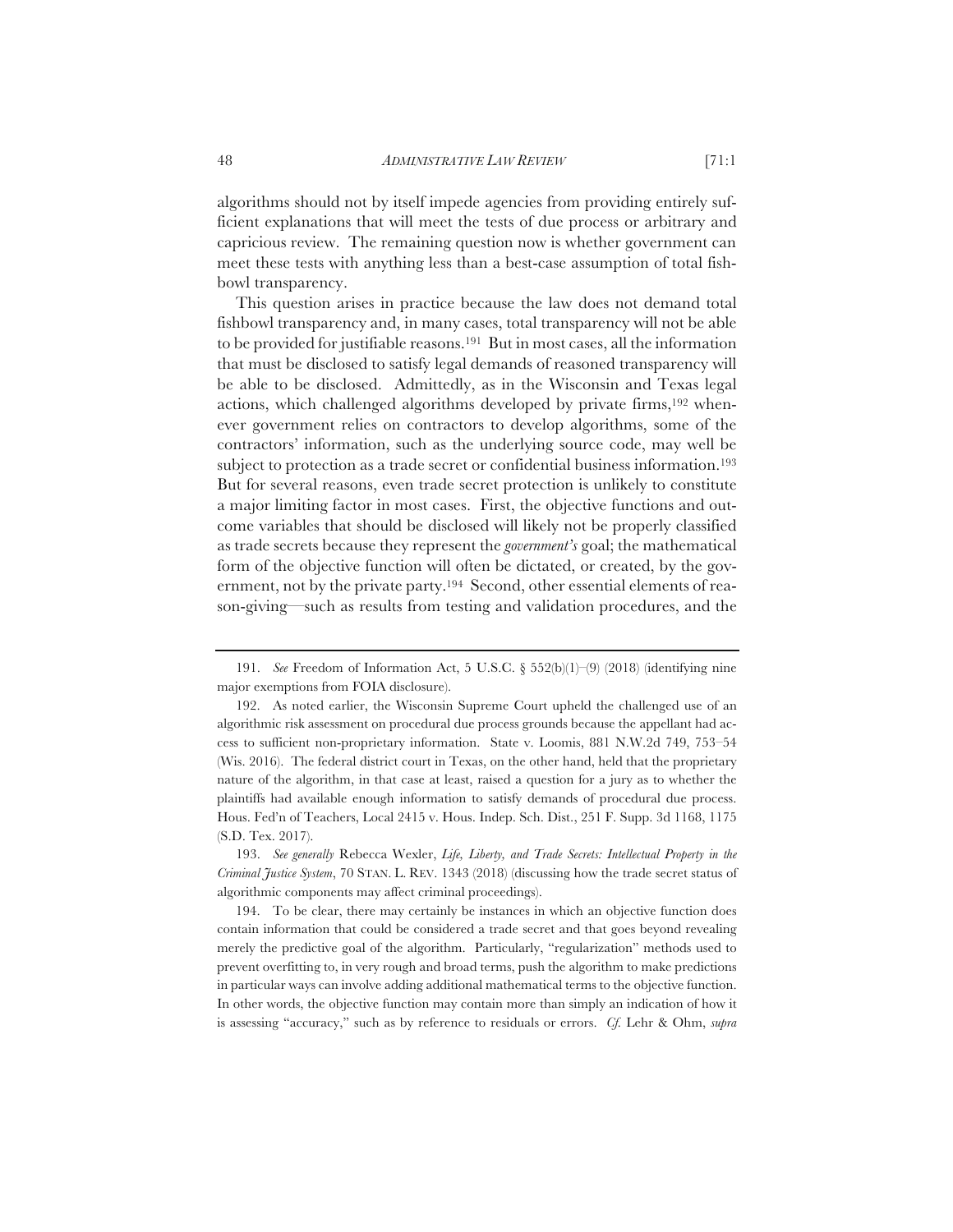claimants' own data to ensure accuracy—will in most cases be fully releasable without needing to divulge any protected source code or other trade secrets.195 Third, even if the proprietary nature of a private contractor's underlying source code does bar the government from disclosing necessary information, that information can always be reviewed by a court in camera, thus protecting any trade secrets or confidential business information. In the rulemaking context, independent peer reviews could be conducted under non-disclosure agreements. Finally, as noted in Section III.A, agencies could proactively work to avoid any conflict between trade secret protection and reasoned transparency simply by drafting contracts with their private consultants to clarify what information must be treated confidentially and what information may be disclosed.196

In most instances, we would expect the fishbowl transparency issues to be worked out without much difficulty because of the pragmatic nature of transparency law's demands. We note as well that we have been assuming all along that the agency will be using machine-learning systems in outcomedeterminative ways. Where this is not the case, the agency will presumably be able to provide an alternative explanation that does not require the disclosure of any confidential information. The important takeaway is that in most cases the demands of reasoned transparency will be able to be met while still respecting authorized limitations on fishbowl transparency.197

195. Furthermore, as Joshua Kroll and his coauthors have pointed out, the source code may not reveal anything more about the functioning of a machine-learning algorithm. *See* Kroll et al., *supra* note 36, at 638.

196. *See supra* notes 120–137 and accompanying text.

197. Our focus throughout this article is on federal transparency law in the United States as it applies to the actions of government agencies. We note that, at a more general level, the analysis we provide here might accord with how the EU's "right to explanation" may eventually be understood under the General Data Protection Regulation (GDPR). *See generally* EU General Data Protection Regulation, *supra* note 9. At least one early assessment suggests that private organizations using machine learning may simply need to provide "a basic explanation of how the model is working" to satisfy the GDPR's requirement of "meaningful information" about the "logic" and "significance" of the automated algorithmic system. Andrew Burt, *Is There a 'Right to Explanation' for Machine Learning in the GDPR?*, IAPP: PRIVACY TECH (June 1,

note 2, at 704–05 (discussing the use of regularization to reduce an algorithm's disparate impacts). The mathematical additions to objective functions could perhaps be deemed trade secrets if they were developed by private companies. But this is unlikely to be problematic for two reasons. First, those additions could always be excerpted before disclosure, leaving only the non-confidential parts of the objective function to be disclosed; this would still indicate whether the goal pursued by the algorithm is legitimate—the purpose of disclosing the objective function in the first place. Second, as we discuss, in camera review is always an option.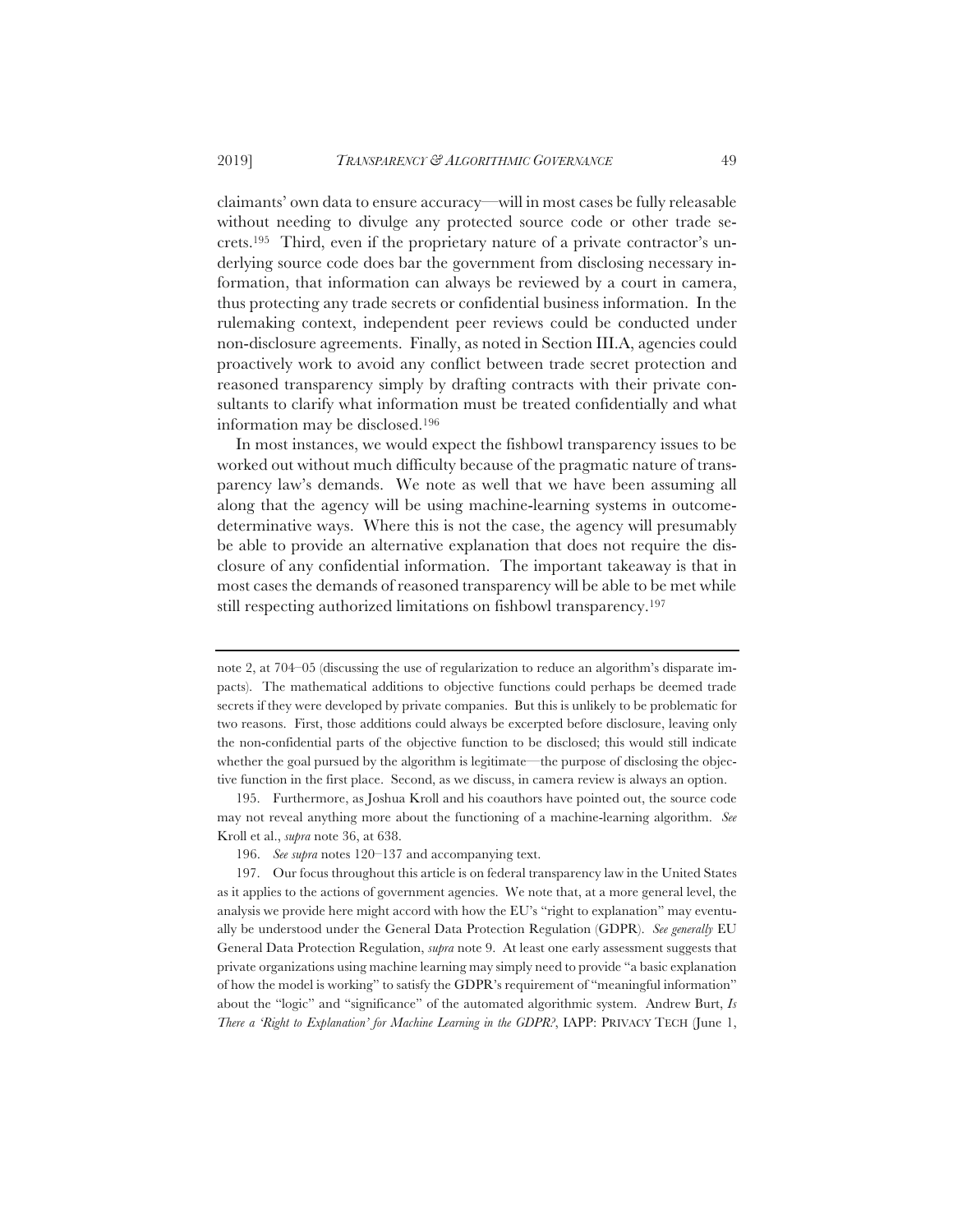#### 50 *ADMINISTRATIVE LAW REVIEW* [71:1

#### *C. Technical Advances in Algorithmic Transparency*

The previous Section showed that meeting the demands of reasoned transparency, even under circumstances of limited fishbowl transparency, should not be difficult for responsible government officials to meet. This alone should assuage any concern that fundamental principles of transparency enshrined in law might be threatened by governmental use of so-called "black box" algorithms. But we now take our analysis one step further, showing how machine-learning analyses are growing less inscrutable due to technical advances. Over the last few years, there has been expanding interest among members of both the legal and technical communities—in improving the interpretability of algorithms in ways that go well beyond what is legally demanded.198 Research is accumulating that details technical methods for

<sup>2017),</sup> https://iapp.org/news/a/is-there-a-right-to-explanation-for-machine-learning-in-the  $-gdpr/\#$ .

<sup>198.</sup> To the extent that legal considerations have helped motivate some of this interest, we suspect that a driving force has been the EU's GDPR with its ambiguous right to explanation. *See generally* EU General Data Protection Regulation, *supra* note 9, § 71. The GDPR applies to private-sector uses of machine learning, and uncertainty over what counts as a sufficient explanation for purposes of the new EU regulation presumably has produced significant enough stakes to attract the attention of both researchers and market actors. Of course, researchers have long attempted to get reasons, of sorts, out of machine-learning algorithms. Indeed, some of the basic methods that we describe in this section were developed earlier in the 2000s. *See, e.g.*, RICHARD A. BERK, STATISTICAL LEARNING FROM A REGRESSION PERSPECTIVE 226–29, 277–92 (1st ed. 2008) (describing partial dependence plots). But these early methods are limited in two ways. First, as a technical matter, they are limited in applicability; as we will discuss, for some particularly advanced machine-learning techniques in use today, analogues to these basic methods either have not yet been developed or have been developed only more recently. Second, these methods do not serve the same purpose, and were not developed in response to the same pressures, as the cutting-edge techniques we discuss later in this Section. Some early machine-learning methods, like random forests, were initially applied to social science problems, and it is social scientists' objective to attempt to model phenomena. As a result, the goal of many reason-giving methods was to give social scientists tools for telling descriptive stories about what processes could be generating the data they observed. That goal contrasts with the goal motivating development of many cuttingedge techniques we discuss later—reducing the opacity of algorithms whose applications in sensitive contexts mandates a certain level of reason-giving. This goal emerged from a host of primarily legal and policy scholars who critiqued applications of machine learning for being too opaque. *See* Lehr & Ohm, *supra* note 2, at 658–64. This concern has in turn sparked innovation from technical scholars, often working in tandem with the legal scholars. *See, e.g.*, *ACM Conference on Fairness, Accountability, and Transparency (ACM FAT)*, ACM FAT\* CONF., https://fatconference.org/ (last visited Jan. 22, 2019); *Fairness, Accountability, and Transparency in Machine Learning*, FAT/ML, http://www.fatml.org/ (last visited Jan. 22, 2019).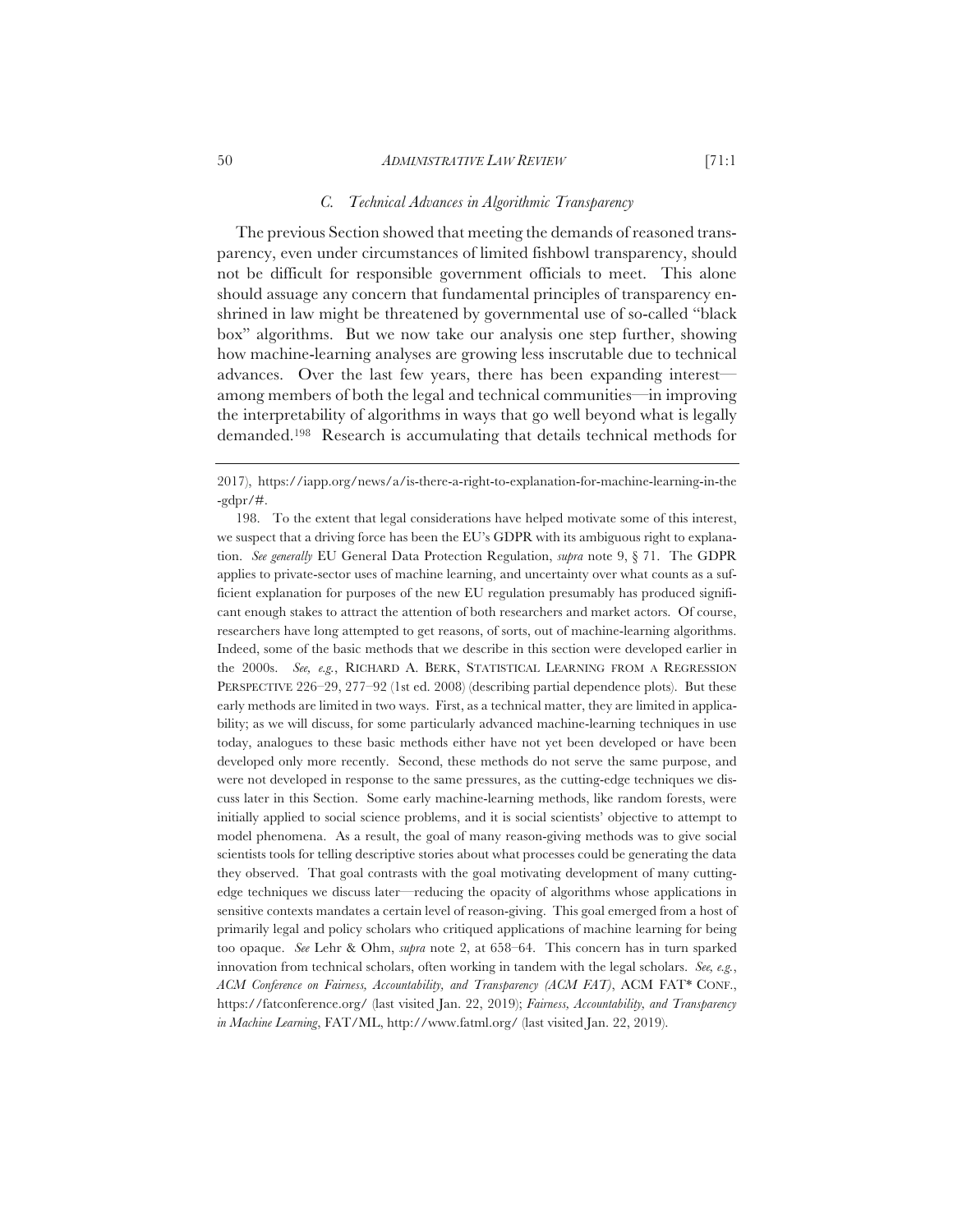improving the ability to explain the inner workings of machine learning in more intuitive ways.199 For the reasons we have discussed above, these technical developments are not essential for satisfying the legal requirement of reasoned transparency; however, their emergence reinforces optimism that algorithmic governance methods can be deployed in ways that are sufficiently transparent, both to satisfy existing legal demands as well as to fulfill potentially broader aspirations of good government.

Our concern with transparency here centers on humans' analytic ability to understand how an algorithm's internal processes ostensibly produce predictions. This contrasts with understanding whether those processes are in fact what are producing the predictions—that is, information that verifies its functioning. The former describes how the internal math of an algorithm operates to yield predictions, while the latter—verification—refers to issues already discussed in Section III.B concerning whether it is indeed that math that yields predictions instead of computer glitches or faulty programming.

To explain what reason-giving methods exist and how they elucidate algorithmic functioning, let us return to an example we first presented in Section I.A of an algorithm hypothetically deployed by the FAA to determine pilot certification. Suppose that a candidate pilot was predicted to be unworthy of certification. What kinds of reasons could be given for why the pilot

<sup>199.</sup> *See* Andrew D. Selbst, *A Mild Defense of Our New Machine Overlords*, 70 VAND. L. REV. EN BANC 87 ("Black boxes can generally be tested, and the relationship between inputs and outputs is often knowable, even if one cannot describe succinctly how all potential inputs map to outputs. To say that something is a black box is not to say we can understand nothing about it.") Note that the methods we discuss in this Section are what Selbst and Barocas would refer to in their work as post hoc methods—those that do not place any constraints on how the algorithm is initially specified. *See* Selbst & Barocas, *supra* note 151, at 34–35. By contrast, they also contemplate opportunities to increase the scrutability of algorithms by restricting the algorithm's complexity—by, for example, limiting the number of input variables or choosing (and appropriately tuning) algorithms that are, by their nature, less complex than others. We do not address these because, as we mention at the outset, many analysts as well as government officials will properly welcome complexity; it is this complexity that enables machine learning's prowess. Furthermore, given our discussion of the level of reasoned transparency necessitated by the law, administrative uses of machine learning should face no significant legal demands to be less complex. If anything, the courts have indicated that they will give greater deference to agencies under the Administrative Procedure Act when issues are complex. *See* Motor Vehicle Mfrs. Ass'n v. State Farm Mut. Auto. Ins. Co., 463 U.S. 29, 43 (1983); Balt. Gas & Elec. Co. v. Nat. Res. Def. Council, 462 U.S. 87, 103 (1983).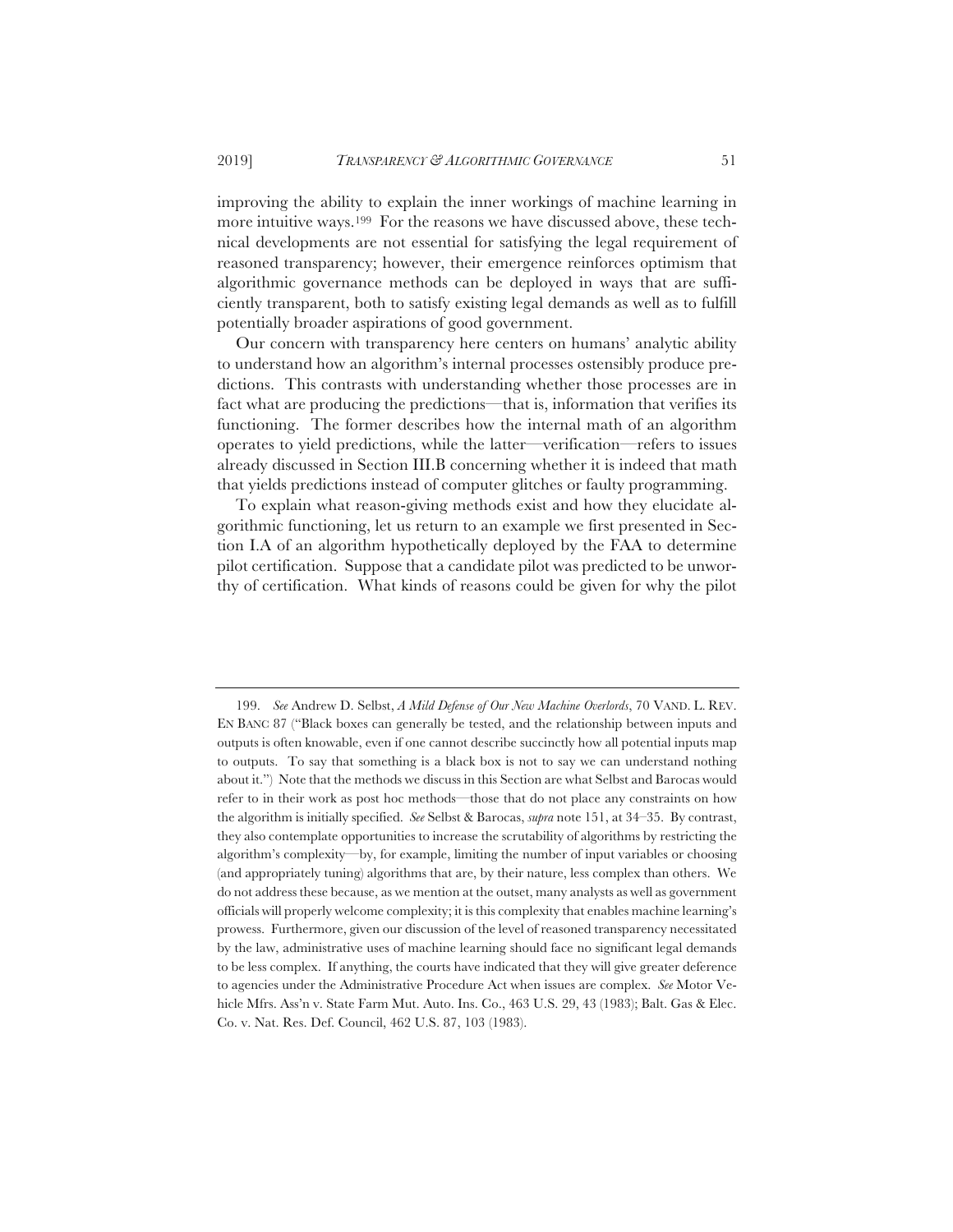was so predicted? We can distinguish between the reasons about an algorithm's operations at an *individual* level and at a *group* level.200 The former refers to being able to understand why a particular prediction or estimation resulted. In this case, an individual-level explanation would provide understanding of what aspects about the specific candidate led to the prediction in his case. A group-level explanation, on the other hand, does not try to reveal why a particular entity's prediction resulted; rather, it reveals patterns or trends in the factors affecting predictions across entities. It might reveal, say, what features of pilots tend to lead to predictions of flight worthiness (or nonworthiness) across all pilots examined by the algorithm.

Within both individual- and group-level explanations, we can also distinguish between methods explaining the importance of input variables and those explaining the functional forms of input variables.201 The former attempts to reveal, roughly speaking, the magnitude of the effect of a given input variable—say, the applicant's age—on the ability of the algorithm to make successful forecasts. A method aimed at explaining importance will essentially seek to measure how much that variable matters relative either to that variable not being considered at all by the algorithm (i.e., the algorithm dropping age from the analysis) or to having the values the variable takes on randomized (i.e., stripping the age variable of any predictively useful information it may contain).202 When implemented on a group level, measures of importance are often interpreted as reductions in overall accuracy across all individuals examined—for example, if the variable about the applicant's age were removed from consideration or randomly shuffled, the algorithm would make a certain percentage more errors across all candidates when predicting that they are not worthy of certification.203 Technical methods for achieving this kind of group-level meaning about variable importance have existed for a while for less complex machine-learning algorithms, but have recently started to be developed or refined for more complex ones.204

<sup>200.</sup> Individual-level explanations are also sometimes referred to in the technical literature as *local* explanations, and group-level explanations are referred to as *global* explanations. *See, e.g.*, Riccardo Guidotti et al., *A Survey of Methods for Explaining Black Box Models*, 105 ACM COMPUTING SURVS. 93:1, 93:6 (2018).

<sup>201.</sup> In the regression literature, input variables are also referred to as independent variables, while output variables are referred to as dependent variables.

<sup>202.</sup> *See* Lehr & Ohm, *supra* note 2, at 679–81.

<sup>203.</sup> *See id.*

<sup>204.</sup> *See, e.g.*, Anupam Datta et al., *Algorithmic Transparency via Quantitative Input Influence: Theory and Experiments with Learning Systems*, 2016 IEEE SYMP. ON SECURITY & PRIVACY 598, 601, 608-09; Marina M.-C. Vidovic et al., Feature Importance Measure for Non-Linear Learning Algorithms (Nov. 22, 2016) (unpublished conference paper) (on file with Cornell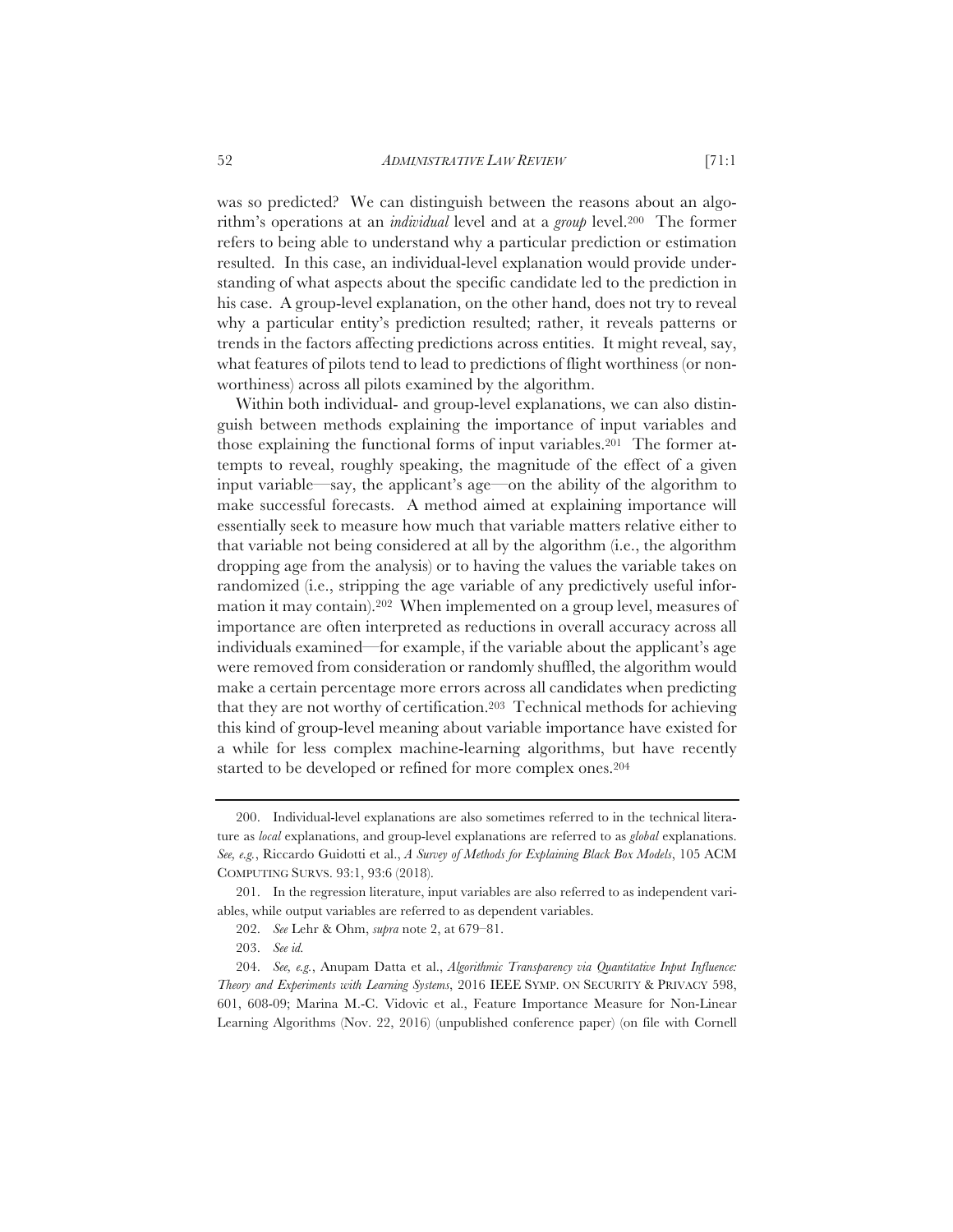When importance methods are implemented on an individual level, they take on a slightly different interpretation. Because they do not operate across multiple individuals, they cannot be interpreted as percentage reductions in accuracy when a variable is dropped or randomly shuffled. Rather, they are often interpreted as indicating how "pivotal" an input variable is to an individual's prediction. In other words, they indicate how likely it is that, if an input variable, like the age of the candidate, were dropped or randomly shuffled, a candidate's predicted flight worthiness would change. If dropping that variable or randomly shuffling its value has no effect on a candidate's ultimate prediction, then one could say that the variable is not "important" or "pivotal." Analytic methods that accomplish this kind of individual-level explanation of importance are actively being developed.205

In addition to methods aimed at explaining the importance of an input variable, technical methods are being refined to explain input variables' *functional forms*, adding a different kind of meaning. The importance methods discussed above do not give any indication of the direction or manner in which the input variable about an applicant's age affects the predicted outcome; they do not say, for instance, that an increase in a pilot's age tends to be associated with an increase in the predicted outcome variable (or a higher probability, if the outcome variable is a binary prediction). That is what methods explaining functional forms attempt to explain.206 To explain functional form, however, these methods produce, as a practical matter, a different form of output. The importance of an input variable can be indicated by a number indicating, say, the percent increase in error (for a group-level explanation) or the probability of a different prediction (for an individual-level explanation). By contrast, the functional form of a variable is often revealed on a graphical plot. Such plots indicate, roughly speaking, the effect that increases or decreases in a given input variable, like the applicant's age, have

University Library), https://arxiv.org/pdf/1611.07567.pdf (analyzing different methods for teaching complex machine-learning algorithms).

<sup>205.</sup> *See, e.g.*, Grégoire Montavon et al., *Explaining NonLinear Classification Decisions with Deep Taylor Decomposition*, 65 PATTERN RECOGNITION 211 (2017) (focusing data analysis on individual data points); Wojciech Samek et al., *Explainable Artificial Intelligence: Understanding, Visualizing and Interpreting Deep Learning Models*, ITU J., Oct. 2017 (analyzing individual predictions in machine leaning and artificial intelligence); Wojciech Samek et al., *Interpreting the Predictions of Complex ML Models by Layer-wise Relevance Propagation*, *in* 9887 LNCS: ARTIFICIAL NEURAL NETWORKS AND MACHINE LEARNING – ICANN 2016 (Alessandro E.P. Villa, Paolo Masulli, and Antonio Javier Pons Rivero, eds., 2016) (summarizing a technique that explains predictions in machine learning); Vidovic et al., *supra* note 204.

<sup>206.</sup> *See* Coglianese & Lehr, *supra* note 10, at 1212; Lehr & Ohm, *supra* note 2, at 709– 10.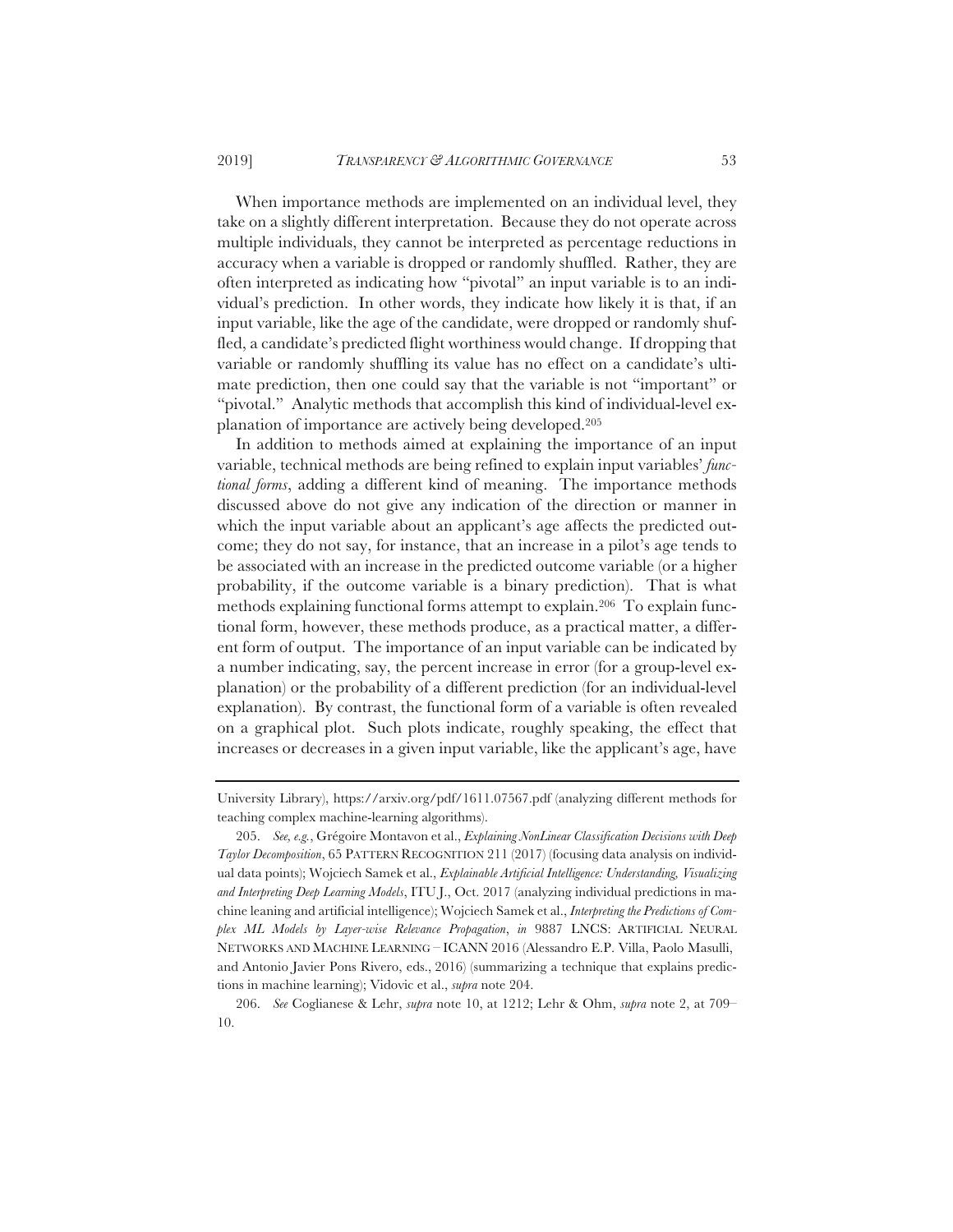on the outcome variable, holding the values of all other input variables constant. Notably, unlike importance measures, explanations of functional forms are available only on the group level, not the individual level. Furthermore, while group-level explanations of functional form have been available for some time for less complex machine-learning methods, they have only started to be developed for more complex algorithms, like various forms of deep learning.207

In our example, a group-level explanation of importance might reveal to the candidate that, if an input variable indicating the applicant's age were omitted from the algorithm, the algorithm would make thirty percent more errors across individuals when predicting that candidates are not worthy of certification. Taken alone, and despite it being a group-level explanation, this could suggest to the candidate that she was predicted as not being flightworthy because of her age. But an individual-level explanation of importance could reveal a contradictory story. It might reveal, for instance, that when the relevant input variables were randomly shuffled, there was only a five percent chance of the particular candidate's negative prediction changing. In other words, the candidate's age probably did not have a bearing on her ultimate prediction. It should be clear that, in such a circumstance, the individual-level explanation will typically be of far greater value for understanding how the algorithm functioned.

Turning to an explanation of functional form, suppose that the individuallevel explanation of importance indicated that the age variable was important to the candidate's negative prediction. That alone does not reveal how the candidate's age affected her outcome—just that it did. A grouplevel plot of functional form could elucidate this. It could reveal that, holding all other things constant, pilots who are older are more likely to be deemed worthy of certification. If the candidate were younger, this group-level explanation could suggest that the applicant's denial was negatively affected by her age. But, of course, this may not necessarily be true because this is a group-level explanation. It could have been the case that, for this particular candidate's prediction, given other attributes about her, the algorithm actually found that the younger age made her more worthy of certification.

Admittedly, there is much work still underway in designing, using, and understanding machine-learning algorithms. Much work that has been completed to date on importance and functional form has yet to undergo rigorous testing or evaluation by the statistical community. But the rapid pace at

<sup>207.</sup> *See* Lehr & Ohm, *supra* note 2, at 709–10; *see, e.g.*, Marco Tulio Ribeiro et al., Model-Agnostic Interpretability of Machine Learning (Jun. 16, 2016) (unpublished conference paper) (on file with Cornell University Library), https://arxiv.org/pdf/1606.05386.pdf (arguing for explaining machine learning predictions using model-agnostic approaches).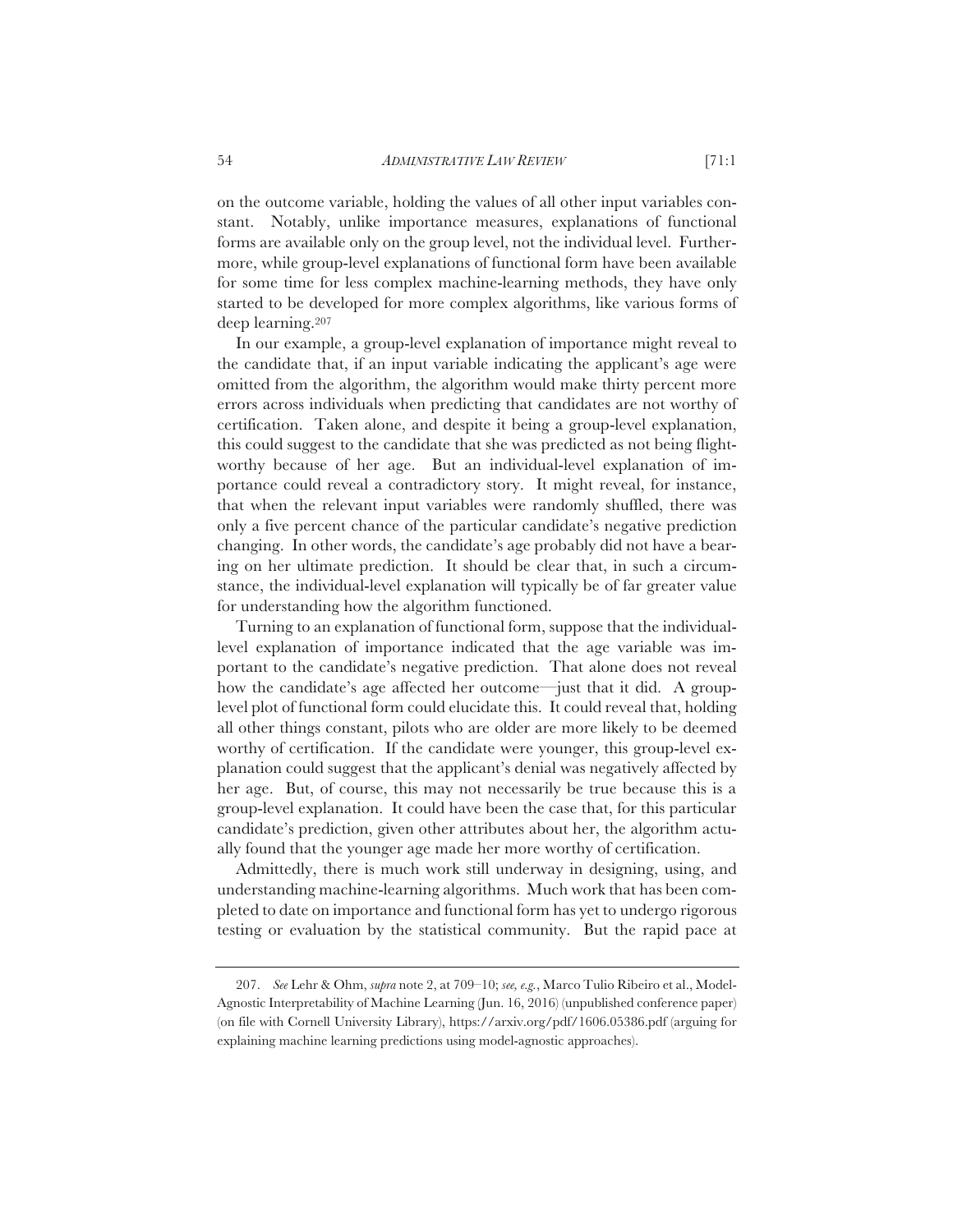#### 2019] *TRANSPARENCY & ALGORITHMIC GOVERNANCE* 55

which these methods are being refined in response to growing interest in algorithmic transparency provides a basis for even greater optimism for the future reliance on algorithmic governance. The sophistication and refinement of these methods will only continue to grow, and they are already sufficiently developed to support confidence in the explainability of machinelearning algorithms. Even when algorithms are applied to make individuallevel predictions—often, at least at first blush, some of the most visceral of applications, such as predictive policing—government agencies will likely have strategies available to them to provide rather detailed individual-level explanations.

#### **CONCLUSION**

If machine-learning applications are designed and managed well, governmental reliance on them should be able to withstand legal challenges based on principles of reason-giving. The fact that the use of such algorithms can satisfy legal demands for transparency does not mean that algorithms should immediately be deployed in any particularly administrative domain. But it does mean that scholars, policymakers, and the public ought to be receptive to the use of machine-learning algorithms where they can improve public administration. The responsible use of algorithms—even in outcome-determinative ways—will not contravene legal principles of transparency. Although the potential for outcome-determinative uses of machine learning by governments loom on the horizon, algorithms will likely be applied more often to assist, rather than supplant, human judgment. If, as we have shown, even outcome-determinative applications of machine learning can meet the law's demands, then there should be even less concern over the less determinative uses.

Of course, there is always something to be said for promoting transparency even beyond what agencies must do to withstand judicial scrutiny of their reasoning.208 After all, to have trust and confidence in their government, citizens may well hold more demanding expectations for meaningful information than do the courts. We are thus heartened that data scientists are already finding ways to do more than is required to coax explanatory

<sup>208.</sup> See CARY COGLIANESE, LISTENING, LEARNING, LEADING: A FRAMEWORK FOR REGULATORY EXCELLENCE 5–6 (2015). We have emphasized the transparency of algorithms in this Article because it is a critically important consideration in a decision to use them in public-sector applications. But it is certainly not the only consideration. Algorithmic governance also implicates other values—fairness, equality, privacy, efficiency—that should be considered on a case-by-case basis when officials contemplate a move to machine learning.